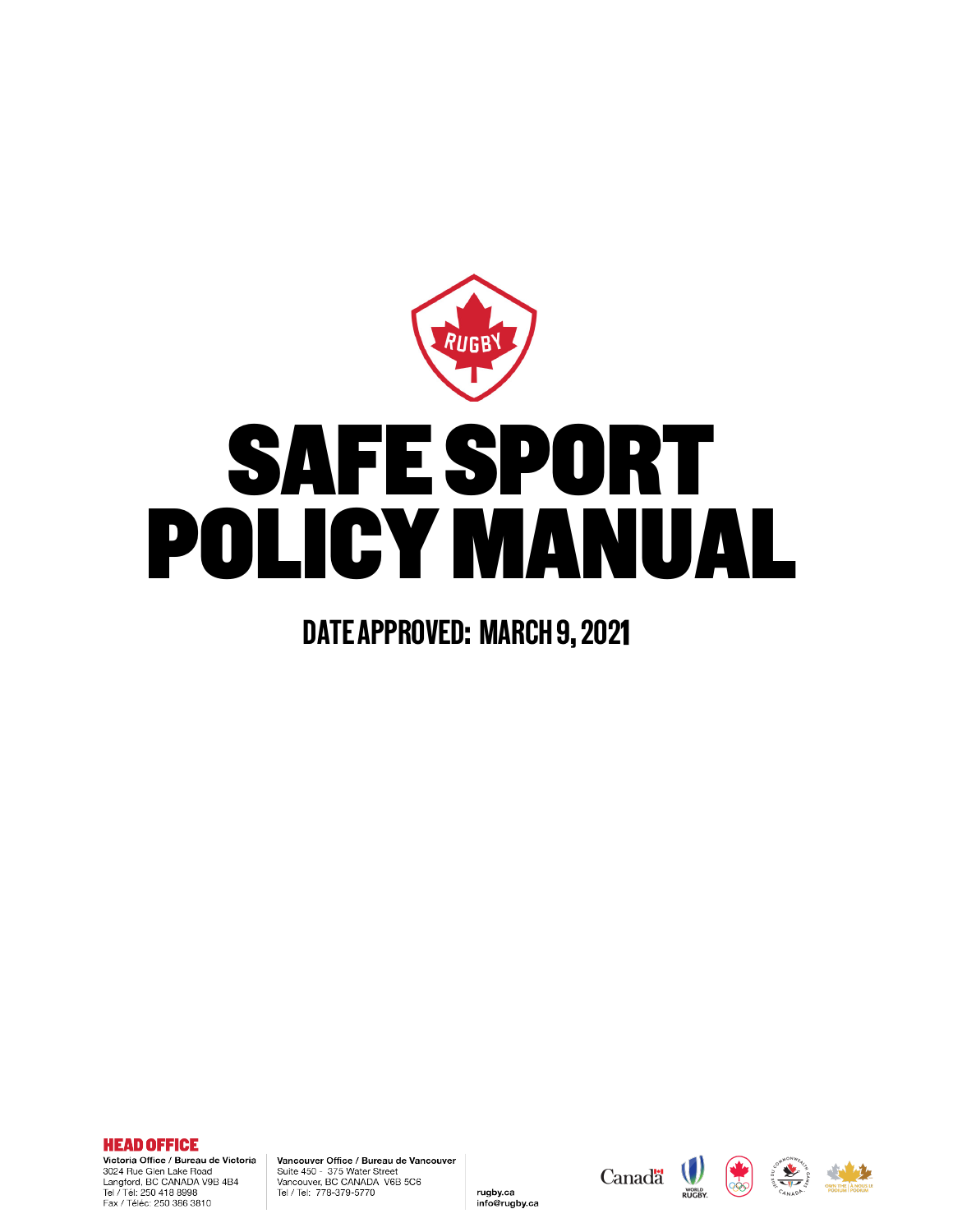#### **Rugby Canada (the 'Organization') SAFE SPORT POLICY MANUAL**

#### **INTRODUCTION**

The Organization has a fundamental obligation and responsibility to protect the health, safety and physical and mental well-being of every individual that is involved in the Canadian rugby community.

The Organization takes any situation involving misconduct or maltreatment very seriously. For this reason, the Organization is committed to enacting and enforcing strong, clear, and effective policies and processes for preventing and addressing all forms of misconduct or maltreatment.

This Safe Sport Manual has been developed by Rugby Canada and adopted by the Organization. These policies are intended to promote a Safe Sport environment in a manner that allows for consistent, immediate, appropriate and meaningful action should any issues arise, but also to prevent issues from arising in the first place by communicating expected standards of behaviour.

The Organization recognizes the ongoing development of the Universal Code of Conduct to Prevent and Address Maltreatment in Sport (UCCMS). Although provincial and local organizations are not subject to the jurisdiction of the UCCMS, the Organization recognizes the value of aligning its conduct standards with the national standard. Sections of this Manual that are aligned with the UCCMS are indicated with an (\*).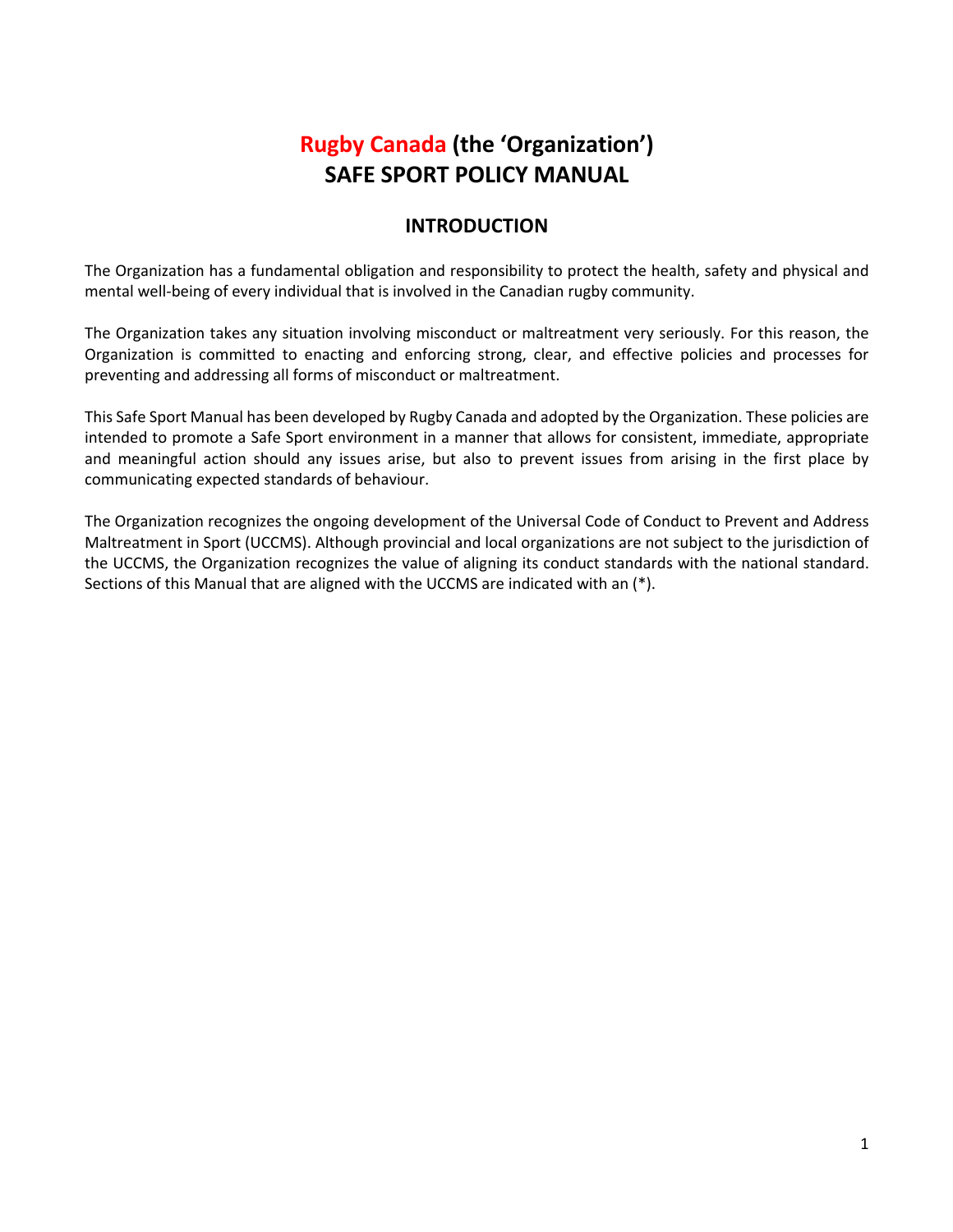| <b>Policy Title</b>        | Date of Last Approval | <b>Date of Next Review</b> |
|----------------------------|-----------------------|----------------------------|
| Safe Sport                 | March 9, 2021         | March, 2022                |
| Athlete Protection         | March 9, 2021         | March, 2022                |
| Code of Conduct and Ethics | March 9, 2021         | March, 2022                |
| Discipline and Complaints  | March 9, 2021         | March, 2022                |
| Dispute Resolution         | March 9, 2021         | March, 2022                |
| Appeal                     | March 9, 2021         | March, 2022                |
| Screening                  | March 9, 2021         | March, 2022                |
| Whistleblower              | March 9, 2021         | March, 2022                |
| Reciprocation              | March 9, 2021         | March, 2022                |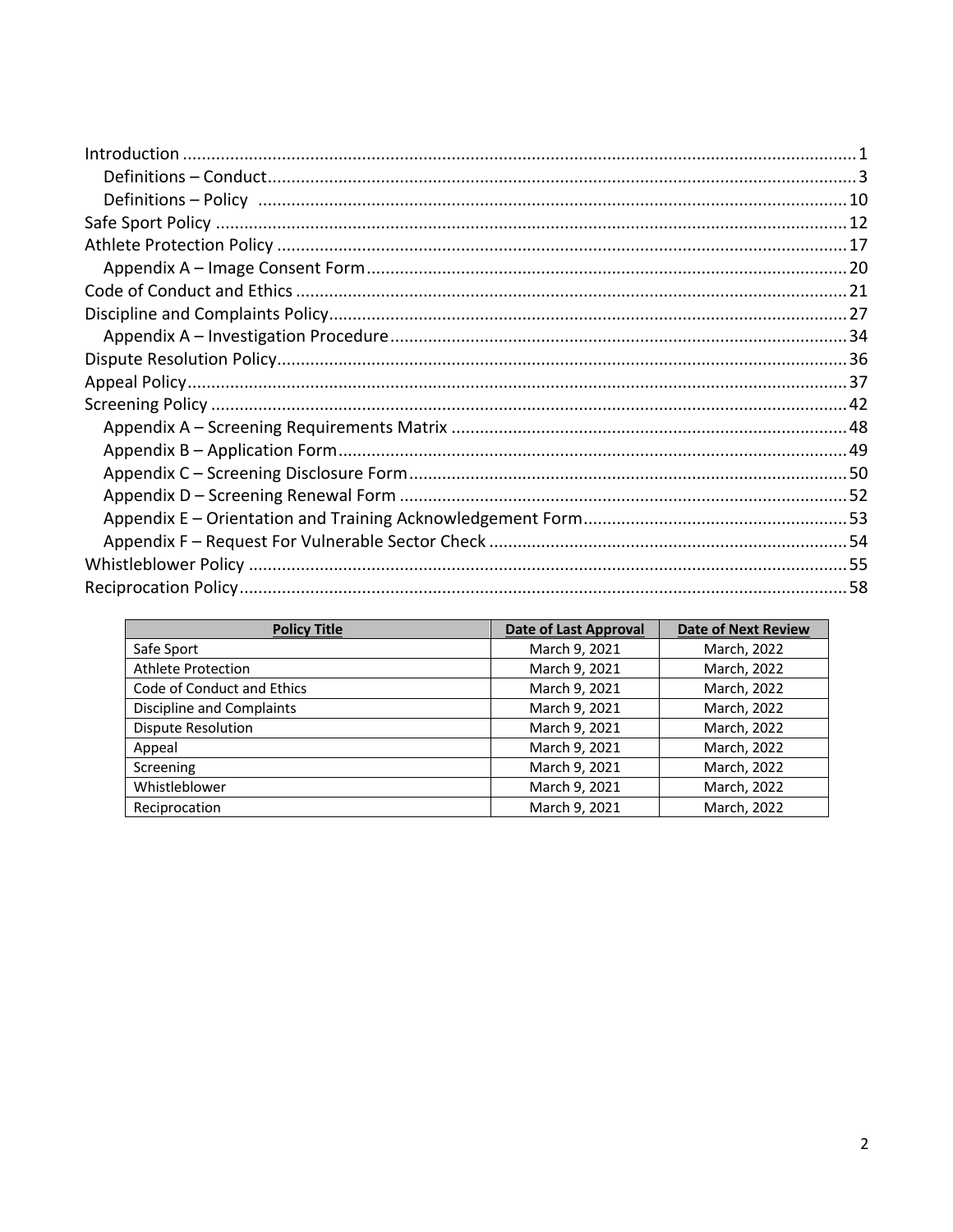#### **Definitions – Conduct**

#### *The terms defined below apply to all policies included in this Safe Sport Manual*

\* Indicates a definition adapted from the UCCMS

- 1. *Abuse* Includes Psychological Maltreatment, Physical Maltreatment, Neglect, and/or Grooming of Vulnerable Participants by Persons in Authority and which can have the following warning signs:
	- a) Recurrent unexplained injuries
	- b) Alert behaviour; child seems to always be expecting something bad to happen
	- c) Often wears clothing that covers up their skin, even in warm weather
	- d) Child startles easily, shies away from touch or shows other skittish behaviour
	- e) Constantly seems fearful or anxious about doing something wrong
	- f) Withdrawn from peers and adults
	- g) Behavior fluctuates between extremes (e.g., extremely cooperative, or extremely demanding)
	- h) Acting either inappropriately beyond their age (like an adult; taking care of other children) or inappropriately younger than their age (like an infant; throwing tantrums)
	- i) Acting out in an inappropriate sexual way with toys or objects
	- j) New adult words for body parts and no obvious source
	- k) Self-harm (e.g., cutting, burning or other harmful activities)
	- l) Not wanting to be alone with a particular child or young person
- 2. *\*Consent Consent* is defined in Canada's *Criminal Code* as the voluntary agreement to engage in the sexual activity in question. The law focuses on what the person was thinking and feeling at the time of the sexual activity. Sexual touching is only lawful if the person affirmatively communicated their consent, whether through words or conduct. Silence or passivity does not equal consent. Sexual activity is only legal when both parties consent. The *Criminal Code* also says there is no consent when: Someone says or does something that shows they are not consenting to an activity; Someone says or does something to show they are not agreeing to continue an activity that has already started; Someone is incapable of consenting to the activity, because, for example, they are unconscious; The consent is a result of a someone abusing a position of trust, power or authority or someone consents on someone else's behalf. A person cannot say they mistakenly believed a person was consenting if: that belief is based on their own intoxication; they were reckless about whether the person was consenting; they chose to ignore things that would tell them there was a lack of consent; or they didn't take proper steps to check if there was consent. Sexual activity with a Minor is a criminal offence as is sexual activity with a person under the age of 18 years when the other person is in a position of trust or authority
- 3. *\*Disclosure* The sharing of information by a Participant regarding an incident or a pattern of Maltreatment experienced by that Participant. Disclosure does not constitute a formal report that initiates a process of investigation to address the Maltreatment
- 4. *Discrimination* Differential treatment of an individual based on one or more prohibited grounds which include race, citizenship, national or ethnic origin, colour, religion, age, sex, sexual orientation, gender identity or expression, marital status, family status, genetic characteristics, or disability

#### 5. *\*Duty to Report*

a) **Concerns Under Child Protection Legislation**: A legal duty to report is mandated by law, and the requirement varies by province depending on provincial legislation. Everyone has a duty to report child abuse and neglect under Canadian child welfare laws. Professionals who work with children and youth have an added responsibility to report. Adults are obliged to report child Maltreatment if there is knowledge or suspicion that it is occurring. This is called the "duty to report." Every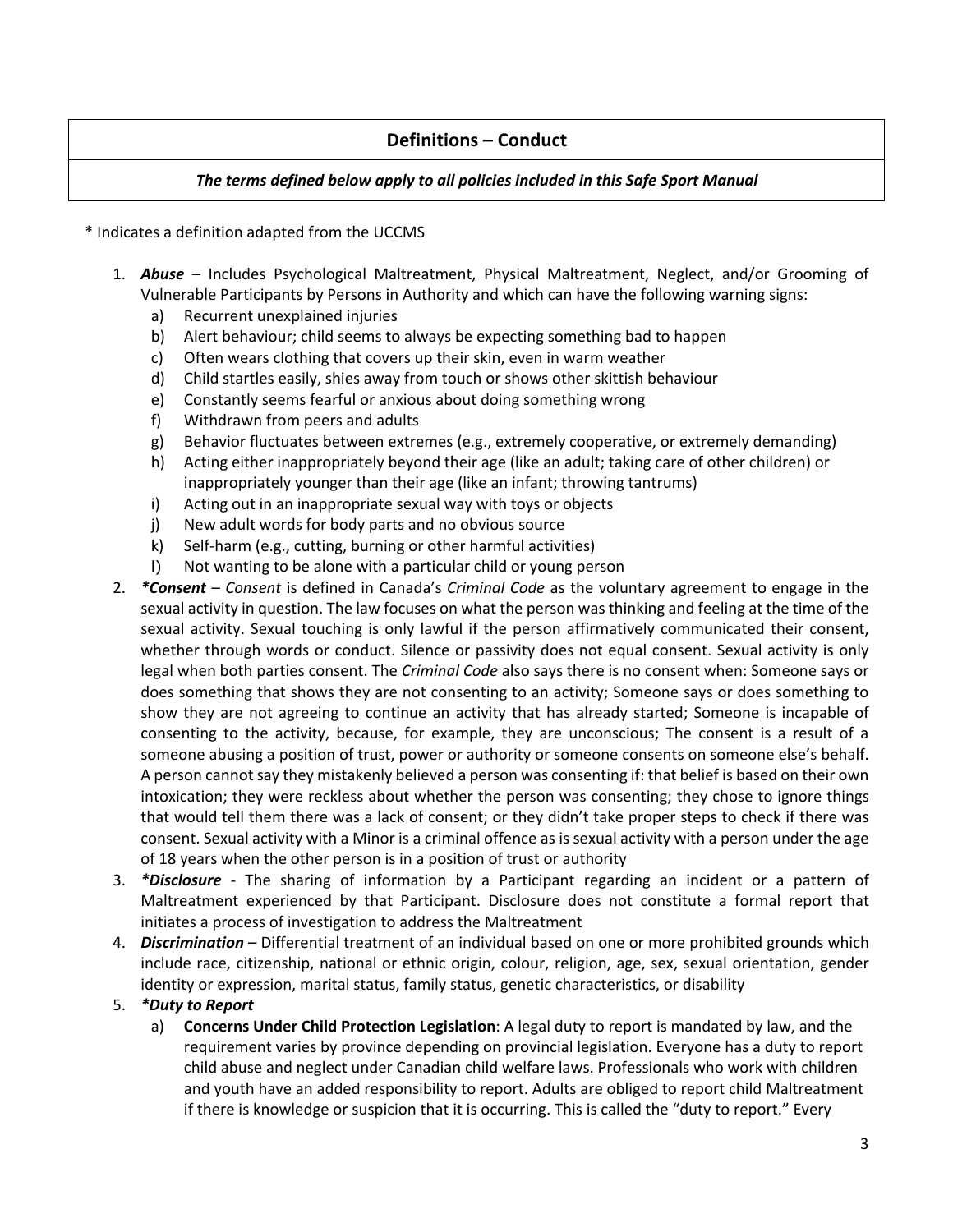person in Canada has the duty to report known or suspected child Maltreatment by law. Known or suspected abuse or Neglect of a child must be reported to: local child welfare services (e.g., children's aid society or child and family services agency), or provincial/territorial social service ministries or departments, or local police

- b) **Concerns Outside of Child Protection Legislation**: Participants have a duty to report concerns of inappropriate conduct of other Participants to uphold the ethical standards and values of Canadian sport. Reporting inappropriate conduct is important to ensure proper action is taken and expectations are re-established. By addressing inappropriate conduct, a collective responsibility to protect Participants from Maltreatment is enacted
- 6. **\****Grooming* Deliberate conduct by a Participant to sexualize a relationship with a Minor that involves the gradual blurring of boundaries and normalization of inappropriate and sexually abusive behaviour. During the grooming process, the Participant will gain the trust of the Minor and protective adults and peers around the Minor often under the guise of an existing relationship. Manipulation tactics are then used to blur perceptions and gain further access to and private time with the Minor in order to abuse or exploit the Minor. Grooming can occur whether or not harm is intended or results from the behaviour. (Grooming is also a prohibited behaviour listed under the definition of Maltreatment)
- 7. *Harassment* A course of vexatious comments or conduct against a Participant or group, which is known or ought reasonably to be known to be unwelcome. Types of behaviour that constitute Harassment include, but are not limited to:
	- a) Written or verbal abuse, threats, or outbursts;
	- b) Unwelcome remarks, jokes, comments, innuendo, or taunts;
	- c) Racial harassment, which is racial slurs, jokes, name calling, or insulting behaviour or terminology that reinforces stereotypes or discounts abilities because of racial or ethnic origin;
	- d) Leering or other suggestive or obscene gestures;
	- e) Condescending or patronizing behaviour, which is intended to undermine self-esteem, diminish performance or adversely affect working conditions;
	- f) Practical jokes which endanger a person's safety, or may negatively affect performance;
	- g) *Hazing* which is any form of conduct which exhibits any potentially humiliating, degrading, abusive, or dangerous activity expected of a junior-ranking individual by a more senior individual, which does not contribute to either individual's positive development, but is required to be accepted as part of a team or group, regardless of the junior-ranking individual's willingness to participate. This includes, but is not limited to, any activity, no matter how traditional or seemingly benign, that sets apart or alienates any teammate or group member based on class, number of years on the team or with the group, or ability;
	- h) Unwanted physical contact including, but not limited to, touching, petting, pinching, or kissing;
	- i) Deliberately excluding or socially isolating a person from a group or team;
	- j) Sexual flirtations, advances, requests, or invitations;
	- k) Physical or sexual assault;
	- l) Contributing to a *poisoned sport environment*, which can include:
		- a. Locations where material that is discriminatory is displayed (e.g., sexually explicit posters and racial/racist cartoons)
		- b. Groups where harassing behaviour is part of the normal course of activities
		- c. Behaviour that causes embarrassment, awkwardness, endangers a person's safety or negatively affects performance.
	- m) Behaviours such as those described above that are not directed towards a specific person or group but have the same effect of creating a negative or hostile environment; and
	- n) Retaliation or threats of retaliation against a person who reports harassment to the Organization
- 8. **\****Maltreatment* Includes Maltreatment related to: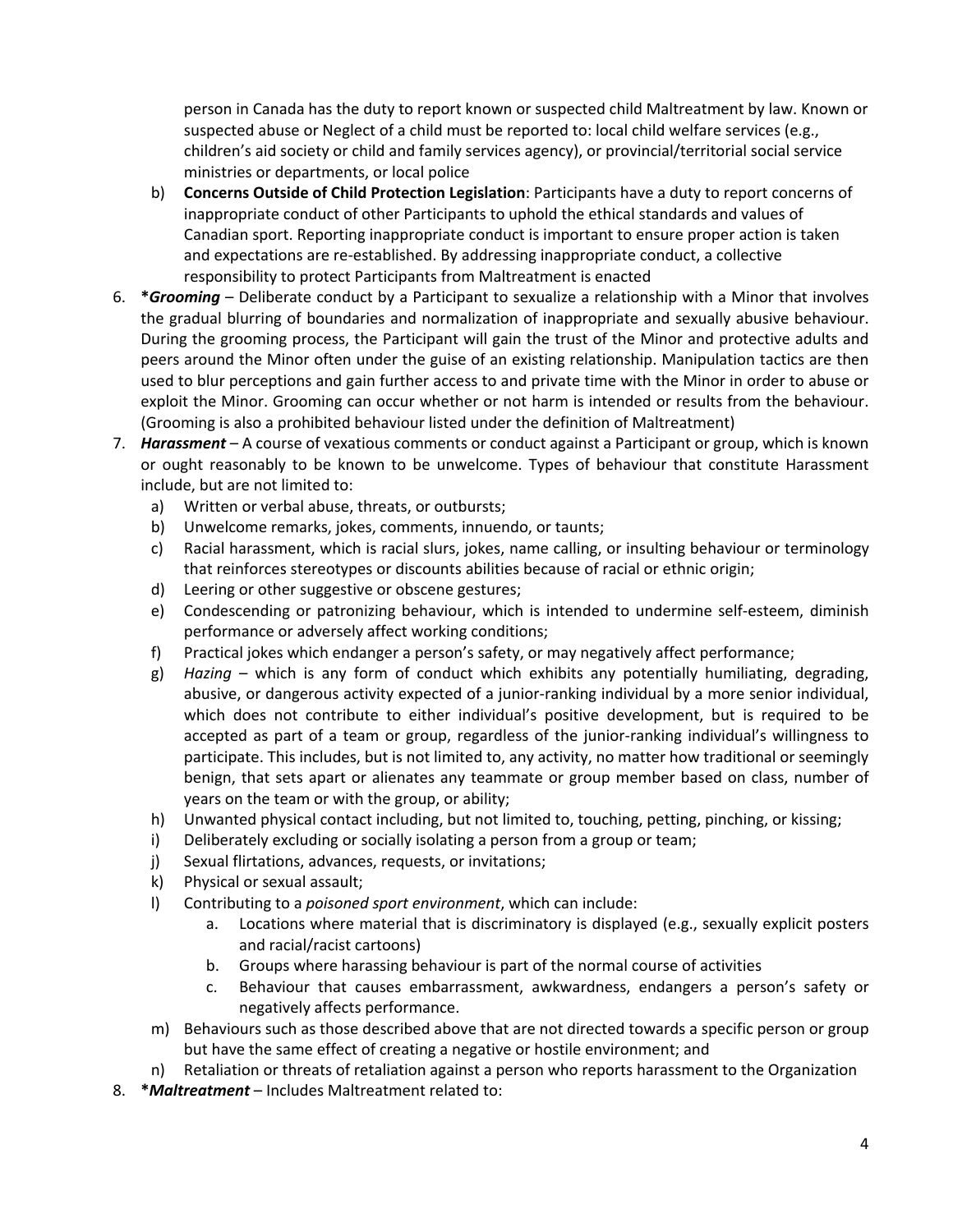- a) *Psychological Maltreatment*  which includes, without limitation, verbal acts, non- assaultive physical acts, and acts that deny attention or support
	- a. Verbal Acts Verbally assaulting or attacking someone, including but not limited to: unwarranted personal criticisms; body shaming; derogatory comments related to one's identity (e.g. race, gender identity or expression, ethnicity, Indigenous status, ability/disability); comments that are demeaning, humiliating, belittling, intimidating, insulting or threatening; the use of rumours or false statements about someone to diminish that person's reputation; using confidential sport and non-sport information inappropriately. Verbal Maltreatment may also occur in online forms.
	- b. Non-assaultive Physical Acts (no physical contact) Physically aggressive behaviors, including but not limited to: throwing objects at or in the presence of others without striking another; hitting, striking or punching objects in the presence of others
	- c. Acts that Deny Attention or Support Acts of commission that deny attention, lack of support or isolation including but not limited to: ignoring psychological needs or socially isolating a person repeatedly or for an extended period of time; abandonment of an Athlete as punishment for poor performance; arbitrarily or unreasonably denying feedback, training opportunities, support or attention for extended periods of time and/or asking others to do the same
- b) *Physical Maltreatment*  includes, without limitation, contact or non-contact behaviours that have the potential to cause physical harm
	- a. Contact behaviours Including but not limited to: deliberately punching, kicking, beating, biting, striking, strangling or slapping another; deliberately hitting another with objects
	- b. Non-contact behaviours Including but not limited to: isolating a person in a confined space; forcing a person to assume a painful stance or position for no athletic purpose (e.g., requiring an Athlete to kneel on a hard surface); the use of exercise for the purposes of punishment; withholding, recommending against, or denying adequate hydration, nutrition, medical attention or sleep; denying access to a toilet; providing alcohol to a Participant under the legal drinking age; providing illegal drugs or non-prescribed medications to a Participant; encouraging or knowingly permitting an Athlete to return to play prematurely following any injury or after a concussion and without the clearance of a medical professional; encouraging an Athlete to perform a skill for which they are known to not be developmentally ready
- c) *Sexual Maltreatment*  includes, without limitation, any act targeting a person's sexuality, gender identity or expression, that is committed, threatened or attempted against a person, and includes but is not limited to the Criminal Code Offences of sexual assault, sexual exploitation, sexual interference, invitation to sexual touching, indecent exposure, voyeurism and non-consensual distribution of sexual/intimate images. Sexual Maltreatment also includes sexual harassment and stalking, cyber harassment, and cyber stalking of a sexual nature. Examples include:
	- a. Any penetration of any part of a person's body, however slight, with any object or body part by a person upon another person, including but not limited to:
		- i. vaginal penetration by a penis, object, tongue, or finger; and
		- ii. anal penetration by a penis, object, tongue, or finger
	- b. Any intentional touching of a sexual nature of any part of a person's body, however slight, with any object or body part by a person upon another person, including but not limited to:
		- i. kissing;
		- ii. intentional touching of the breasts, buttocks, groin or genitals, whether clothed or unclothed, or intentionally touching of another with any of these body parts;
		- iii. any contact, no matter how slight, between the mouth of one person and the genitalia of another person, and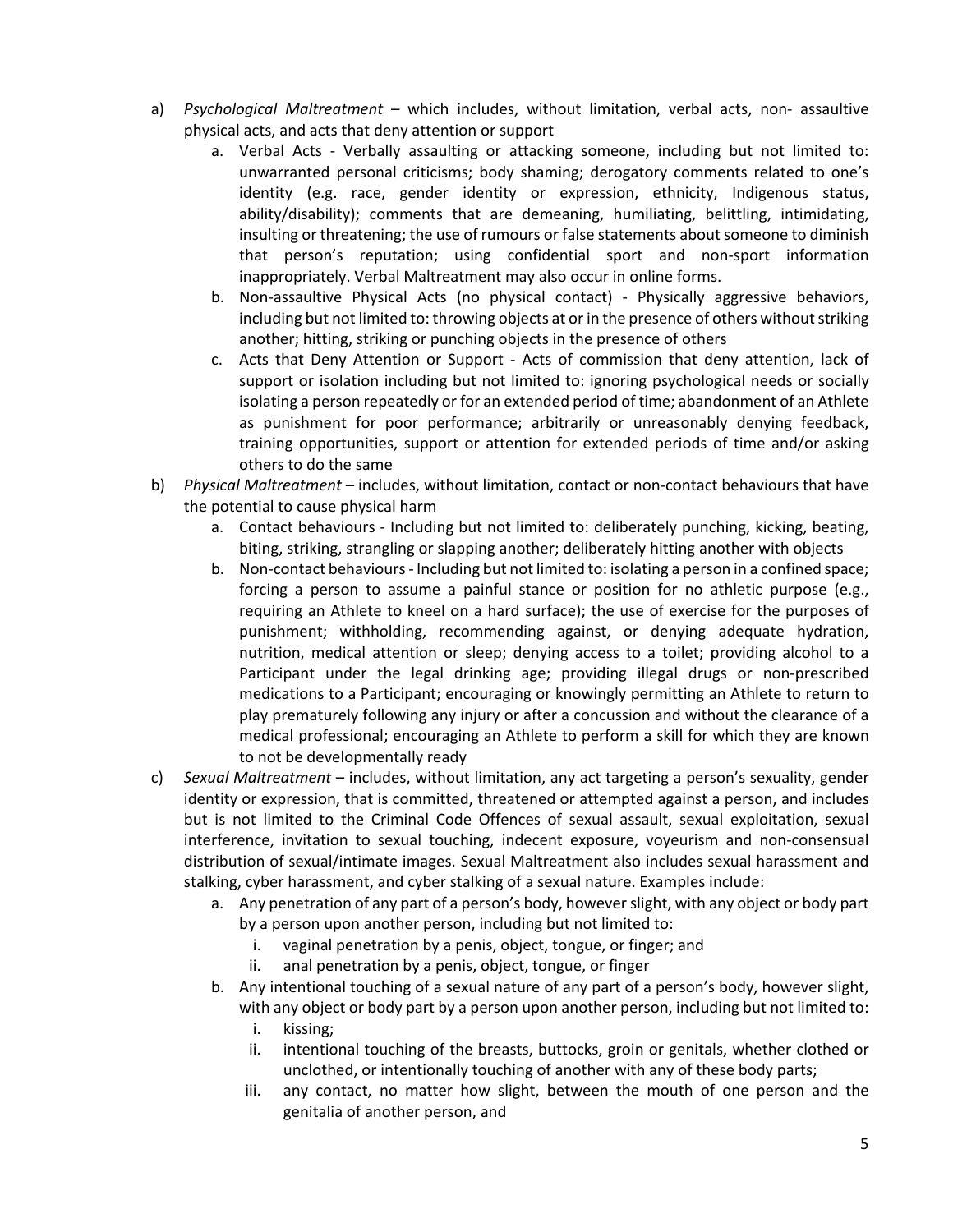- iv. making another touch themselves, the Participant, or someone else with or on any of the body parts listed in b).
- v. any intentional touching in a sexualized manner of the relationship, context or situation
- c. In addition to the criminal acts identified above, the UCCMS prohibits sexual relations between an Athlete above the age of majority (depending upon jurisdiction) and a Participant who holds a position of trust and authority on the basis that there can be no Consent where there is a Power Imbalance. A Power Imbalance that is presumed to exist may be challenged
- d) *Neglect* or acts of omission, includes without limitation: not providing an Athlete recovery time and/or treatment for a sport injury; not being aware of and not considering an individual's physical or intellectual disability; not considering supervision of an Athlete during travel, training or competition; not considering the welfare of the Athlete when prescribing dieting or other weight control methods (e.g., weigh-ins, caliper tests); disregarding the use of performance-enhancing drugs by an Athlete; failure to ensure safety of equipment or environment; allowing an Athlete to disregard sport's rules, regulations, and standards, subjecting Participants to the risk of Maltreatment
- e) *Grooming* is often a slow, gradual, and escalating process of building trust and comfort with a young person. Grooming includes, without limitation, the process of making inappropriate behaviour seem normal and gradually engaging in 'boundary violations' which have been professionally-identified to Canadian standards (e.g., a degrading remark, a sexual joke, sexualized physical contact; adult Participants sharing rooms with a Minor who is not an immediate family member; providing a massage or other purported therapeutic interventions with no specific training or expertise; private social media and text communications; sharing personal photographs; shared use of locker rooms; private meetings; private travel, and providing gifts. The Grooming process:
	- a. Grooming usually begins with subtle behaviours that do not appear to be inappropriate. Many victims/survivors of sexual abuse do not recognize the grooming process as it is happening, nor do they recognize that this process of manipulation is part of the overall abuse process.
	- b. In the grooming process, the offender begins by gaining trust of adults around the young person. The offender establishes a friendship and gains the young person's trust. Grooming then involves testing boundaries (e.g. telling sexual jokes, showing sexually explicit images, making sexual remarks). Typically, behaviour moves from non-sexual touching to "accidental" sexual touching
	- c. The young person is often manipulated into feeling responsible for the contact, is discouraged from telling anyone else about the relationship, and is made to feel obligated to protect the offender. The offender also builds trust with those close to the young person so that the relationship with the young person is not questioned
- f) *Interference with or Manipulation of Process* it is considered maltreatment if an adult Participant directly or indirectly interferes with a process by:
	- a. falsifying, distorting, or misrepresenting information, the resolution process, or an outcome;
	- b. destroying or concealing information;
	- c. attempting to discourage an individual's proper participation in or use of the processes of the Organization;
	- d. harassing or intimidating (verbally or physically) any person involved in the processes before, during, and/or following any proceedings of the Organization;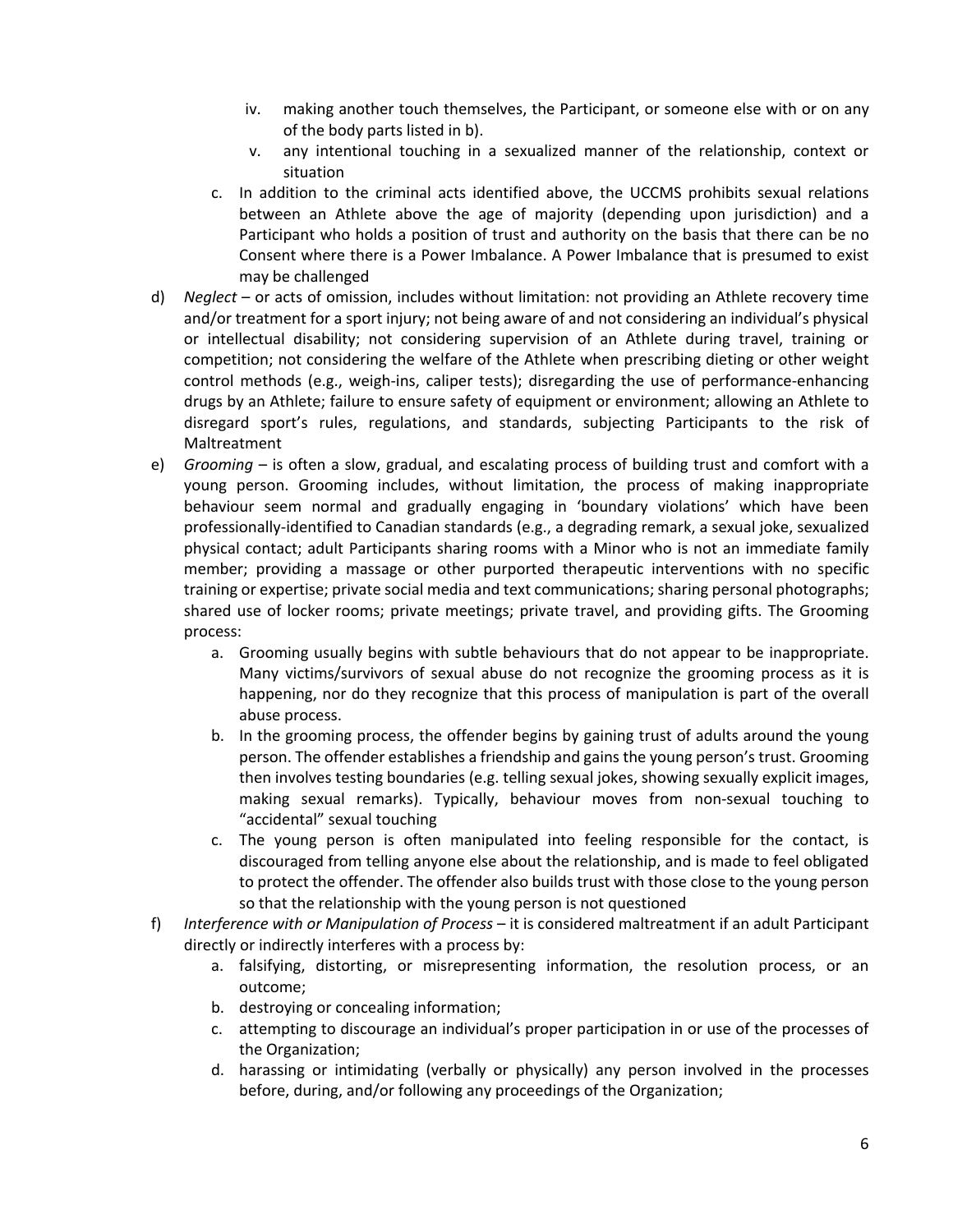- e. publicly disclosing a Participant's identifying information, without the Participant's agreement;
- f. failing to comply with any temporary or provisional measure or other final sanction;
- g. distributing or otherwise publicizing materials a Participant gains access to during an investigation or hearing, except as required by law or as expressly permitted; or
- h. influencing or attempting to influence another person to interfere with or manipulate the process
- g) Retaliation which means that a Participant shall not take an adverse action against any person for making a good faith Report of possible Maltreatment or for participating in any process related to alleged conduct violations. Retaliation includes threatening, intimidating, harassing, coercing or any other conduct that would discourage a reasonable person from engaging or participating in the processes of the Organization. Retaliation after the conclusion of investigation and sanction processes is also prohibited. Retaliation may be present even where there is a finding that no Maltreatment occurred. Retaliation does not include good-faith actions lawfully pursued in response to a Report of possible Maltreatment
- h) Aiding and Abetting which is any act taken with the purpose of facilitating, promoting, or encouraging the commission of Maltreatment by a Participant. Aiding and Abetting also includes, without limitation, knowingly:
	- a. allowing any person who has been suspended or is otherwise ineligible to be in any way associated with sport or to coach or instruct Participants;
	- b. providing any coaching-related advice or service to an Athlete who has been suspended or is otherwise ineligible; and
	- c. allowing any person to violate the terms of their suspension or any other sanctions imposed
- i) *Reporting* it is considered Maltreatment to fail to report Maltreatment of a Minor. A legal Duty to Report is mandated by law, and the requirement varies by province depending on provincial legislation.
	- a. Failure to Report Maltreatment of a Minor
		- i. The obligation to Report requires the Reporting of any conduct which, if proven true, would constitute Psychological Maltreatment, Sexual Maltreatment, Physical Maltreatment or Neglect involving a Minor Participant. The obligation to Report is an ongoing one and is not satisfied simply by making an initial Report. The obligation includes Reporting, on a timely basis, all relevant information of which an adult Participant becomes aware
		- ii. The obligation to Report includes making a direct Report
		- iii. The obligation to Report includes personally identifying information of a potential Minor Complainant to the extent known at the time of the Report, as well as a duty to reasonably supplement the Report as to identifying information learned later
		- iv. Participants should not investigate or attempt to evaluate the credibility or validity of allegations involving Psychological Maltreatment, Sexual Maltreatment, Physical Maltreatment or Neglect. Participants making a good faith Report are not required to prove the Reports are true before Reporting
	- b. Failure to Report Inappropriate Conduct
		- i. Not all inappropriate conduct may meet the threshold for constituting Maltreatment. However, such inappropriate conduct may represent behavior with the risk of escalating to Maltreatment. Any Participant who suspects or becomes aware of another Participant's inappropriate conduct, even if it is not defined as Maltreatment, has a Duty to Report such inappropriate conduct through the organization's internal procedures. Those in positions of trust and authority who become aware of another's inappropriate conduct have a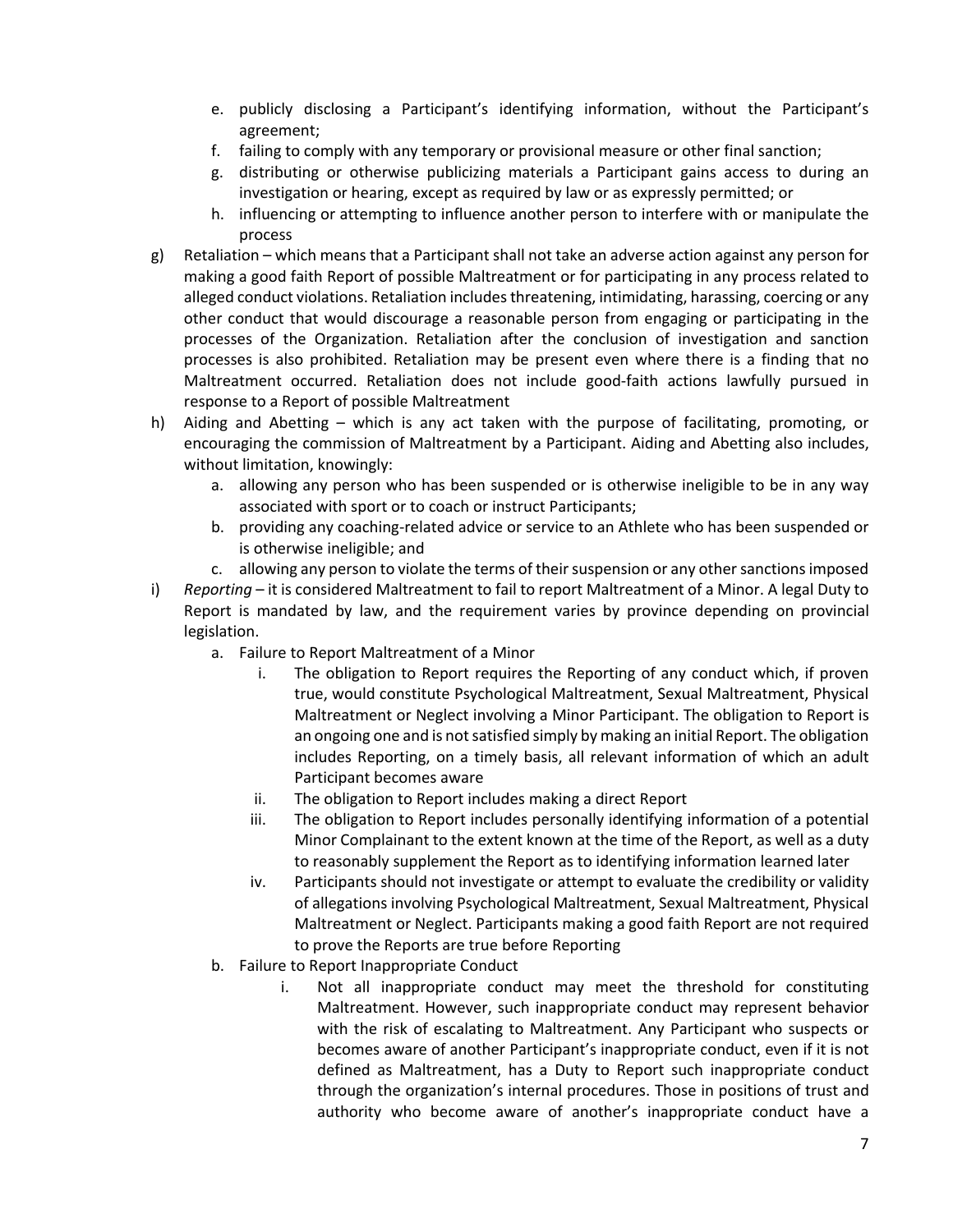responsibility for reporting the concern within their organization's policies and procedures. The person making the report does not need to determine whether a violation took place: instead, the responsibility lies in reporting the objective behaviour.

- c. Intentionally Filing a False Allegation
	- i. An allegation is false if the events Reported did not occur, and the person making the Report knows the events did not occur
	- ii. A false allegation is different from an unsubstantiated allegation; an unsubstantiated allegation means there is insufficient supporting evidence to determine whether an allegation is true or false. Absent demonstrable bad faith, an unsubstantiated allegation alone is not grounds for a violation
- 9. *\*Neglect* Any pattern or a single serious incident of lack of reasonable care, inattention to a Participant's needs, nurturing or well-being, or omissions in care. Neglect is determined by the objective behaviour, but the behaviour must be evaluated with consideration given to the Participant's needs and requirements, not whether harm is intended or results from the behaviour. (Neglect is also a prohibited behaviour listed under the definition of Maltreatment)
- 10. *\*Physical Maltreatment* Any pattern or a single serious incident of deliberate conduct that has the potential to be harmful to the physical well-being of the Participant. Physical Maltreatment includes, without limitation, contact or non-contact infliction of physical harm. Physical Maltreatment is determined by the objective behaviour, not whether harm is intended or results from the behaviour. (Physical Maltreatment is also a prohibited behaviour listed under the definition of Maltreatment)
- 11. *\*Power Imbalance* A Power Imbalance may exist where, based on the totality of the circumstances, a Participant has supervisory, evaluative, a duty of care, or other authority over another Participant. A Power Imbalance may also exist between an Athlete and other adults involved in sport in positions such as high-performance directors, sport specific health-care providers, sport science support staff, care or support persons, guides, or pilots. Maltreatment occurs when this power is misused. Once a coach-Athlete relationship is established, a Power Imbalance is presumed to exist throughout the coach-Athlete relationship, regardless of age, and is presumed to continue for Minor Athletes after the coach-Athlete relationship terminates or until the Athlete reaches 25 years of age. A Power Imbalance may exist, but is not presumed, where an intimate relationship existed before the sport relationship commenced (e.g., a relationship between two spouses or life partners, or a sexual relationship between consenting adults that preceded the sport relationship).
- 12. **\****Psychological Maltreatment* Any pattern or a single serious incident of deliberate conduct that has the potential to be harmful to the psychological well-being of the Participant. Psychological Maltreatment includes, without limitation, verbal conduct, non-assaultive physical conduct, and conduct that denies attention or support. Psychological Maltreatment is determined by the objective behaviour, not whether harm is intended or results from the behaviour. (Psychological Maltreatment is also a prohibited behaviour listed under the definition of Maltreatment)

#### 13. *\*Sexual Maltreatment*

- a) **Involving a Child:** Any form of adult/child sexualized interaction constitutes child sexual abuse. Sexual abuse of a child may occur through behaviours that do or do not involve actual physical contact. (Sexual Maltreatment is also a prohibited behaviour listed under the definition of Maltreatment)
- b) **Involving a person over the Age of Majority:** Any sexual act, whether physical or psychological in nature, that is committed, threatened, or attempted against a Participant without the Participant's Consent. It includes any act targeting a Participant's sexuality, gender identity or expression, that is committed, threatened or attempted against a Participant without that Participant's Consent, and includes but is not limited to, the Criminal Code Offences of sexual assault, sexual exploitation, sexual interference, invitation to sexual touching, indecent exposure,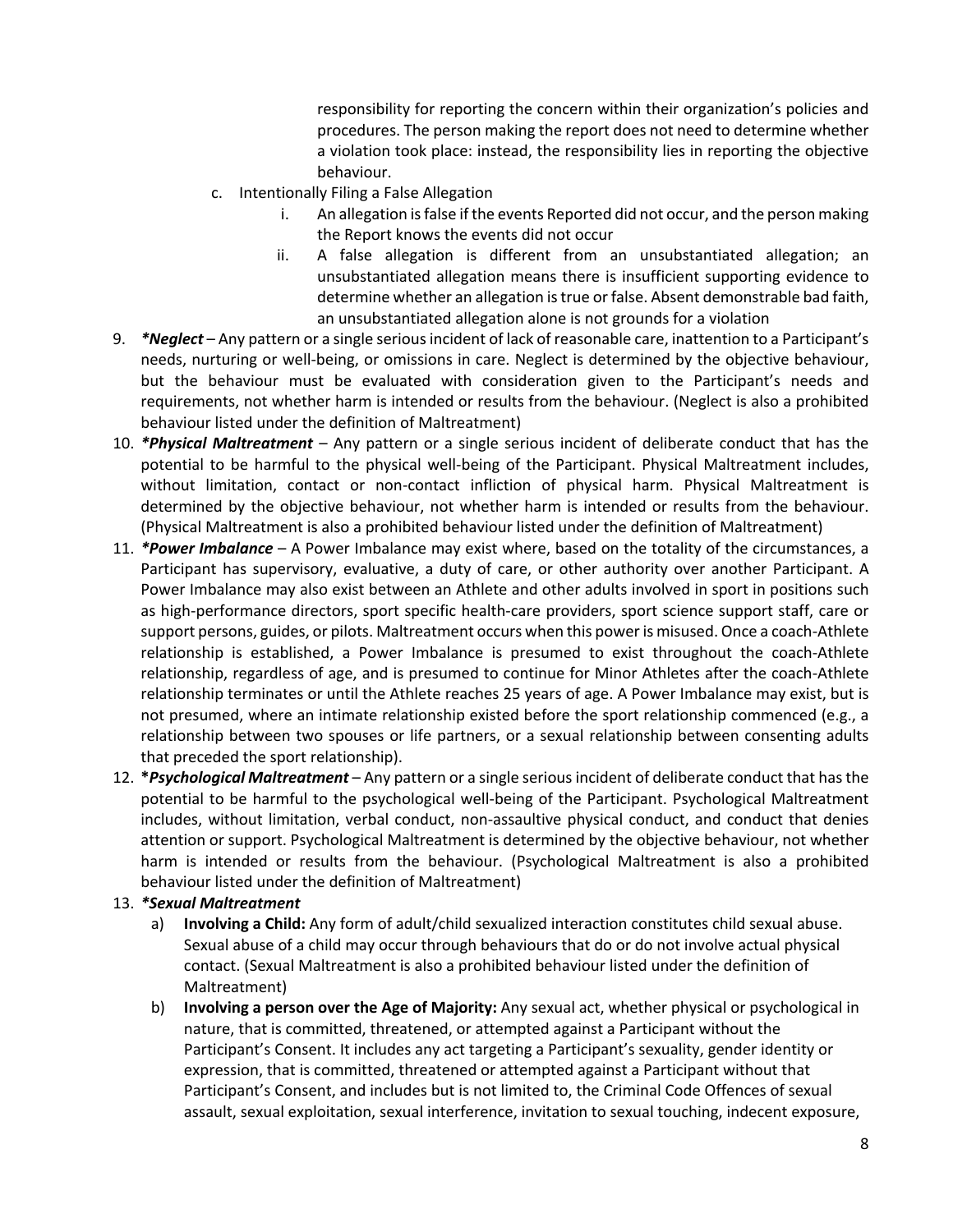voyeurism and non-consensual distribution of sexual/intimate images. Sexual Maltreatment also includes sexual harassment and stalking, cyber harassment, and cyber stalking of a sexual nature. Sexual Maltreatment can take place through any form or means of communication (e.g. online, social media, verbal, written, visual, hazing, or through a third party). (Sexual Maltreatment is also a prohibited behaviour listed under the definition of Maltreatment)

- 14. *Workplace Harassment* Vexatious comment or conduct against a worker in a Workplace that is known or ought reasonably to be known to be unwelcome. Workplace Harassment should not be confused with legitimate, reasonable management actions that are part of the normal work/training function, including measures to correct performance deficiencies, such as placing someone on a performance improvement plan, or imposing discipline for workplace infractions. Types of behaviour that constitute Workplace Harassment include, but are not limited to:
	- a) Bullying;
	- b) Workplace pranks, vandalism, bullying or hazing;
	- c) Repeated offensive or intimidating phone calls or emails;
	- d) Sexual touching, advances, suggestions or requests;
	- e) Displaying or circulating offensive pictures, photographs or materials in printed or electronic form;
	- f) Psychological abuse;
	- g) Excluding or ignoring someone, including persistent exclusion of a person from work-related social gatherings;
	- h) Deliberately withholding information that would enable a person to do his or her job, perform or train;
	- i) Sabotaging someone else's work or performance;
	- j) Gossiping or spreading malicious rumours;
	- k) Intimidating words or conduct (offensive jokes or innuendos); and
	- l) Words or actions which are known, or ought reasonably to be known, as offensive, embarrassing, humiliating, or demeaning.
- 15. *Workplace Violence* The use of or threat of physical force by a person against a worker in a Workplace that causes or could cause physical injury to the worker; an attempt to exercise physical force against a worker in a Workplace that could cause physical injury to the worker; or a statement or behaviour that it is reasonable for a worker to interpret as a threat to exercise physical force against the worker in a Workplace that could cause physical injury to the worker. Types of behaviour that constitute Workplace Violence include, but are not limited to:
	- a) Verbal or written threats to attack;
	- b) Sending to or leaving threatening notes or emails;
	- c) Physically threatening behaviour such as shaking a fist at someone, finger pointing, destroying property, or throwing objects;
	- d) Wielding a weapon in a Workplace;
	- e) Hitting, pinching or unwanted touching which is not accidental;
	- f) Dangerous or threatening horseplay;
	- g) Physical restraint or confinement;
	- h) Blatant or intentional disregard for the safety or wellbeing of others;
	- i) Blocking normal movement or physical interference, with or without the use of equipment;
	- j) Sexual assault; and
	- k) Any attempt to engage in the type of conduct outlined above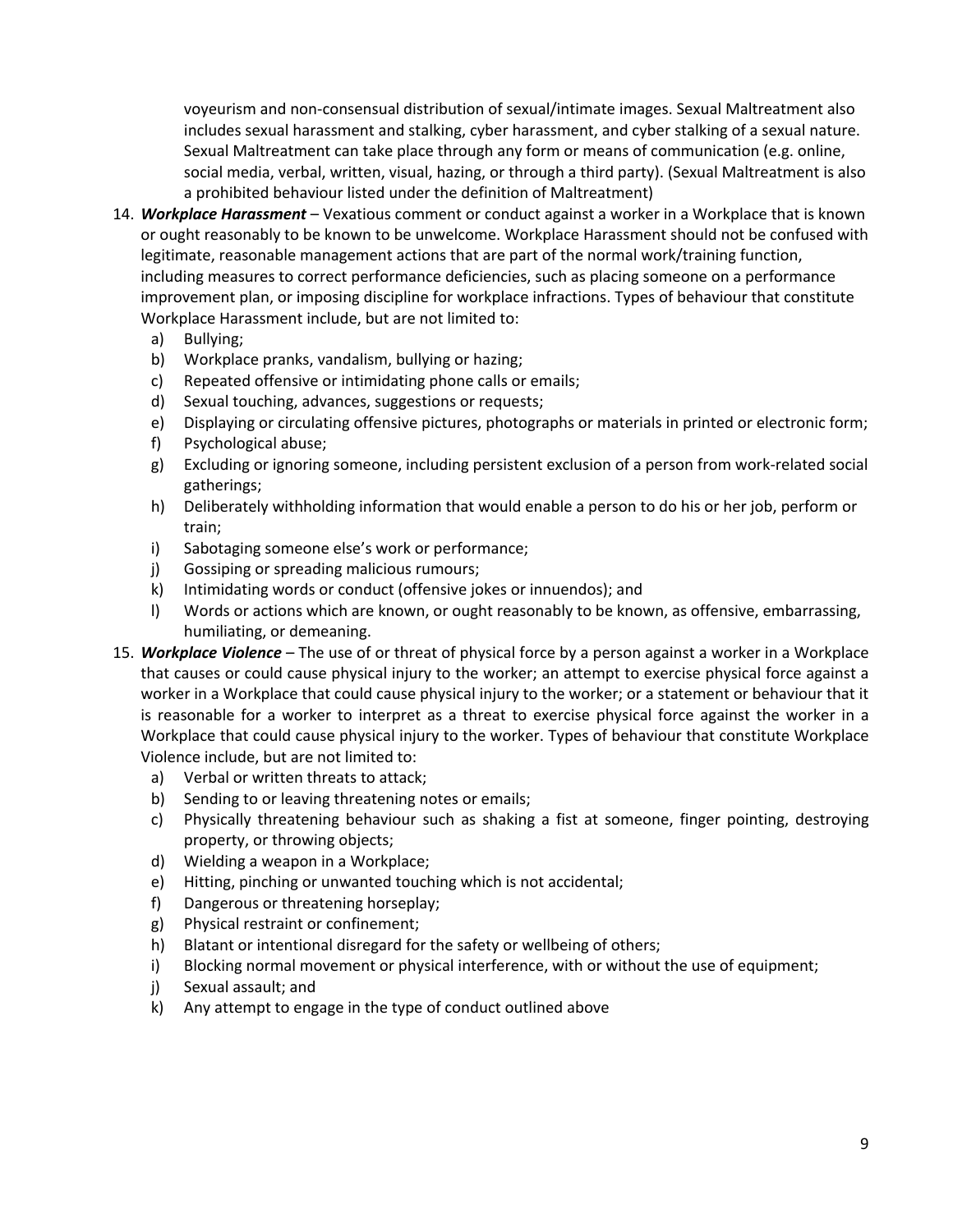#### **Definitions – Policy**

#### *The terms defined below apply to all policies included in this Safe Sport Manual*

\* Indicates a definition adapted from the UCCMS

- 1. *Affected Party* Any individual or entity, as determined by the Appeal Manager, who may be affected by a decision rendered under the *Appeal Policy* and who may have recourse to an appeal in their own right
- 2. *Appellant* The Party appealing a decision
- 3. *Appeal Manager* An individual, who may be any staff member, committee member, volunteer, Director, or an independent third party, who is appointed to oversee the *Appeal Policy*. The Appeal Manager will have responsibilities that include using decision making authority empowered by the *Appeal Policy*. The Appeal Manager must not have been involved in handling or deciding on the original decision and must not be in a conflict of interest.
- 4. *\*Athlete* An individual who is an Athlete Participant in Rugby Canada or a Provincial Union or Club who is subject to the UCCMS and the policies of Rugby Canada and the applicable Provincial Union or Club
- 5. *Board* The Board of Directors of Rugby Canada or a Provincial Union or Club, as applicable
- 6. *Case Manager* An independent individual (or individuals) appointed by Rugby Canada's Independent Third Party or by the Organization (as applicable) to receive and/or administer complaints under the *Discipline and Complaints Policy*. The Case Manager must not be in a conflict of interest. When applicable, the Independent Third Party may serve as the Case Manager for complaints heard by Rugby Canada
- 7. *Club* A Club that is a member of a Provincial Union and registered with Rugby Canada
- 8. *Committee Member* an individual elected or appointed to a committee as a member of a committee of Rugby Canada or a Provincial Union or Club (as applicable)
- **9.** *Complaint* A written document (inclusive of electronic communications) alleging a breach of the Organization's governing document submitted to the Organization.
- 10. *\*Complainant* A Participant or observer who makes a report of an incident, or a suspected incident, of Maltreatment or other behaviour that is a violation of the standards described in the *Code of Conduct and Ethics*
- 11. *Days* Days including weekends and holidays
- 12. *Director* An individual appointed or elected to the Board of Directors of Rugby Canada or a Provincial Union or Club
- 13. *External Discipline Panel* A Panel of one or three people who are appointed to handle complaints that are assessed under Process #2 of the *Discipline and Complaints Policy*. Panel members should be experienced with resolving sport disputes, not be affiliated with the Organization, and not be in a conflict of interest
- 14. *Independent Third Party –* An independent individual (or individuals) appointed by Rugby Canada to receive and assess complaints
- 15. *Internal Discipline Chair* An individual appointed to handle complaints that are assessed under Process #1 of the *Discipline and Complaints Policy*. The Internal Discipline Chair may be a Director, head coach, staff member, or other individual affiliated with the Organization but must not be in a conflict of interest.
- 16. *Even***t** An event sanctioned by Rugby Canada or by a Provincial Union or Club
- 17. *\*Minor* Any Participant who is under the age of majority at the time and in the jurisdiction where the alleged Maltreatment has occurred. Adults are responsible for knowing the age of a Minor. For the purpose of protection in each Canadian province and territory, a Minor is a child younger than the following age:
	- a) 16 years old: Newfoundland and Labrador; Saskatchewan; Northwest Territories; Nunavut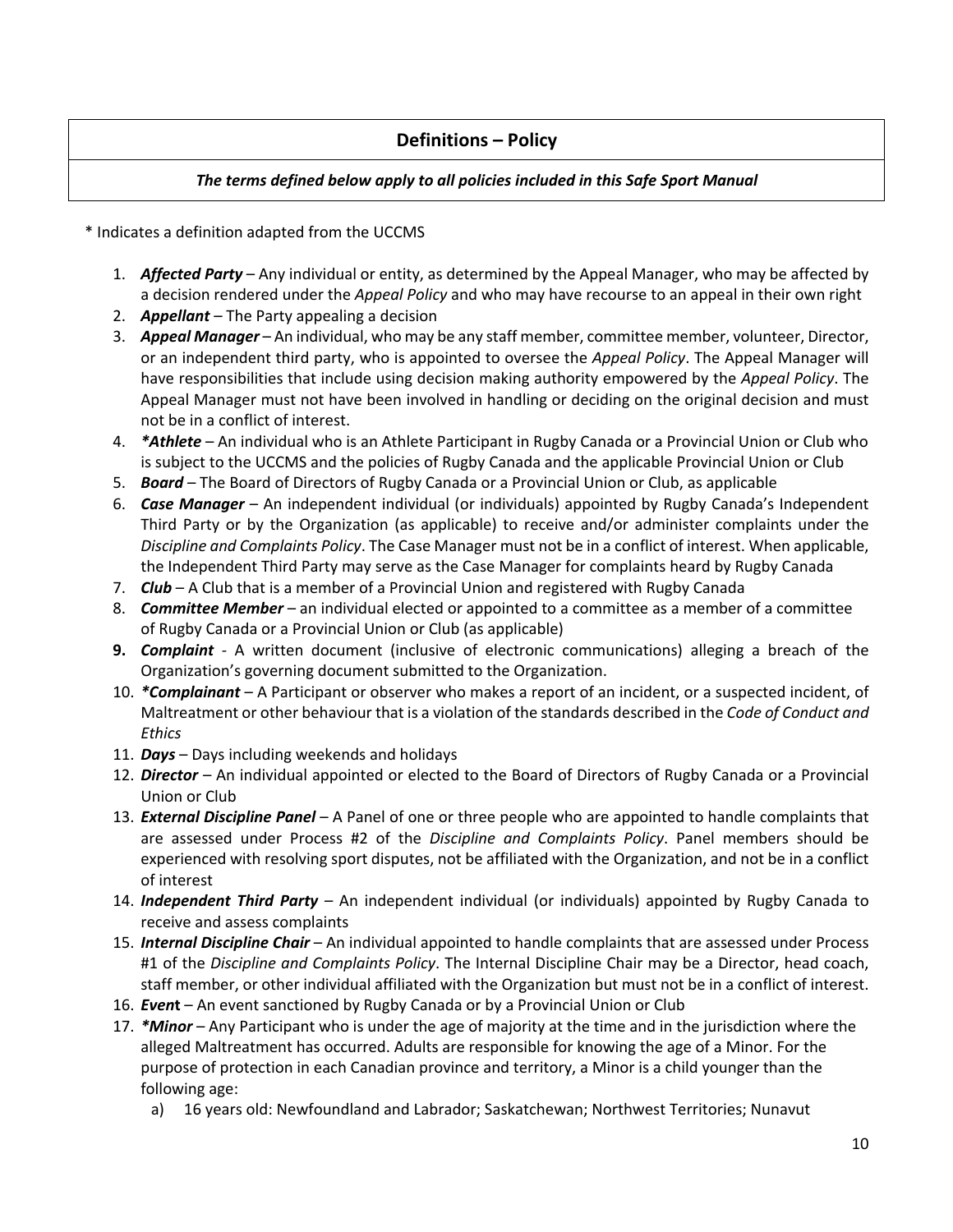- b) 18 years old: Prince Edward Island; Quebec; Ontario; Manitoba; Alberta
- c) 19 years old: Nova Scotia; New Brunswick; British Columbia; Yukon
- 18. *Organization* Rugby Canada
- 19. *\*Participants* Refers to all categories of individual members and/or registrants defined in the By-laws of Rugby Canada and in the By-laws of a Provincial Union or Club who are subject to the UCCMS and the policies of Rugby Canada and the applicable Provincial Union or Club, as well as all people employed by, contracted by, or engaged in activities with or previously engaged in, Rugby Canada or a Provincial Union or Club including, but not limited to, employees, contractors, Athletes, coaches, instructors, officials, volunteers, managers, administrators, committee members, parents or guardians, spectators, committee members, and Directors and Officers
- 20. *Parties* the groups involved with a dispute. In the *Discipline and Complaints Policy*, the Parties are the Complainant and Respondent. In the *Appeal Policy*, the Parties are the Appellant, Respondent, and any Affected Party
- 21. *Person in Authority* Any Participant who holds a position of authority within Rugby Canada or a Provincial Union or Club including, but not limited to, coaches, instructors, officials, managers, support personnel, chaperones, committee members, and Directors and Officers
- 22. *Provincial Union* A Provincial Rugby Union that is a member of Rugby Canada
- 23. *\*Reporting (or Report)* The provision of information in writing by any person or a Participant to a relevant independent authority (the independent person or position, such as a Case Manager, charged with receiving a report and determining next steps) regarding Maltreatment. Reporting may occur through either: (i) the Complainant (of any age) or the one who experienced the Maltreatment, or (ii) a witness – someone who witnessed the Maltreatment or otherwise knows or suspects Maltreatment. In either case, the intention of Reporting is to initiate an independent investigative process, which could result in disciplinary action being taken against the Respondent.
- 24. *\*Respondent* The Participant responding to a complaint or, in the case of an appeal, the body whose decision is being appealed.
- 25. *Vulnerable Participants* Includes Minors and vulnerable adults (people who, because of age, disability or other circumstance, are in a position of dependence on others or are otherwise at a greater risk than the general population of being harmed by people in positions of trust or authority);
- 26. *Worker* Any person who performs work for Rugby Canada or a Provincial Union or Club including employees, managers, supervisors, temporary workers, volunteers, student volunteers, part-time workers, the Board of Directors, and independent contractors.
- 27. *Workplace* Any place where business or work-related activities are conducted. Workplaces include but are not limited to, the registered office(s), work-related social functions, work assignments outside the registered office(s), work-related travel, the training and competition environment, and work-related conferences or training sessions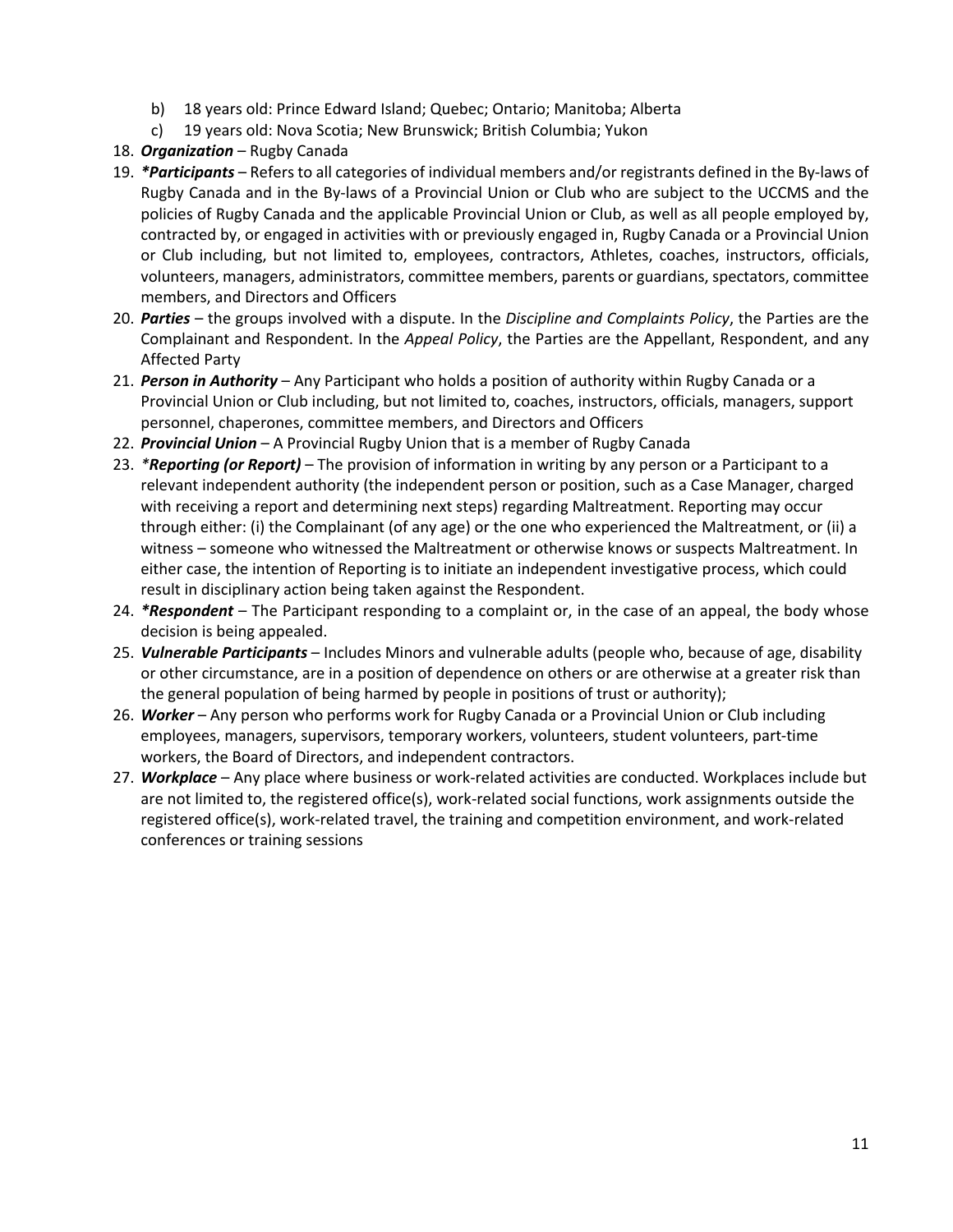#### **SAFE SPORT POLICY**

\* Indicates a section that has been adapted from the UCCMS

#### **Purpose**

1. This Policy describes how the Organization will aim to provide a safe sport environment.

#### **Commitment to Rugby Canada's values**

- 2. The Organization commits to the Rugby Canada values which are:
	- a) INTEGRITY is the central fabric of the game and is generated through honesty and fair play.
	- b) The rugby community have a PASSION and enthusiasm for the game. Rugby generates excitement, emotional attachment, and a sense of belonging to the global rugby family.
	- c) Rugby provides a spirit of SOLIDARITY that leads to life-long friendships, camaraderie, teamwork, and loyalty which transcends cultural, geographic, political, and religious differences.
	- d) DISCIPLINE is an integral part of the game both on and off the field and is reflected through adherence to the laws, the regulations and rugby's core values.
	- e) RESPECT for teammates, opponents, match officials and those involved in the game is paramount.

#### **Commitment to a Sport Environment Free from Maltreatment**

- 3. \*The Organization makes the following commitments to a sport environment free from Maltreatment:
	- a) All Participants in sport can expect to play, practice and compete, work, and interact in an environment free from Maltreatment.
	- b) Addressing the causes and consequences of Maltreatment is a collective responsibility and requires the deliberate efforts of all Participants, sport stakeholders, sport club administrators and organization leaders.
	- c) Participants in positions of trust and authority have the general responsibility to protect the health and well-being of all other Participants.
	- d) Adult Participants have a specific ethical and statutory duty and the additional responsibility to respond to incidents of Maltreatment involving Minors and other Vulnerable Individuals.
	- e) All Participants recognize that Maltreatment can occur regardless of age, sex, sexual orientation, gender identity or expression, race, ethnicity, Indigenous status, or level of physical and intellectual disability and their intersections. Moreover, it is recognized that those from traditionally marginalized groups have increased vulnerability to experiences of Maltreatment.
	- f) All Participants recognize that individuals who have experienced Maltreatment may experience a range of effects that may emerge at different time points and that can profoundly affect their lives.
	- g) All adults working with children and youth have a duty to prevent or mitigate opportunities for misconduct.
	- h) In recognition of the historic vulnerability to discrimination and violence amongst some groups, and that continues to persist today, Participants in positions of trust and authority have a duty to incorporate strategies to recognize systemic bias, unconscious bias, and to respond quickly and effectively to discriminatory practices.

#### **Pledge**

- 4. The stakeholders, members, and leaders of the Organization are expected to live Rugby Canada's values and pledge to embed the values in its governance and operations in the following ways:
	- a) Conduct Standards the Organization will adopt comprehensive conduct standards that are expected to be followed by Participants
	- b) Athlete Protection the Organization will provide coaches and other stakeholders with general and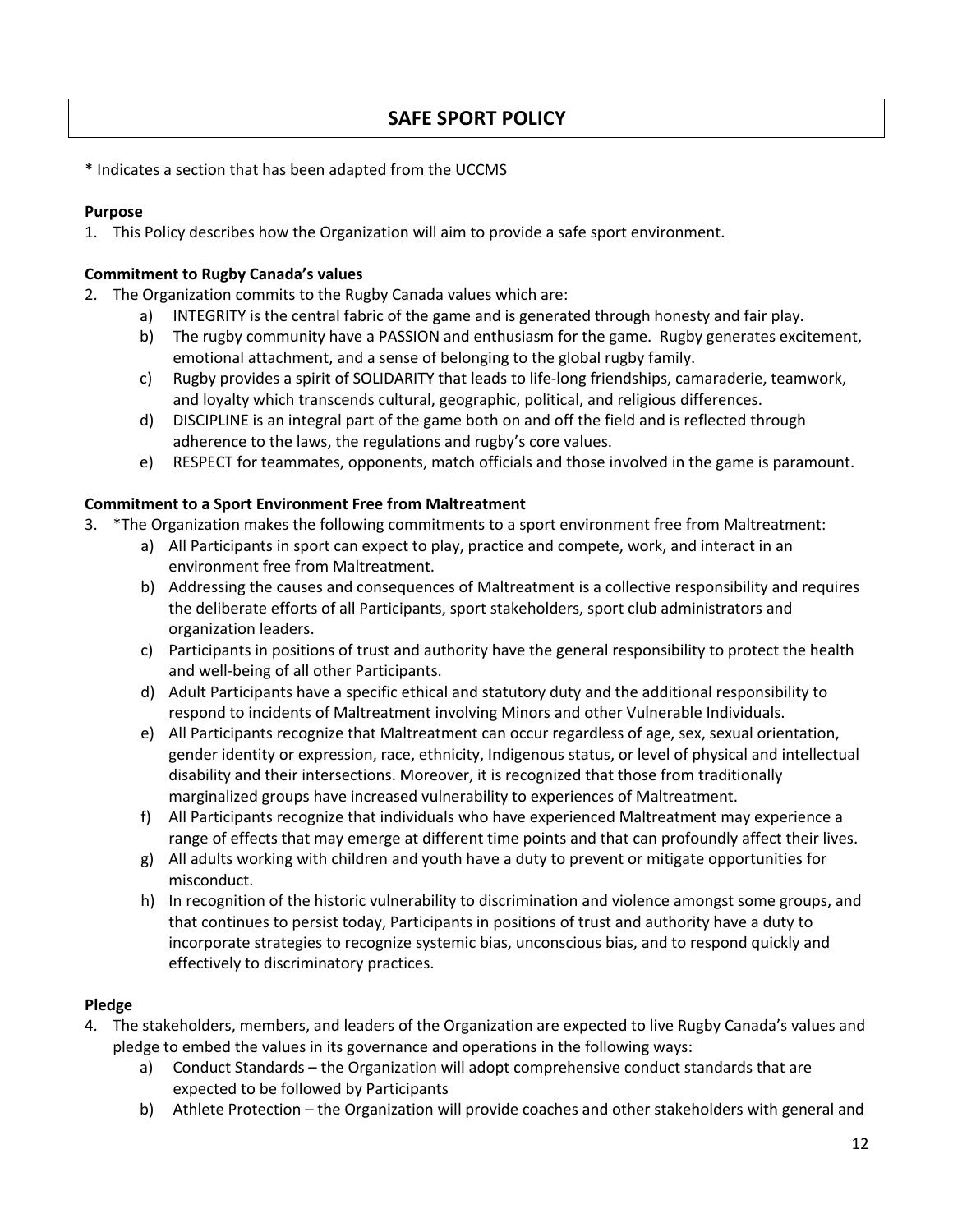sport-specific athlete protection guidelines

- c) Dispute Resolution and Investigations the Organization will have dispute resolution processes that are confidential and procedurally fair and that require independent investigation for certain alleged violates of the conduct standards
- d) Strategy the Organization will have a strategic plan that reflects the organization's mission, vision, and values
- e) Governance the Organization will have a diverse blend of sport leaders and will adhere to principles of good governance
- f) Risk Management the Organization will intentionally manage risks to its operations and events through the use of risk management plans and/or risk registries

#### **Conduct Standards**

- 5. The Organization has adopted a *Code of Conduct and Ethics* that describes standards of conduct and behaviour for all Participants. General standards of conduct will apply to all Participants and specific standards will be described for positions within the organization. The *Code of Conduct and Ethics* will have specific sections, including but not limited, to:
	- a) Athletes
	- b) Coaches
	- c) Officials
	- d) Volunteers
	- e) Directors and Committee Members
	- f) Parents and Spectators
- 6. The *Safe Sport Policy Manual* contains detailed definitions of key terms, including:
	- a) Maltreatment
	- b) Harassment
	- c) Discrimination
	- d) Workplace Harassment
	- e) Workplace Violence

#### *Anti-Doping*

7. The *Code of Conduct and Ethics* indicates that the Organization adopts and adheres to the Canadian Anti-Doping Program.

#### **Athlete Protection**

*Screening* 

- 8. The Organization has adopted a comprehensive *Screening Policy* that requires some Participants to pass a screening process before being permitted to interact with athletes. The *Screening Policy* will:
	- a) Categorize positions in the organization as 'Low Risk', 'Medium Risk', and 'High Risk' and require progressive screening measures for individuals serving in each category of risk
	- b) Describe how frequently some Participants must obtain a criminal record check and which type of check(s) they must obtain
	- c) Describe how frequently some Participants must submit Screening Disclosure Forms and Screening Renewal Forms
	- d) Empower a Screening Committee to prohibit Participants who do not pass screening from participating in certain positions
	- e) Empower a Screening Committee to attach conditions to a Participant's participation in certain positions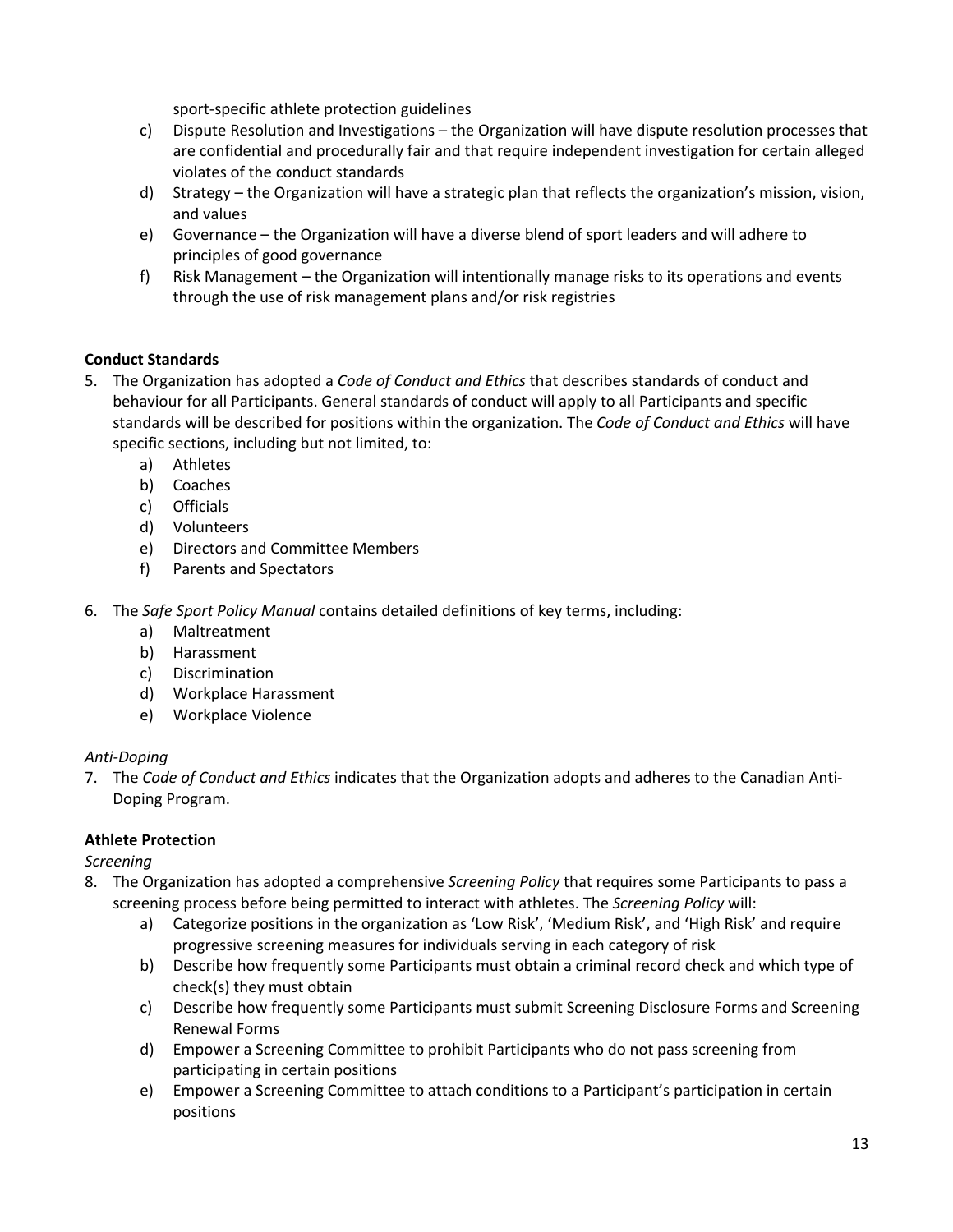- 9. The Organization will develop an *Athlete Protection Policy* that can be used by coaches, managers, medical personnel, and other Persons in Authority. The Organization may provide training on the policy and take steps to ensure the policy is being implemented. The Organization will conduct a regular review of the policy to add and/or modify new content as appropriate.
- 10. Rugby Canada requires mandatory training on preventing and addressing harassment and abuse for the following categories of Participants:
	- a) Category 1 Individuals in decision-making positions at Rugby Canada:
		- i. Senior staff
			- ii. High Performance Directors
			- iii. Case Managers / Adjudicators / Investigators
			- iv. Board of Directors (when the Board is an operational Board)
	- b) Category 2 Athletes and individuals direct contact with Athletes:
		- i. National Team Program Athletes
		- ii. Junior National Team Athletes
		- iii. Parents of underage National/Junior National Team Athletes
		- iv. High Performance Staff
		- v. Training Centre Staff
		- vi. Rugby Canada-Appointed Coach Developers
		- vii. Integrated Support Personnel: Mental, Strength and Conditioning, Nutrition, etc.
		- viii. Coaches: Paid, Unpaid
		- ix. Sport Assistants, guides, interpreters, etc.
		- x. Contractors (with direct Athlete contact)
		- xi. Officials
	- c) Category 3 Individuals with no direct Athlete contact:
		- i. Organizing Committees
		- ii. Admin/Finance Committees
		- iii. Governance Committees/Judicial Boards
		- iv. Board of Directors (when the Board is a governance Board)
		- v. Event volunteers
		- vi. Office Staff
- 11. Categories of Participants must take the following training:
	- a) Category 1 CAC Safe Sport Training
	- b) Category 2 CAC Safe Sport Training
	- c) Category 3 CAC Safe Sport Training
- 12. Categories of Participants must take the training at the following times:
	- a) Category  $1$  the earlier of:
		- i. Within 12 weeks of starting date; or
		- ii. Prior to their first formal activity in their season, or any unsupervised contact with an Athlete
	- b) Category 2 Prior to their first formal activity in their season, or prior to any unsupervised contact with an Athlete
	- c) Category  $3$  the earlier of:
		- i. Within 12 weeks of starting date; or
		- ii. Prior to their first formal activity and/or event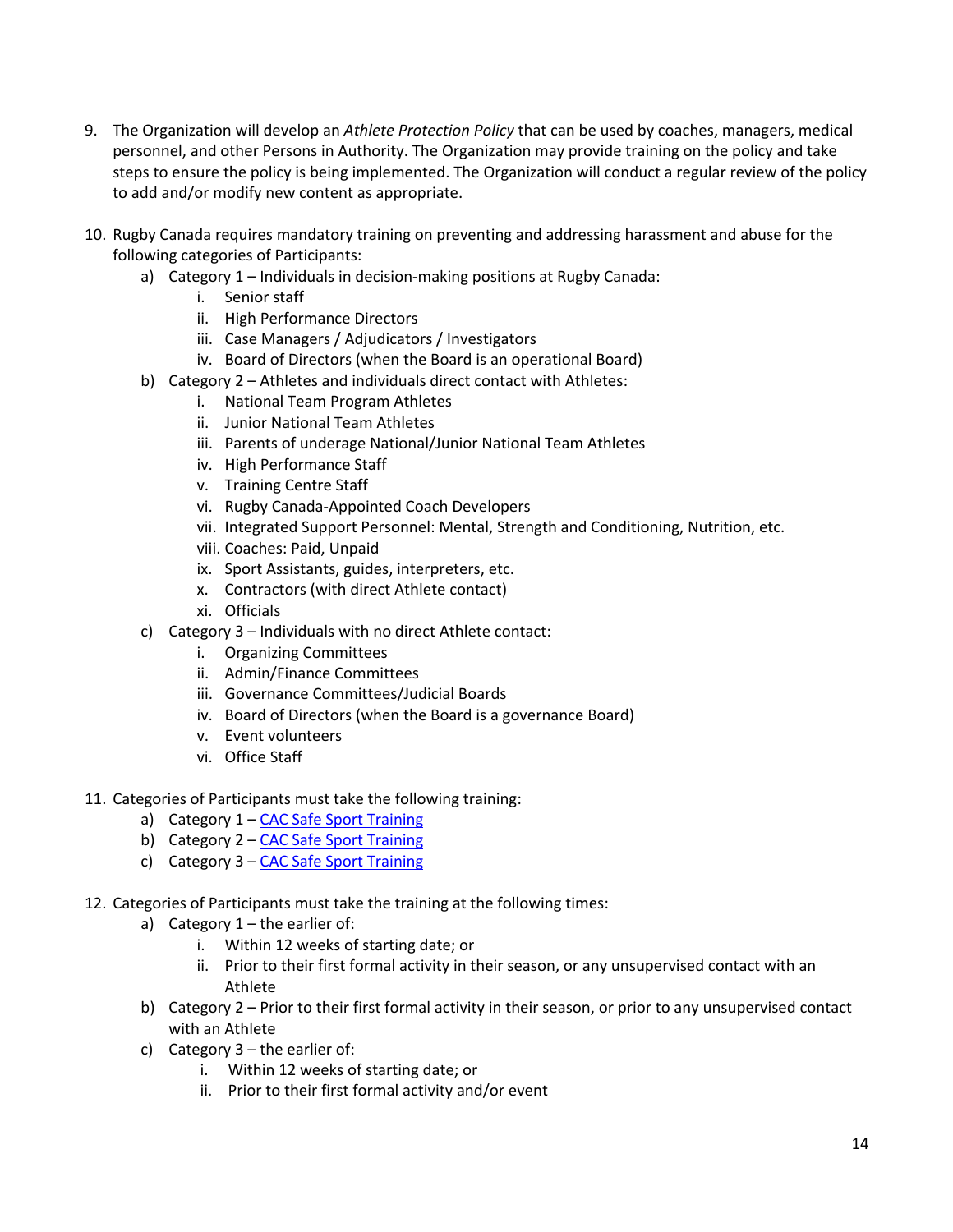- 13. Rugby Canada will annually ensure that Participants have received up-to-date training. When the training program has been substantially updated to include new information or resources, or if the Participant's certification has expired, the Participant will be required to re-take the training.
- 14. Rugby Canada will provide annual, up-to-date information on its policies and procedures related to Maltreatment.

#### *Resources*

- 15. The Organization will regularly provide information to Participants about resources and training related to athlete protection. Resources and training opportunities can include:
	- a) NCCP modules
	- b) Respect in Sport
	- c) Commit to Kids
	- d) Red Cross Respect Education Courses
	- e) CAC Safe Sport Training

#### *Athlete Engagement*

- 16. The Organization will, through an annual work plan, engage with athletes to determine the level of success of their athlete protection measures as well as to identify any gaps or athlete concerns. This engagement may take the form of:
	- a) Anonymous athlete surveys
	- b) Athlete involvement in organizational decision-making
	- c) Independently-led athlete outreach consultations

#### **Dispute Resolution**

17. The Organization has a comprehensive suite of dispute resolution policies that will include:

- a) *Discipline and Complaints Policy*
- b) *Appeal Policy*
- c) *Dispute Resolution Policy*
- d) *Whistleblower Policy*

18. Taken together, the suite of dispute resolution policies includes the following features:

- a) An independent individual to whom complaints can be submitted
- b) Sanctions for violations of conduct standards
- c) Mechanism for suspension of individuals pending the conclusion of the process
- d) Non-biased and experienced case managers, decision-makers and/or investigators
- e) Protection from reprisal for submitting complaints
- f) Anonymity for the complainant in cases of whistleblowers (when possible)
- g) Independency of appeal procedures (when appeals are permitted)
- h) Opportunity for alternative dispute resolution
- i) Investigations of certain complaints

#### *Alignment*

- 19. The Organization recognizes the importance of safe sport for athletes and participants across the country. The Organization will adopt a *Reciprocation Policy* that will require:
	- a) Provincial Unions and Clubs to report discipline decisions to Rugby Canada
	- b) The distribution of discipline decisions to all Provincial Unions and to applicable Clubs
	- c) Rugby Canada, Provincial Unions, and Clubs to recognize and enforce sanctions imposed by Rugby Canada, a Provincial Union or Club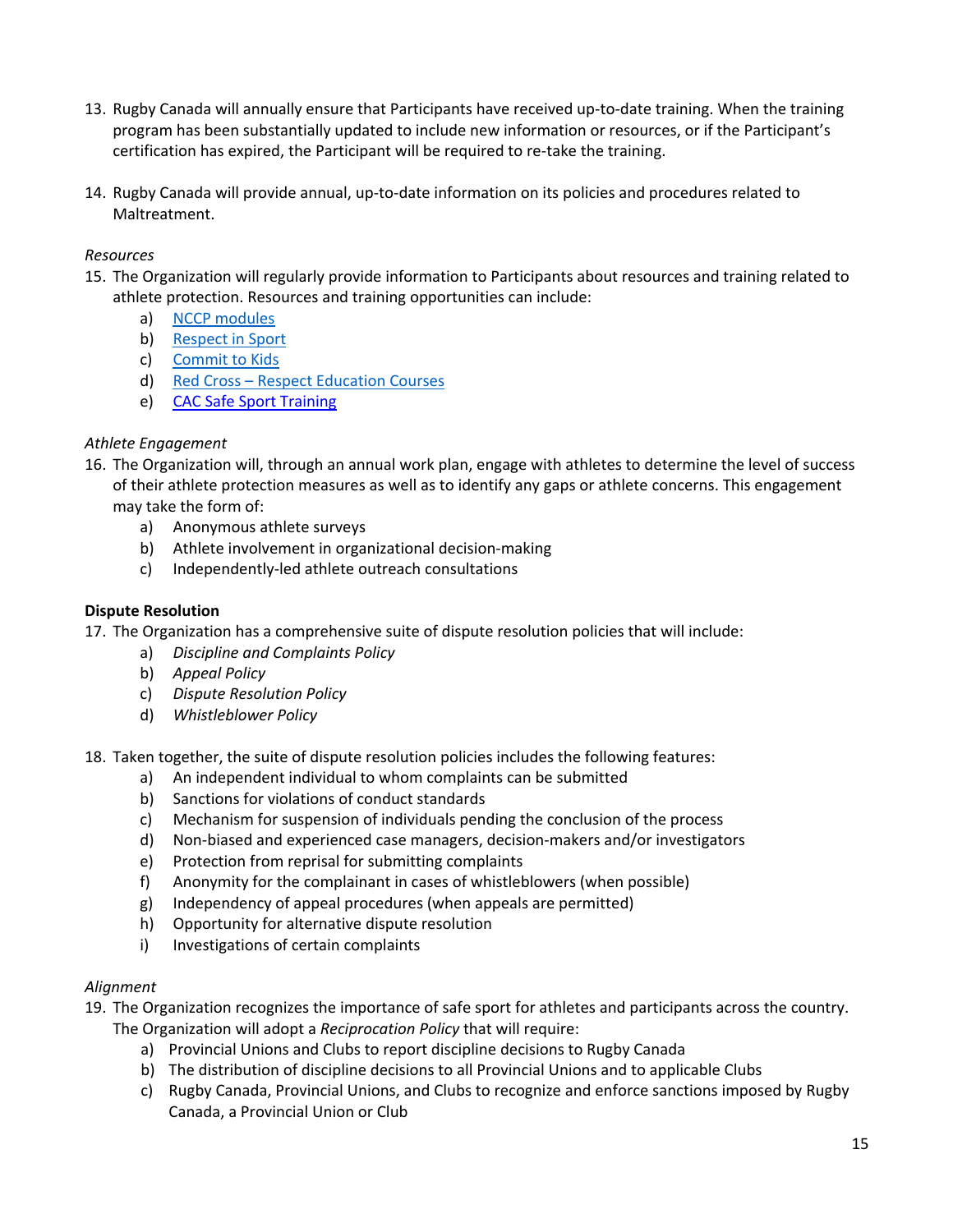d) Recognition and enforcement of sanctions imposed by Rugby Canada or a Provincial Union or Club

#### *Obligations – Reporting and Third-Party Case Management*

- 20. The policies of the Organization include requirements that certain complaints must be reported to government entities, local police services, and/or child protection agencies.
- 21. The policies of the Organization include requirements that complaints must be received by an independent third party that has no conflict of interest or bias.

#### *Records*

22. The Organization retains records of decisions that have been made pursuant to the organization's policies. These records may be shared with other individuals or organizations, including but not limited to, national sport organizations, provincial/territorial sport organizations, multi-sport organizations, and government entities.

#### **Governance and Operations**

- 23. The Organization will have a comprehensive plan in which athlete protection and safe sport are top priorities for the organization.
- 24. The Organization will pursue a governance structure and organizational culture that reflects the diversity of the athletes and stakeholders within the sport, that adheres to all applicable federal and/or provincial/territorial legislation, and that moves toward a national alignment strategy for the sport in Canada.
- 25. The Organization will continually monitor and evaluate its policies, practices, and procedures.

| <b>Policy History</b>   |                    |  |
|-------------------------|--------------------|--|
| Approved                | March 9, 2021      |  |
| <b>Next Review Date</b> | <b>March, 2022</b> |  |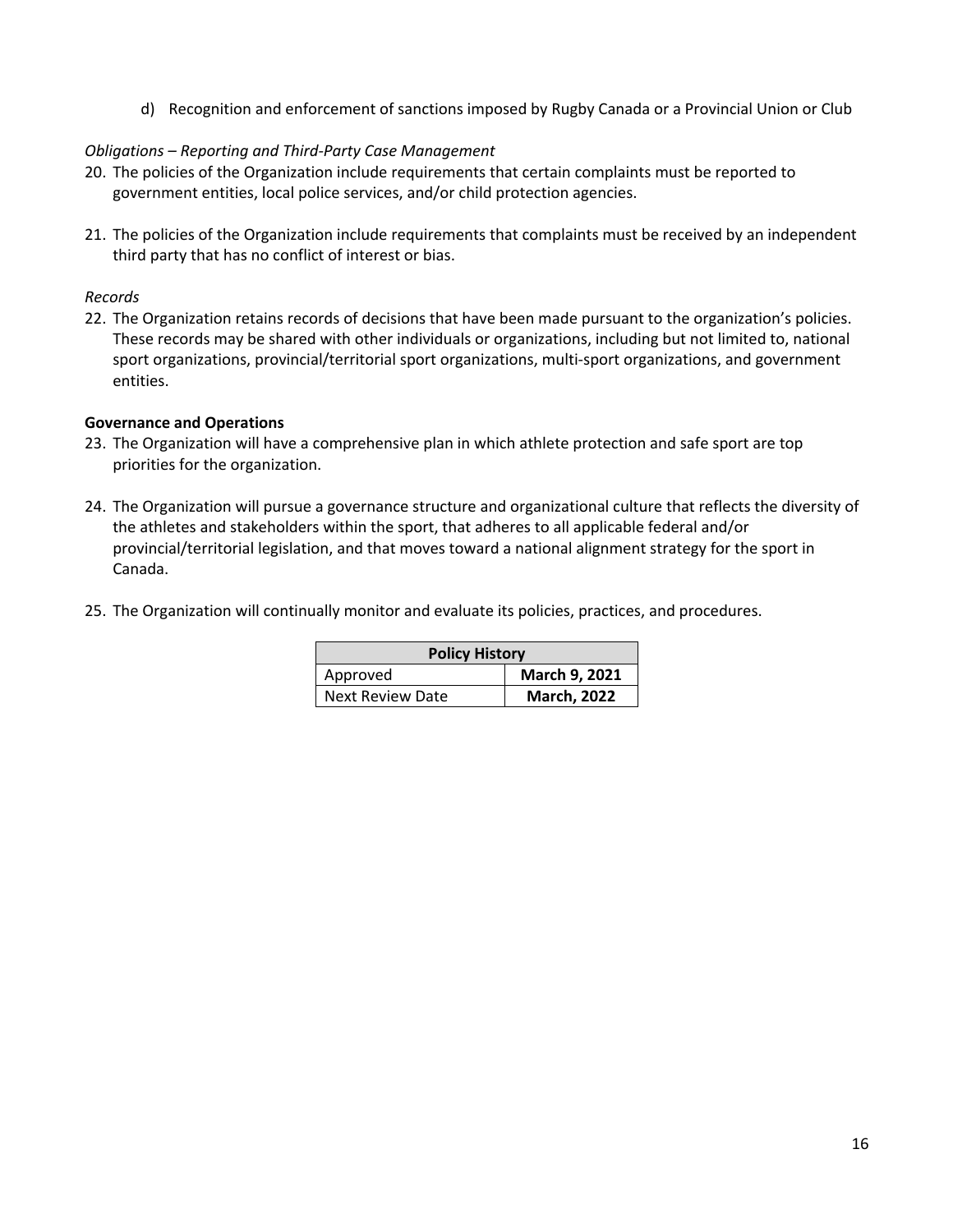#### **ATHLETE PROTECTION POLICY**

#### **Purpose**

1. This *Athlete Protection Policy* describes how Persons in Authority shall maintain a safe sport environment for all Athletes.

#### **Interactions between Persons in Authority and Athletes – the 'Rule of Two'**

- 2. For interactions between Persons and Authority and Athletes, the Organization strongly recommends the 'Rule of Two' for all Persons in Authority who interact with athletes. The 'Rule of Two' is a directive that says that an athlete must never be alone one-on-one with an unrelated Person in Authority.
- 3. Fully implementing the 'Rule of Two' may not always be possible. Consequently, at a minimum, interactions between Persons in Authority and Athletes must respect the following:
	- a) The training environment should be open and transparent so that all interactions between Persons in Authority and Athletes are observable
	- b) Private or one-on-one situations must be avoided unless they are open and observable by another adult or Athlete
	- c) Persons in Authority shall not invite or have an unrelated Vulnerable Participant (or Vulnerable Participants) in their home without the written permission and contemporaneous knowledge of the Vulnerable Participant's parent or guardian
	- d) Vulnerable Participants must not be in any situation where they are alone with an unrelated Person in Authority without another screened adult or Athlete present unless prior written permission is obtained from the Vulnerable Participant's parent or guardian

#### **Practices and Competitions**

- 4. For practices and competitions, the Organization recommends:
	- a) A Person in Authority should never be alone with a Vulnerable Participant prior to or following a competition or practice unless the Person in Authority is the Vulnerable Participant's parent or guardian
	- b) If the Vulnerable Participant is the first Athlete to arrive, the Athlete's parent should remain until another Athlete or Person in Authority arrives
	- c) If a Vulnerable Participant would potentially be alone with a Person in Authority following a competition or practice, the Person in Authority should ask another Person in Authority (or a parent or guardian of another Athlete) to stay until all of the Athletes have been picked up. If an adult is unavailable, another Athlete, who is preferably not a Vulnerable Participant, should be present in order to avoid the Person in Authority being alone with a Vulnerable Participant
	- d) Persons in Authority giving instructions, demonstrating skills, or facilitating drills or lessons to an individual Athlete should always do so within earshot and eyesight of another Person in Authority
	- e) Persons in Authority and Athletes should take steps to achieve transparency and accountability in their interactions. For example, a Person in Authority and an Athlete who know they will be away from other Participants for a lengthy period of time must inform another Person in Authority where they are going and when they are expected to return. Persons in Authority should always be reachable by phone or text message

#### **Communications**

- 5. For communication between Persons in Authority and Athletes, the Organization recommends:
	- a) Group messages, group emails or team pages are to be used as the regular method of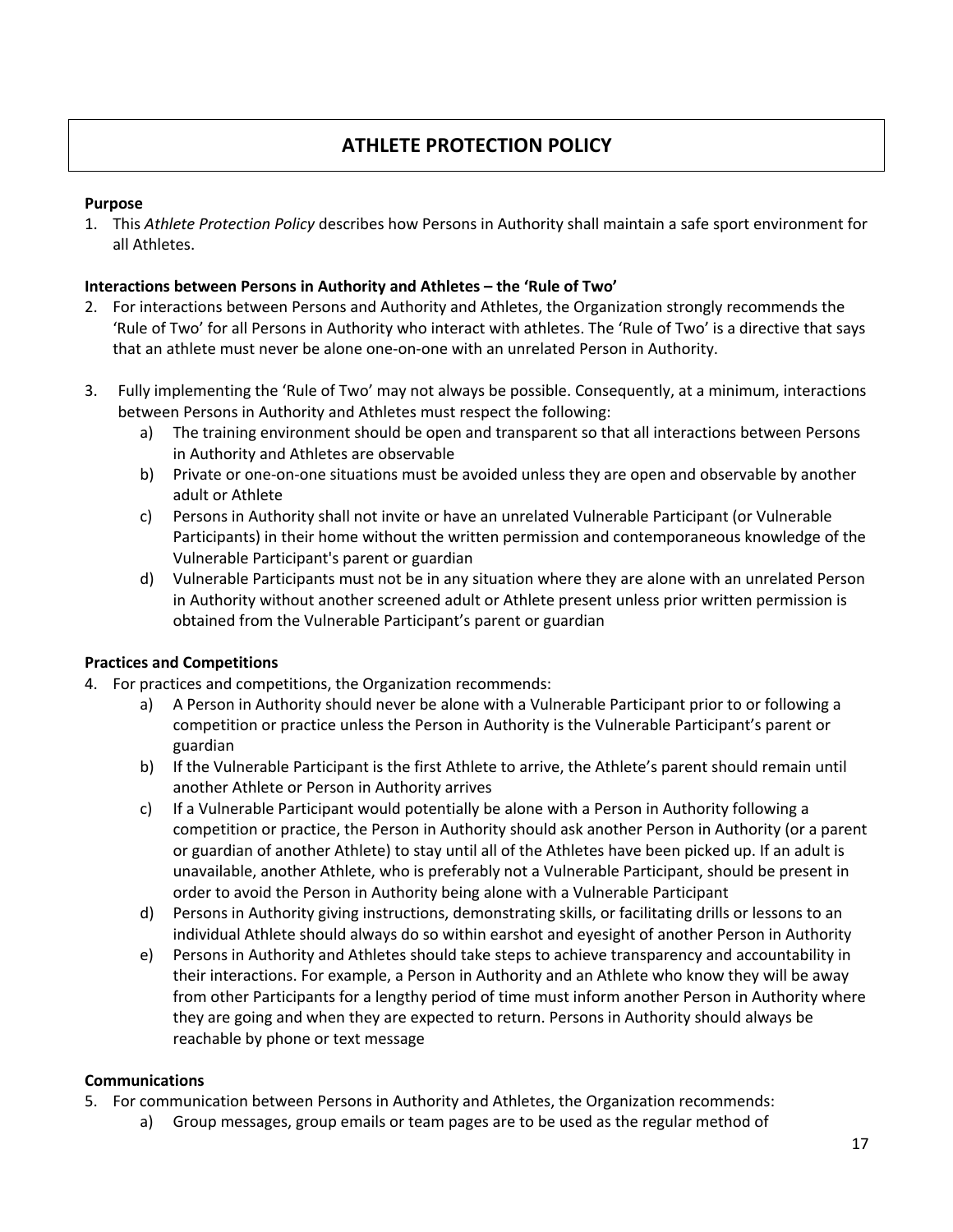communication between Persons in Authority and Athletes

- b) Persons in Authority may only send texts, direct messages on social media or emails to individual Athletes when necessary and only for communicating information related to team issues and activities (e.g., non-personal information). Any such texts, messages or emails shall be professional in tone
- c) Electronic communication between Persons in Authority and Athletes that is personal in nature should be avoided. If such communication occurs, it must be recorded and available for review by another Person in Authority and/or by the Athlete's parent/guardian (when the Athlete is a Vulnerable Participant)
- d) Parents/guardians may request that their child not be contacted by a Person in Authority using any form of electronic communication and/or may request that certain information about their child not be distributed in any form of electronic communications
- e) All communication between a Person in Authority and Athletes must be between the hours of 6:00am and midnight unless extenuating circumstances justify otherwise
- f) Communication concerning drugs or alcohol use (unless regarding its prohibition) is not permitted
- g) No sexually explicit language or imagery or sexually oriented conversation may be communicated in any medium
- h) Persons in Authority are not permitted to ask Athletes to keep a secret for them

#### **Travel**

- 6. For travel involving Persons in Authority and Athletes, the Organization recommends:
	- a) Teams or groups of Athlete shall always have at least two Persons in Authority with them
	- b) For mixed gender teams or groups of Athletes, there should be one Person in Authority from each gender
	- c) Screened parents or other volunteers will be available in situations when two Persons in Authority cannot be present
	- d) No Person in Authority may drive a vehicle alone with an Athlete unless the Person in Authority is the Athlete's parent or guardian
	- e) A Person in Authority may not share a room or be alone in a hotel room with an Athlete unless the Person in Authority is the Athlete's parent/guardian or spouse
	- f) Room or bed checks during overnight stays must be done by two Persons in Authority
	- g) For overnight travel when Athletes must share a hotel room, they must not share a bed, roommates will be age-appropriate (e.g., within three years of age of one another) and they must be of the same gender identity

#### **Locker Rooms / Changing Areas**

- 7. For locker rooms, changing areas and other closed meeting spaces, the Organization recommends:
	- a) Interactions between Persons in Authority and Athletes should not occur in any room where there is a reasonable expectation of privacy such as a locker room, washroom or changing area. A second adult should be present for any necessary interaction between an adult and an Athlete in any such room
	- b) If Persons in Authority are not present in the locker room or changing area, or if they are not permitted to be present, they should still be available outside the locker room or changing area and be able to enter the room or area if required, for reasons including but not limited to team communications and/or emergencies

#### **Photography / Video**

- 8. For all photography and video of an Athlete, the Organization recommends:
	- a) Photographs and video may only be taken in public view, must observe generally accepted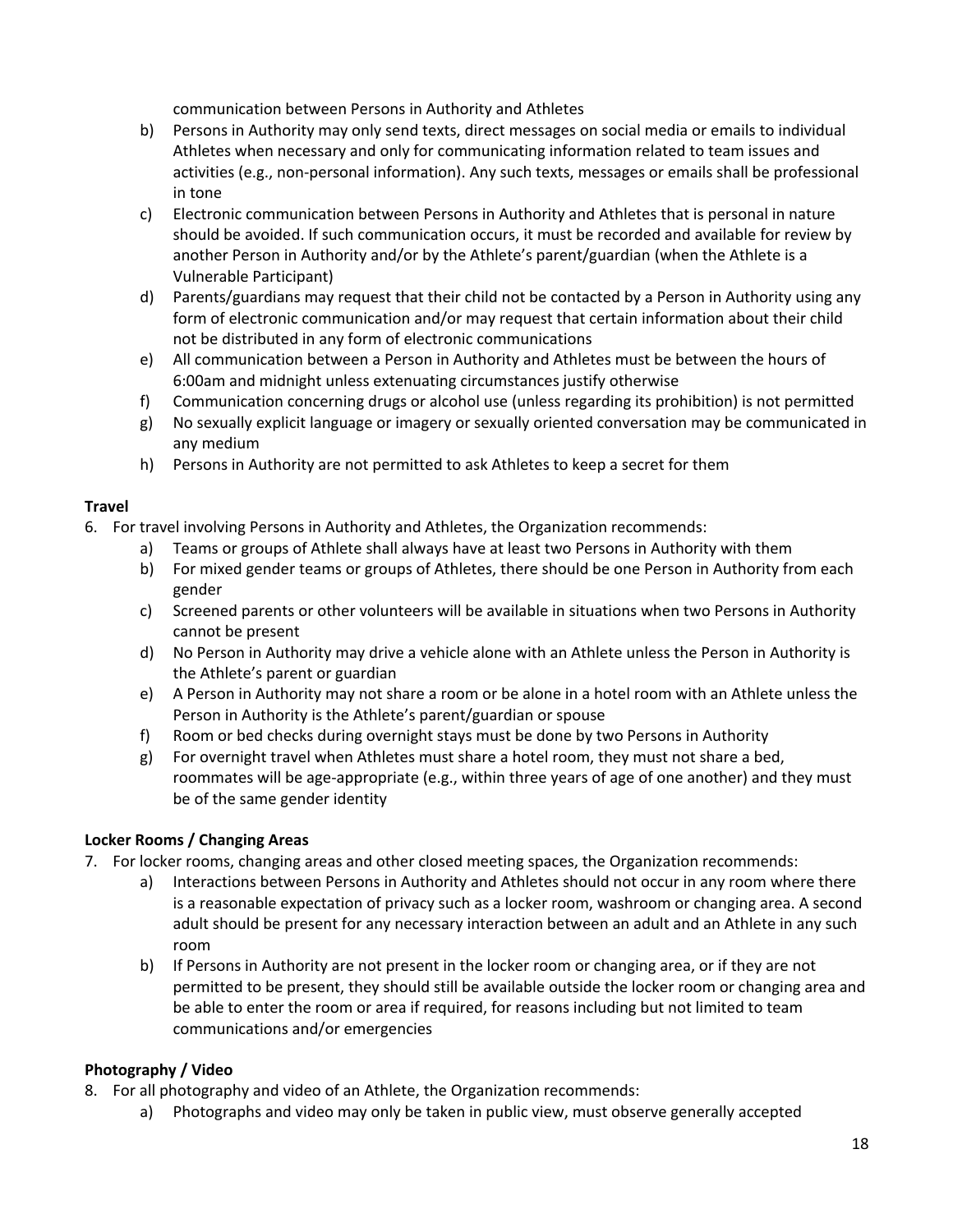standards of decency, and be both appropriate for and in the best interest of the Athlete

- b) The use of recording devices of any kind in rooms where there is a reasonable expectation of privacy is strictly prohibited
- c) Examples of photos that shall be edited or deleted include:
	- i. Images with misplaced apparel or where undergarments are showing
	- ii. Suggestive or provocative poses
	- iii. Embarrassing images
- d) If any photographs or videos will be used on any form of public media, an Image Consent Form (**Appendix A**) or a similar form signed at registration must be completed before any images are taken and used

#### **Physical Contact**

- 9. Some physical contact between Persons in Authority and Athletes may be necessary for various reasons including, but not limited to, teaching a skill or tending to an injury. For physical contact, the Organization recommends:
	- a) Unless it is otherwise impossible because of serious injury or other justifiable circumstance, a Person in Authority must always clarify with an Athlete where and why any physical contact will occur prior to the contact occurring. The Person in Authority must make clear that he or she is requesting to touch the Athlete and not requiring physical contact
	- b) Infrequent, non-intentional physical contact during a training session is permitted
	- c) Hugs lasting longer than five seconds, cuddling, physical horseplay, and physical contact initiated by the Person in Authority is not permitted. It is recognized that some Athletes may initiate hugging or other physical contact with a Person in Authority for various reasons (e.g., such as celebrating or crying after a poor performance), but this physical contact should always be limited to circumstances where the Person in Authority believes it is in the best interest of the Athlete and when it occurs in an open and observable environment.

#### **Enforcement**

10. Any alleged violations of this *Athlete Protection Policy* shall be addressed pursuant to the *Discipline and Complaints Policy*.

| <b>Policy History</b> |                    |  |
|-----------------------|--------------------|--|
| Approved              | March 9, 2021      |  |
| Next Review Date      | <b>March, 2022</b> |  |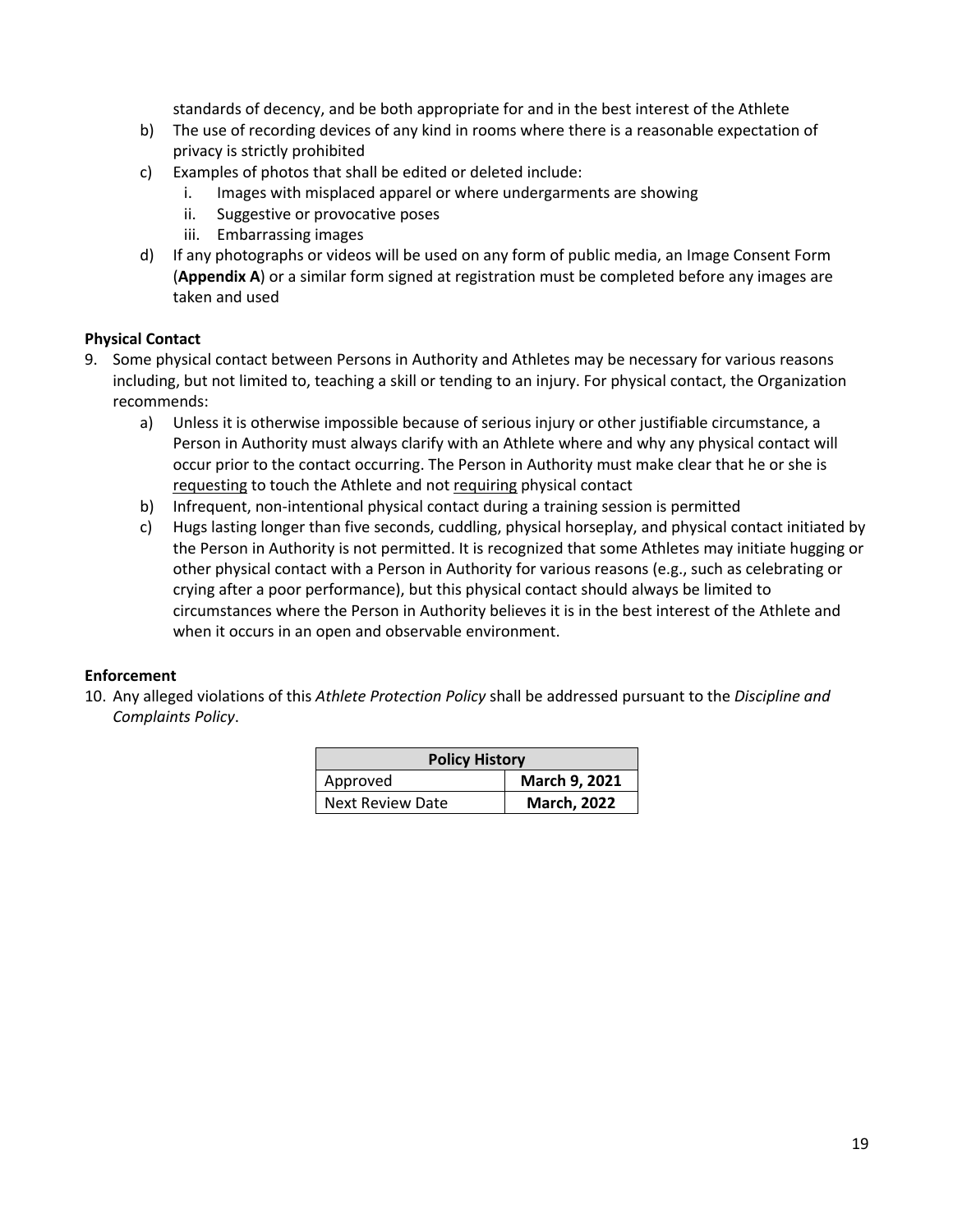#### **Appendix A – Image Consent Form**

Name of Participant (print): \_\_\_\_\_\_\_\_\_\_\_\_\_\_\_\_\_\_\_\_\_\_\_\_\_\_\_\_\_\_\_\_\_\_\_\_\_\_\_\_\_\_\_\_\_\_\_\_\_\_\_\_\_\_\_\_\_

- 1. I hereby grant to [Insert Name of Provincial Union and/or Club] and Rugby Canada (collectively the "Organizations") on a worldwide basis, the permission to photograph and/or record the Participant's image and/or voice on still or motion picture film and/or audio tape (collectively the "Images"), and to use the Images to promote the sport and/or the Organizations through traditional media such as newsletters, websites, television, film, radio, print and/or display form, and through social media such as Instagram, Facebook, YouTube, and Twitter. I understand that I waive any claim to remuneration for use of audio/visual materials used for these purposes. This consent will remain in effect in perpetuity.
- 2. I hereby fully release, discharge, and agree to save harmless the Organizations, for any and all claims, demands, actions, damages, losses or costs that might arise out of the collection, use or disclosure of the Images or taking, publication, distortion of the Images, negatives, and masters or any other likeness or representation of the Participant that may occur or be produced in the taking of said Images or in any subsequent processing thereof, including without limitation any claims for libel, passing off, misappropriate of personality or invasion of privacy.
- 3. **I UNDERSTAND AND AGREE**, that I have read and understood the terms and conditions of this document. On behalf of me, my heirs and assigns, I agree that I am signing this document voluntarily and to abide by such terms and conditions.

Signature of Participant: \_\_\_\_\_\_\_\_\_\_\_\_\_\_\_\_\_\_\_\_\_\_\_\_\_\_\_\_\_\_\_\_\_\_\_\_\_\_\_\_\_\_

**OR,** if the Participant is younger than the age of majority

Signature of Parent/Guardian: \_\_\_\_\_\_\_\_\_\_\_\_\_\_\_\_\_\_\_\_\_\_\_\_\_\_\_\_\_\_\_\_\_\_\_

Date: \_\_\_\_\_\_\_\_\_\_\_\_\_\_\_\_\_\_\_\_\_\_\_\_\_\_\_\_\_\_\_\_\_\_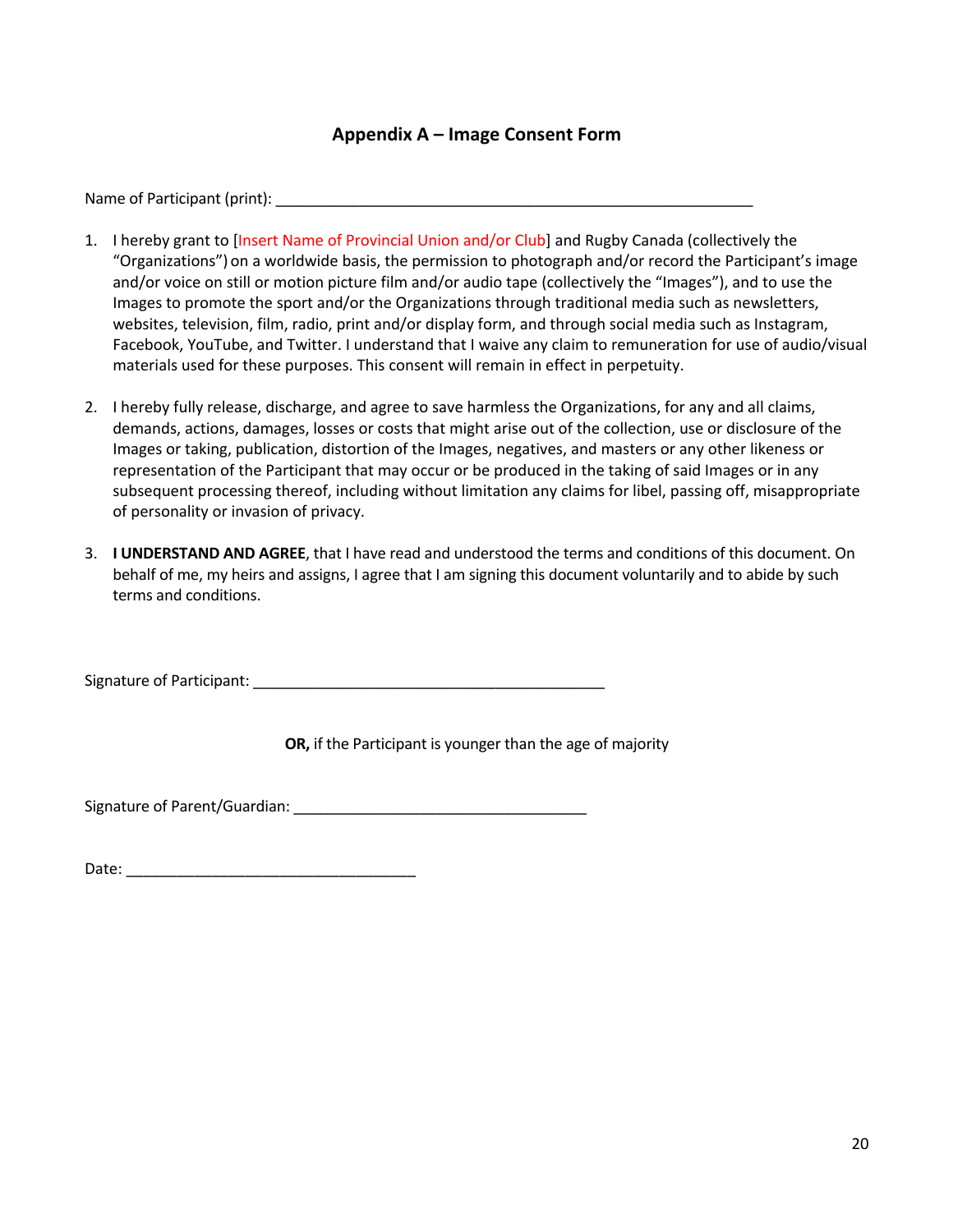#### **CODE OF CONDUCT AND ETHICS**

\* Indicates a section that has been adapted from the UCCMS

#### **Purpose**

1. The purpose of this Code is to ensure a safe and positive environment within the programs, activities, and events of the Organization by making Participants aware that there is an expectation, always, of appropriate behaviour consistent with the applicable organization's core values and policies. The Organization supports equal opportunity, prohibits discriminatory practices, and is committed to providing an environment in which all individuals can safely participate in sport and are treated with respect and fairness.

#### **Application of this Code**

- 2. This Code applies to any Participant's conduct during the business, activities, and events of the Organization including, but not limited to competitions, practices, evaluations, treatment, or consultations (i.e., massage therapy), training camps, travel associated with organizational activities, the office environment, and any meetings.
- 3. This Code also applies to Participants' conduct outside of the business, activities, and events of the Organization when such conduct adversely affects the organization's relationships (and the work and sport environment) or is detrimental to the image and reputation of the Organization. Such applicability will be determined by the Organization, as applicable, at its sole discretion.
- 4. \*This Code applies to Participants active in the sport or who have retired from the sport where any claim regarding a potential breach of this Code occurred when the Participant was active in the sport.
- 5. In addition, breaches of this Code may occur when the Participants involved interacted due to their mutual involvement in the sport or, if the breach occurred outside of the sport environment, if the breach has a serious and detrimental impact on the Participant(s).
- 6. Any Participant who violates this Code may be subject to sanctions pursuant to the *Discipline and Complaints Policy*. In addition to facing possible sanctions pursuant to the *Discipline and Complaints Policy,* a Participant who violates this Code at any time may be removed from the competition or training area or as necessary, and the Participant may be subject to further sanctions.

#### **Persons in Authority and Maltreatment**

- 7. \*When they are a Person in Authority, Participants are responsible for knowing what constitutes Maltreatment. The categories of Maltreatment are not mutually exclusive, nor are the examples provided in each category an exhaustive list. Rather, what matters for the assessment of the Maltreatment is whether the conduct falls into one or more of the categories, not into which category it falls. Abuse, assault, Harassment, bullying, and hazing can be experienced in more than one category of Maltreatment.
- 8. \*Maltreatment can be any of the prohibited behaviours and conduct, provided the Maltreatment occurs in any one or a combination of the following situations(The physical location(s) where the alleged Maltreatment occurred is not determinative):
	- a) Within a sport environment;
	- b) When the Participant alleged to have committed Maltreatment was engaging in sport activities;
	- c) When the Participants involved interacted due to their mutual involvement in sport; or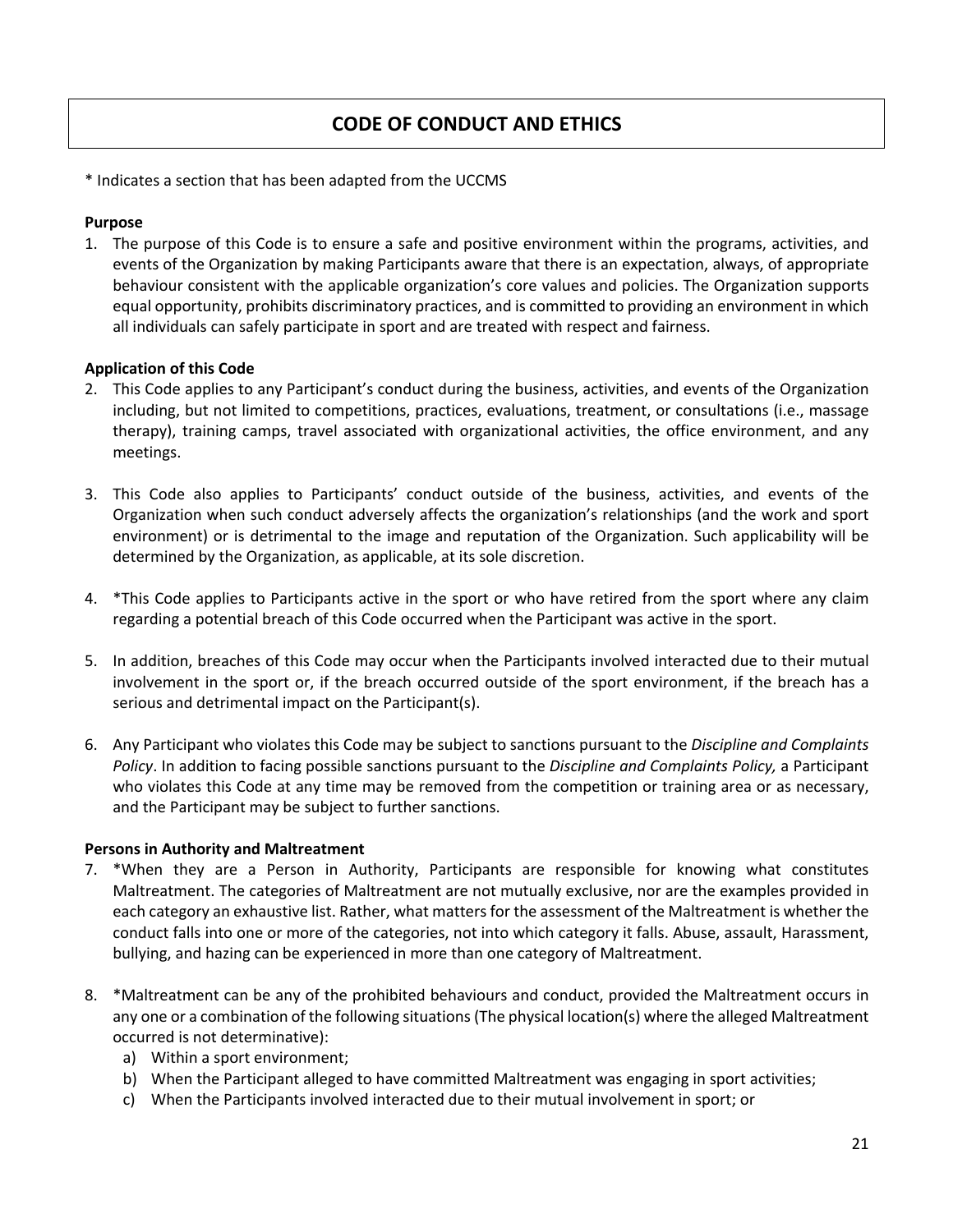- d) Outside of the sport environment where the Maltreatment has a serious and detrimental impact on another Participant.
- 9. \*It is a violation of the Code for sport administrators or other Persons in Authority to place Participants in situations that make them vulnerable to Maltreatment. This includes, but is not limited to, instructing an Athlete and coach to share a hotel room when traveling, hiring a coach who has a past history of Maltreatment, assigning guides and other support staff to a para-Athlete when the guide or support staff has a reputation for Maltreatment or assigning such a guide or support staff to a para-Athlete in the absence of consultation with the para-Athlete.

#### **Responsibilities**

10. Participants have a responsibility to:

- a) Conduct themselves in a manner consistent with Rugby Canada's values
- b) \*Refrain from any behaviour that constitutes Maltreatment, Discrimination, Harassment, Workplace Harassment, or Workplace Violence
- c) Maintain and enhance the dignity and self-esteem of other Participants by:
	- i. Treating each other with the highest standards of respect and integrity;
	- ii. Focusing comments or criticism appropriately and avoiding public criticism of Athletes, coaches, officials, organizers, volunteers, employees, or other Participants;
	- iii. Consistently demonstrating the spirit of sportsmanship, sport leadership, and ethical conduct;
	- iv. Acting, when appropriate, to correct or prevent practices that are unjustly discriminatory;
	- v. Consistently treating individuals fairly and reasonably; and
	- vi. Ensuring adherence to the rules of the sport and the spirit of those rules.
- d) Not make any public comment that is critical of the performance of a match official, player, team official, coach or employee/officer/volunteer of Rugby Canada, a Provincial Union, or Club; or on any matter that is, or is likely to be, the subject of an investigation or disciplinary process; or otherwise make any public comment that would likely be detrimental to the best interests, image and welfare of the sport of rugby, a team, a competition, a Provincial Union, or Club
- e) Abstain from the non-medical use of medications or drugs or the use of Prohibited Substances or Prohibited Methods as listed on the version of the World Anti-Doping Agency's Prohibited List currently in force. More specifically, the Organization adopts and adheres to the Canadian Anti-Doping Program. The Organization will respect any sanction imposed on a Participant as a result of a breach of the Canadian Anti-Doping Program or any other applicable Anti-Doping Rules
- f) Refrain from associating with any person for the purpose of coaching, training, competition, instruction, administration, management, athletic development, or supervision, who has been found to have committed an anti-doping rule violation and is serving a period of ineligibility imposed pursuant to the Canadian Anti-Doping Program or any other applicable Anti-Doping Rules
- g) Refrain from the use of power or authority in an attempt to coerce another person to engage in inappropriate activities
- h) Refrain from consuming tobacco products, cannabis, or recreational drugs while participating in the programs, activities, competitions, or events of the Organization ;
- i) In the case of Minors, not consume alcohol, tobacco, or cannabis at any competition or event;
- j) In the case of adults, not consume cannabis in the Workplace or in any situation associated with the events of Rugby Canada or a Provincial Union or Club (subject to any requirements for accommodation), not consume alcohol during training, competitions, or in situations where Minors are present, and take reasonable steps to manage the responsible consumption of alcohol in adult-oriented social situations
- k) When driving a vehicle:
	- i. Have a valid driver's license;
	- ii. Not be under the influence of alcohol or illegal drugs or substances;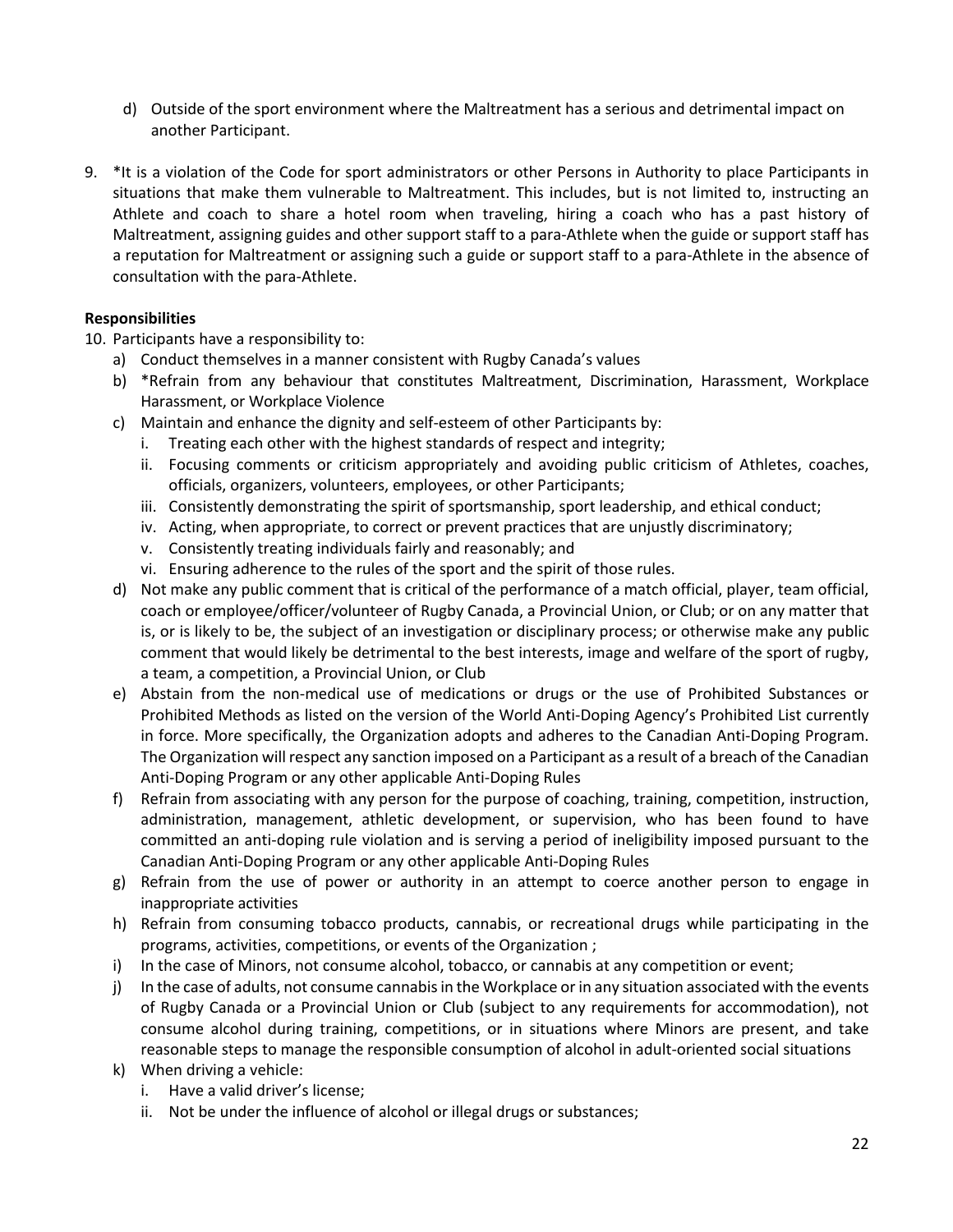- iii. Have valid car insurance; and
- iv. Refrain from holding a mobile device.
- l) Respect the property of others and not wilfully cause damage
- m) Promote sport in the most constructive and positive manner possible
- n) Use social media appropriately and do not use social media as a means to breach any of the expectations and requirements of Participants described in this *Code of Conduct and Ethics* or in the policies, rules and regulations of any Provincial Union, Club, or competition
- o) Refrain from engaging in deliberate cheating which is intended to manipulate the outcome of a paraclassification, competition and/or not offer or receive any bribe which is intended to manipulate the outcome of a competition
- p) Adhere to all federal, provincial/territorial, municipal and host country laws
- q) Adhere to the policies and procedures of World Rugby, when applicable, such as World Rugby Regulations
- r) Comply, at all times, with the bylaws, policies, procedures, and rules and regulations of the Organization , as applicable and as adopted and amended from time to time
- s) Report any ongoing criminal or anti-doping investigation, conviction, or existing bail conditions involving a Participant to the Organization , including, but not limited to, those for violence, child pornography, or possession, use, or sale of any illegal or prohibited substance or method

#### **Directors, Committee Members, and Staff**

- 11. In addition to section 10 (above), Directors, Committee Members, and staff of the Organization will have additional responsibilities to:
	- a) Ensure their loyalty prioritizes the interests of the Organization
	- b) Act with honesty and integrity and conduct themselves in a manner consistent with Rugby Canada's values and with the nature and responsibilities of the business and the maintenance of Participants' confidence
	- c) Ensure that financial affairs are conducted in a responsible and transparent manner with due regard for all fiduciary responsibilities
	- d) Comply with the *Screening Policy*
	- e) Conduct themselves openly, professionally, lawfully and in good faith
	- f) Be independent and impartial and not be influenced by self-interest, outside pressure, expectation of reward, or fear of criticism
	- g) Behave with decorum appropriate to both circumstance and position
	- h) Exercise the degree of care, diligence, and skill required in the performance of their duties pursuant to applicable laws
	- i) Respect the confidentiality appropriate to issues of a sensitive nature
	- j) Respect the decisions of the majority and resign if unable to do so
	- k) Commit the time to attend meetings and be diligent in preparation for, and participation in, discussions at such meetings
	- l) Have a thorough knowledge and understanding of all governance documents

#### **Coaches and Instructors**

- 12. In addition to section 10 (above), coaches and instructors have many additional responsibilities. The coach-Athlete relationship is a privileged one and plays a critical role in the personal, sport, and athletic development of the Athlete. Coaches must understand and respect the inherent power imbalance that exists in this relationship and must be extremely careful not to abuse it, either consciously or unconsciously. Coaches and instructors will:
	- a) \*Avoid any behaviour that abuses the Power Imbalance inherent in the coaching position to (i) establish or maintain a sexual relationship with an Athlete that he or she is coaching, or (ii) encourage inappropriate physical or emotional intimacy with an Athlete, regardless of the Athlete's age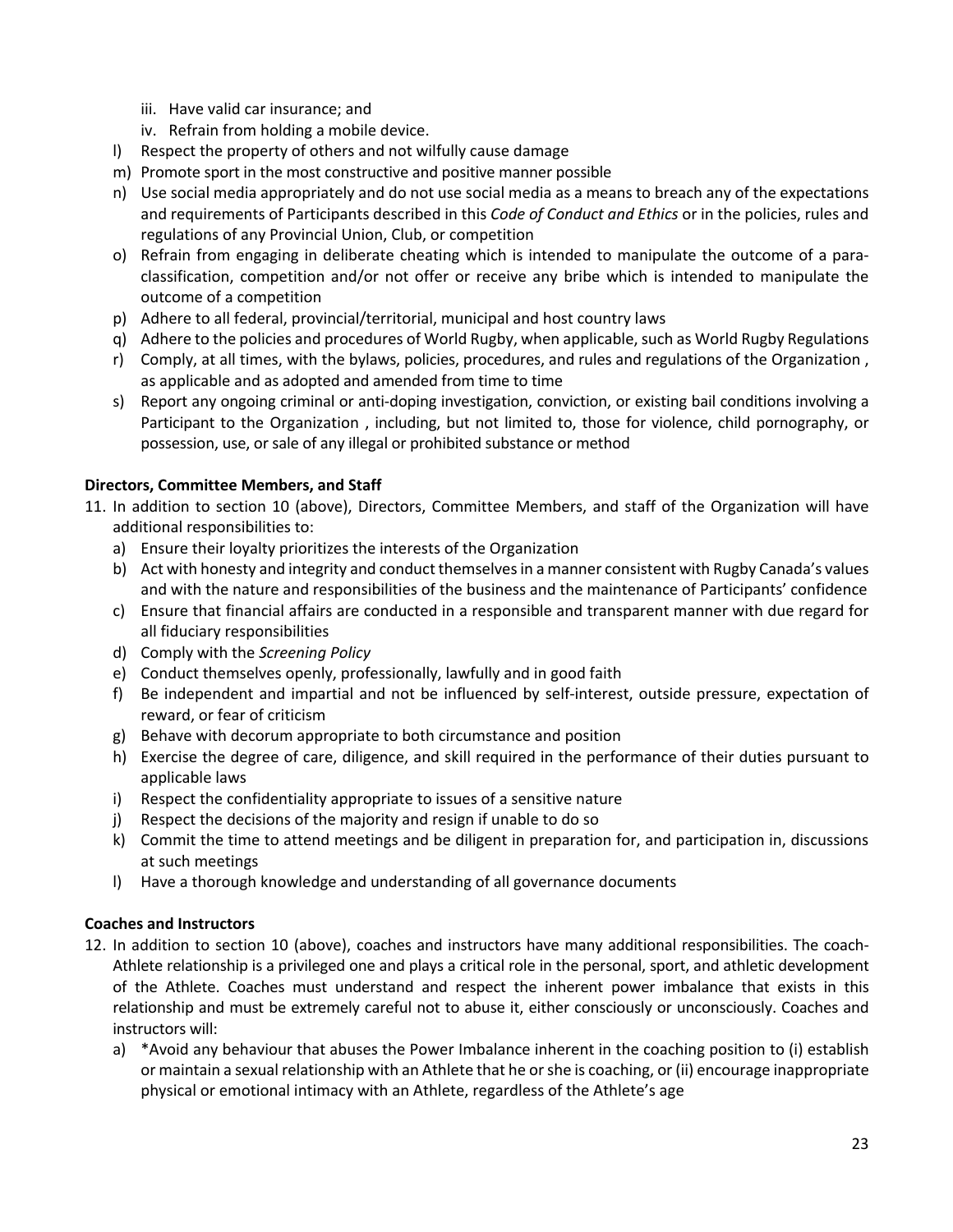- b) Ensure a safe environment by selecting activities and establishing controls that are suitable for the age, experience, ability, and fitness level of the Athletes
- c) Prepare Athletes systematically and progressively, using appropriate time frames and monitoring physical and psychological adjustments while refraining from using training methods or techniques that may harm Athletes
- d) Avoid compromising the present and future health of Athletes by communicating and cooperating with sport medicine professionals in the diagnosis, treatment, and management of Athletes' medical and psychological treatments
- e) Support the coaching staff of a training camp, provincial/territorial team, or national team, should an Athlete qualify for participation with one of these programs
- f) Accept and promote Athletes' personal goals and refer Athletes to other coaches and sport specialists as appropriate
- g) Provide Athletes (and the parents/guardians of Minor Athletes) with the information necessary to be involved in the decisions that affect the Athlete
- h) Act in the best interest of the Athlete's development as a whole person
- i) Comply with the *Screening Policy*
- j) Report any ongoing criminal or anti-doping investigation, conviction, or existing bail conditions to the Organization , including those for violence, child pornography, or possession, use, or sale of any illegal or prohibited substance or method
- k) Under no circumstances provide, promote, or condone the use of drugs (other than properly prescribed medications) or prohibited substances or prohibited methods and, in the case of Minors, alcohol, cannabis, and/or tobacco
- l) Respect Athletes competing for other jurisdictions and, in dealings with them, not encroach upon topics or actions which are deemed to be within the realm of 'coaching', unless after first receiving approval from the coaches who are responsible for the Athletes
- m) Adhere to the policies and procedures of Coaching Association of Canada, when applicable
- n) Not engage in a sexual or intimate relationship with an Athlete of any age in which the coach is in a position of trust or authority
- o) Recognize the power inherent in the position of coach and respect and promote the rights of all participants in sport. This is accomplished by establishing and following procedures for confidentiality (right to privacy), informed participation, and fair and reasonable treatment. Coaches have a special responsibility to respect and promote the rights of participants who are in a vulnerable or dependent position and less able to protect their own rights
- p) Dress professionally
- q) Use inoffensive language, taking into account the audience being addressed

#### **Athletes**

13. In addition to section 10 (above), Athletes will have additional responsibilities to:

- a) Adhere to their Athlete Agreement (if applicable)
- b) Report any medical problems in a timely fashion, when such problems may limit their ability to travel, practice, or compete
- c) Participate and appear on-time and prepared to participate to their best abilities in all competitions, practices, training sessions, and evaluations
- d) Properly represent themselves and not attempt to participate in a competition for which they are not eligible by reason of age, classification, or other reason
- e) Adhere to any rules and requirements regarding clothing and equipment
- f) Dress to represent the sport and themselves with professionalism
- g) Act in accordance with applicable policies and procedures and, when applicable, additional rules as outlined by coaches or managers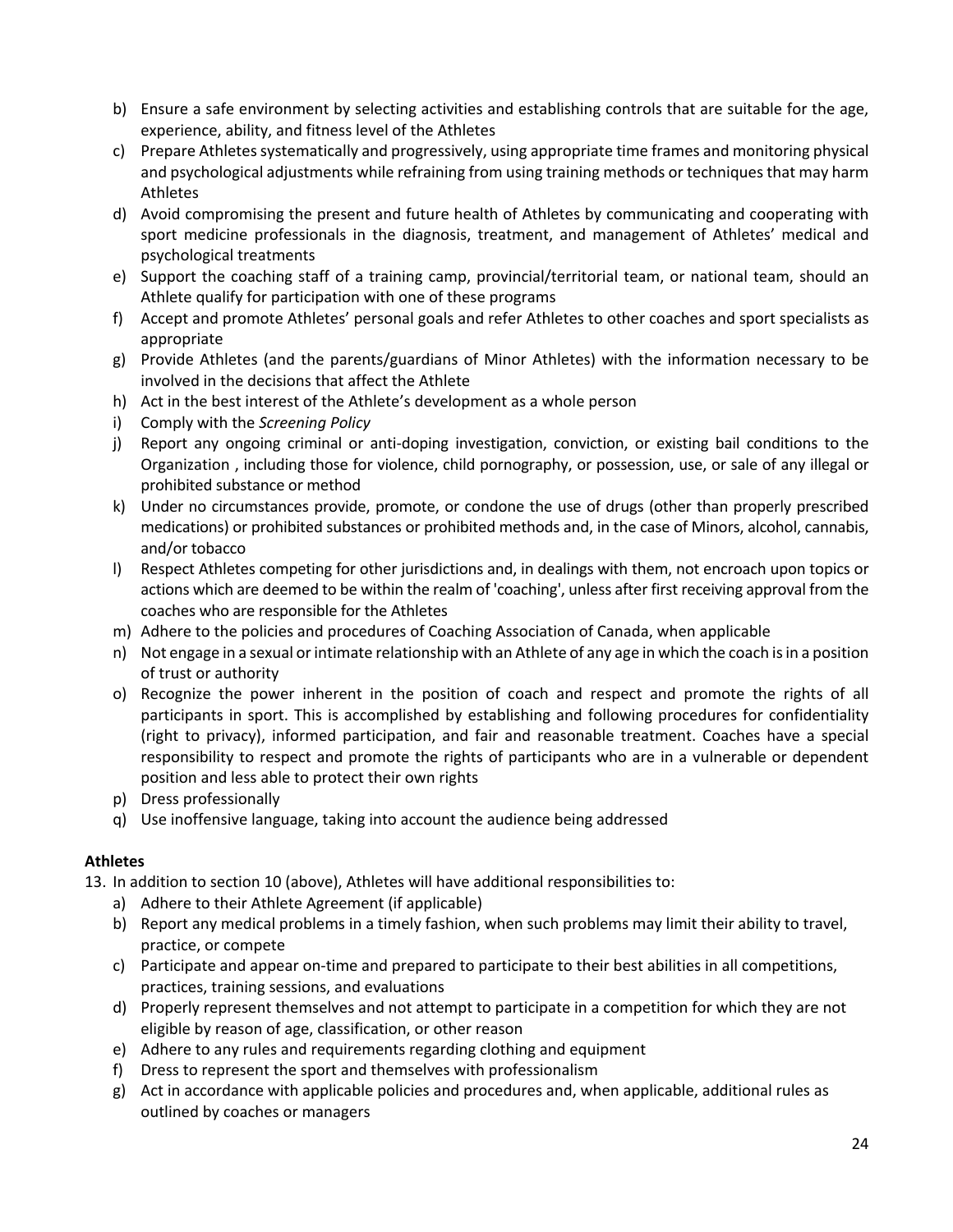#### **Officials**

14. In addition to section 10 (above), officials will have additional responsibilities to:

- a) Maintain and update their knowledge of the rules and rules changes
- b) Not publicly criticize other officials
- c) Work within the boundaries of their position's description while supporting the work of other officials
- d) Act as an ambassador of the sport by agreeing to enforce and abide by national and provincial/territorial rules and regulations
- e) Take ownership of actions and decisions made while officiating
- f) Respect the rights, dignity, and worth of all Participants
- g) Act openly, impartially, professionally, lawfully, and in good faith
- h) Be fair, equitable, considerate, independent, honest, and impartial in all dealings with others
- i) Respect the confidentiality required by issues of a sensitive nature, which may include discipline processes, appeals, and specific information or data about Participants
- j) Comply with the *Screening Policy*
- k) Honour all assignments unless unable to do so by virtue of illness or personal emergency, and in these cases inform a supervisor or Rugby Canada or the Provincial Union or Club at the earliest possible time
- l) When writing reports, set out the actual facts to the best of their knowledge and recollection
- m) Dress in proper attire for officiating

#### **Parents/Guardians and Spectators**

15. In addition to section 10 (above), parents/guardians and spectators at events will:

- a) Encourage Athletes to compete within the laws of the game and to resolve conflicts without resorting to hostility or violence
- b) Condemn the use of violence in any form
- c) Never ridicule a participant for making a mistake during a competition or practice
- d) Respect the decisions and judgments of officials, and encourage Athletes to do the same
- e) Support all efforts to remove verbal and physical abuse, coercion, intimidation, and sarcasm
- f) Respect and show appreciation to all competitors, and to coaches, officials and other volunteers
- g) Never harass competitors, coaches, officials, parents/guardians, or other spectators

#### **Provincial Unions and Clubs**

16. Provincial Unions and Clubs will:

- a) Adhere to all of Rugby Canada's governing documents and, where necessary, amend their own rules to comply or align with those of Rugby Canada
- b) Pay all required dues and fees by the prescribed deadlines;
- c) Recognize that their websites, blogs and Social Media accounts may be seen as extensions of Rugby Canada and must reflect Rugby Canada's mission, vision and values
- d) Ensure that all Athletes and coaches participating in sanctioned competitions and events of Rugby Canada are registered and in good standing
- e) Have well-defined hiring practices and standards in place including interviews, reference checks, and screening procedures to ensure Athletes have a healthy and safe sport environment
- f) Ensure that any possible or actual misconduct is investigated promptly and thoroughly
- g) Impose appropriate disciplinary or corrective measures when misconduct has been substantiated, regardless of the position or authority of the offender
- h) Advise Rugby Canada immediately of any situation where a complainant has publicized a complaint in the media
- i) Provide Rugby Canada with a copy of all decisions rendered pursuant to the organization's policies for complaints and appeals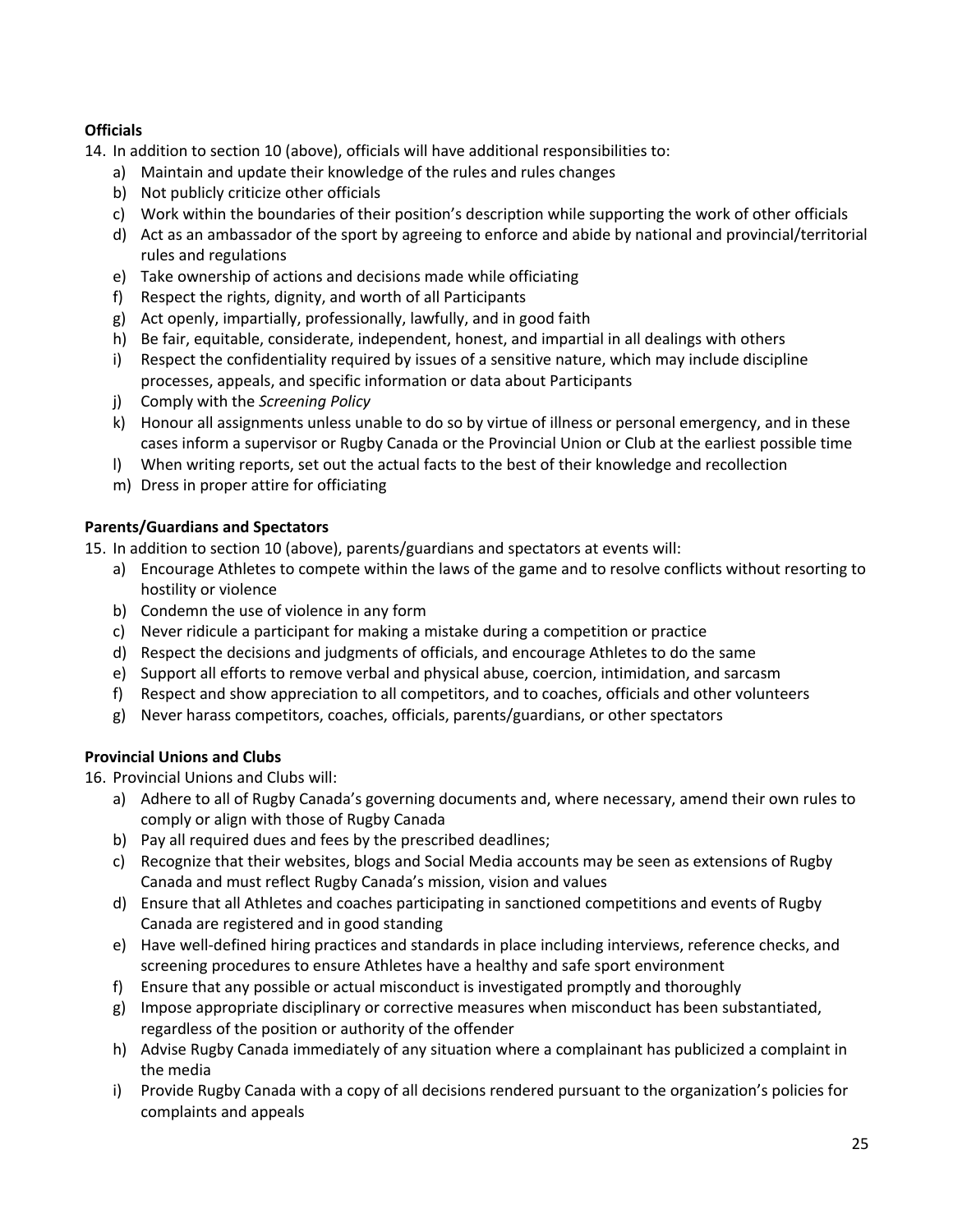| <b>Policy History</b> |                    |  |
|-----------------------|--------------------|--|
| Approved              | March 9, 2021      |  |
| Next Review Date      | <b>March, 2022</b> |  |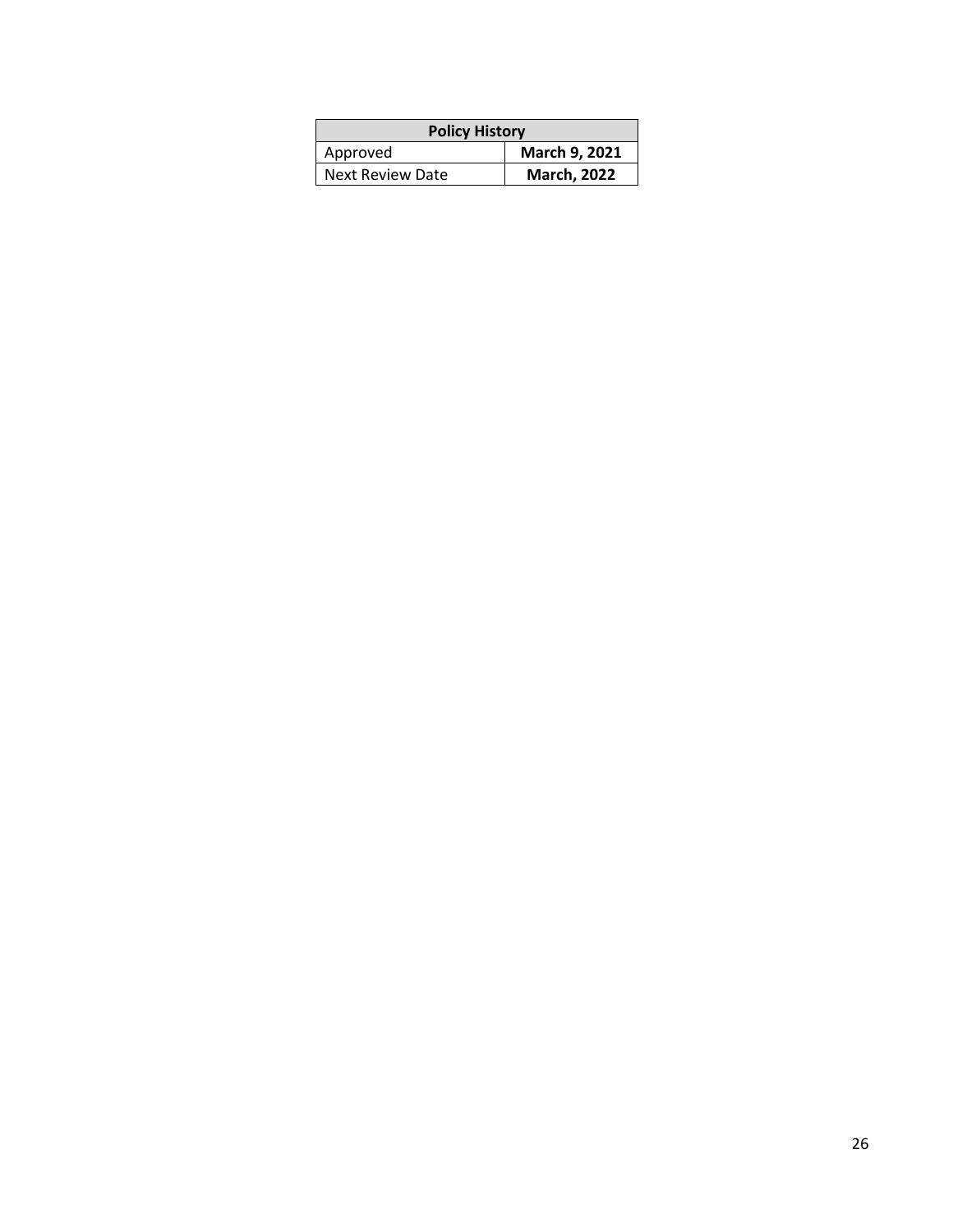#### **DISCIPLINE AND COMPLAINTS POLICY**

\* Indicates a section that has been adapted from the UCCMS

#### **Purpose**

1. This Policy provides directions for how complaints may be submitted, how they will independently assessed, and how they will be resolved. Participants are expected to fulfill certain responsibilities and obligations including, but not limited to, complying with the policies, By-laws, rules and regulations of the Organization. An individual may submit a complaint that those responsibilities and obligations have not been followed by a Participant..

#### **Principles**

\*The following principles guide the findings and determinations under this Policy:

- a) Any form of Maltreatment violates the integrity of Participants and undermines the values of Canadian sport.
- b) Sanctions imposed will reflect the seriousness of the Maltreatment and the harm to those affected and the values of Canadian sport.

#### **Application of this Policy**

- 2. This Policy applies to all Participants.
- 3. This Policy applies to matters that may arise during the business, activities, and events of the Organization including, but not limited to, meeting, competitions, practices and training, treatment, or consultations (e.g., massage therapy), camps and clinics, travel associated with the activities of the Organization.
- 4. This Policy also applies to Participants' conduct outside of the business, activities, and events of the Organization when such conduct adversely affects the relationships (or the work and sport environment) of the Organization, is detrimental to the image and reputation of the Organization, or upon the acceptance of the Organization. Accordingly, applicability of this Policy will be determined by the Organization upon its sole discretion.
- 5. \*This Policy applies to alleged breaches of the *Code of Conduct and Ethics* by Participants who have retired from the sport where any claim regarding a potential breach of the *Code of Conduct and Ethics* occurred when the Participant was active in the sport. In addition, this Policy will apply to breaches of the *Code of Conduct and Ethics* that occurred when the Participants involved interacted due to their mutual involvement in the sport or, if the breach occurred outside of the sport environment, if the breach has a serious and detrimental impact on the Participant(s).
- 6. Applicability of this Policy will be determined by the Organization at its sole discretion and shall not be subject to appeal.
- 7. If it is considered appropriate or necessary on the basis of the circumstances, immediate discipline or the imposition of a sanction may be applied, after which further discipline or sanctions may be applied according to this Policy. Any infractions or complaints occurring within competition will be dealt with by the procedures specific to the competition, if applicable. In such situations, disciplinary sanctions may be for the duration of the competition, training, activity, or event only.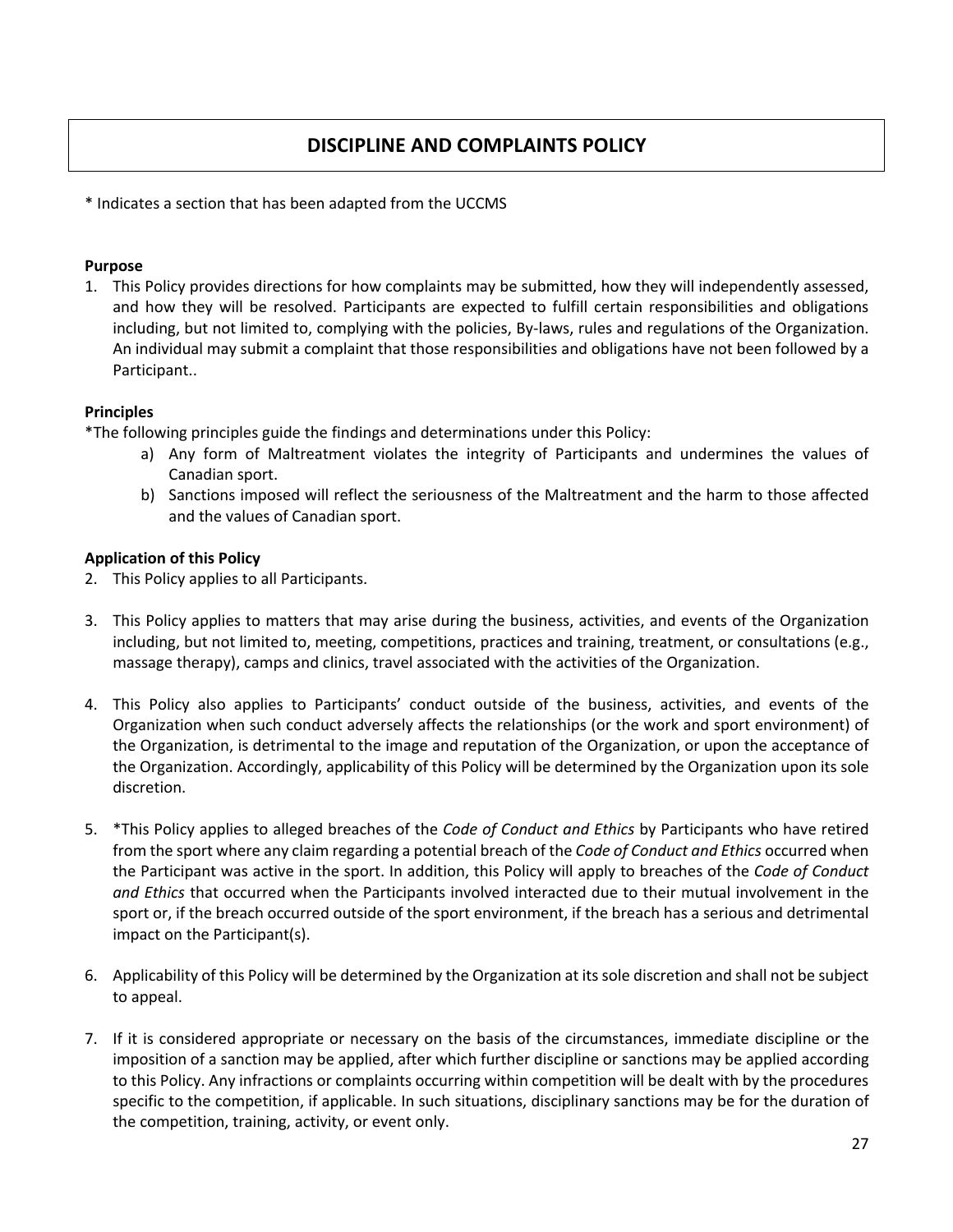8. In addition to being subject to disciplinary action pursuant to this *Discipline and Complaints Policy*, an employee of the Organization who is a Respondent to a complaint may also be subject to consequences in accordance with the employee's Employment Agreement or policies for human resources, if applicable.

#### **Minors**

- 9. Complaints may be brought for or against a Participant who is a Minor. Minors must have a parent/guardian or other adult serve as their representative during this process.
- 10. Communication from the Case Manager, Discipline Chair or Discipline Panel (as applicable) must be directed to the Minor's representative.
- 11. A Minor is not required to attend an oral hearing, if held.

#### **Reporting a Complaint**

12. Any individual may report a complaint to Rugby Canada's Independent Third Party:

W & W Dispute Resolution Services safesport\_wwdrs@primus.ca

- 13. Any individual may report a complaint to the Organization's Case Manager (when identified) or directly to their Provincial Union or Club (which must then appoint a Case Manager) when the jurisdiction of the matter is within the Provincial Union or Club. The Independent Third Party or Case Manager may re-direct the Complainant to submit the complaint to their Provincial Union or Club.
- 14. Rugby Canada, at its discretion or by request of a Provincial Union or Club, may take jurisdiction of any complaint submitted to a Provincial Union or Club.
- 15. At its discretion, the Organization may act as the Complainant and initiate the complaint process under the terms of this Policy. In such cases, the Organization will identify an individual to represent the organization.
- 16. Complaints or incident reports should be made in writing and the person making the complaint may contact their Organization's Case Manager or Rugby Canada's Independent Third-Party (as applicable) for direction. The Case Manager or Independent Third Party (as applicable) may accept any report, in writing or not, at their sole discretion.

#### **Responsibilities**

.

- 17. Upon receipt of a complaint, the Case Manager or Independent Third Party (as applicable) has a responsibility to:
	- a) Determine if the Organization should be informed that a complaint was received, or that an investigation must be initiated, but will do so in an anonymous fashion unless consented otherwise by the Complainant.
	- b) Determine the appropriate jurisdiction to manage the complaint and consider the following:
		- i. Whether the complaint should be handled by the appropriate Provincial Union or Club or by Rugby Canada. In making this decision, the Case Manager or Independent Third Party (as applicable) will consider:
			- a. whether the incident has occurred within the business, activities or events of Rugby Canada or a Provincial Union or Club. If the incident has occurred outside of the business, activities or events of any of these organizations, the Case Manager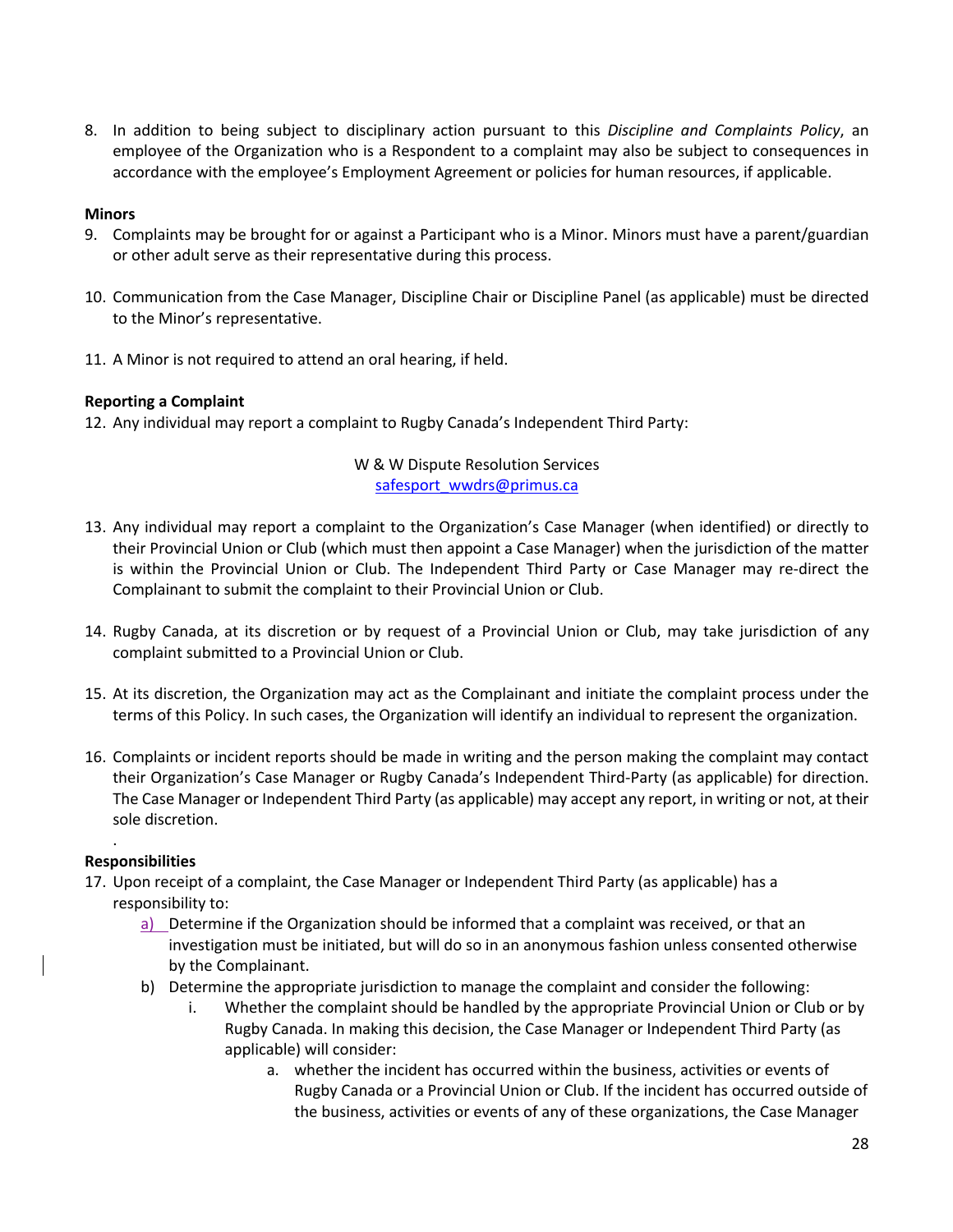or Independent Third Party (as applicable) will determine which organization's relationships are adversely affected or which organization's image or reputation will be detrimentally affected by the incident; and

- b. if Provincial Union or Club is otherwise unable to manage the complaint for valid and justifiable reasons, such as a conflict of interest or due to a lack of capacity
- ii. When Rugby Canada's Independent Third Party determines that the complaint or incident should be handled by the relevant Provincial Union or Club, that Provincial Union or Club shall appoint its own Case Manager to fulfil the responsibilities listed below. In such instance, any reference to Case Manager below shall be understood as a reference to the Case Manager of the Provincial Union or Club
- c) Determine whether the complaint is frivolous and/or within the jurisdiction of this Policy and, if so, the complaint will be dismissed immediately and the Case Manager's decision to dismiss the complaint may not be appealed;
- d) Propose the use of alternative dispute resolution techniques;
- e) Determine if the alleged incident should be investigated pursuant to **Appendix A – Investigation Procedure**; and/or
- f) Choose which process (Process #1 or Process #2) should be followed, and may use the following examples as a general guideline:

**Process #1** - the Complainant alleges incidents similar to:

- a) Disrespectful, abusive, racist, or sexist comments or behaviour
- b) Disrespectful conduct
- c) Minor incidents of violence (e.g., tripping, pushing, elbowing)
- d) Conduct contrary to the values of Rugby Canada or a Provincial Union or Club
- e) Non-compliance with the organization's policies, procedures, rules, or regulations
- f) Minor violations of the *Code of Conduct and Ethics, Social Media Policy,* or *Athlete Protection Policy*

**Process #2** - the Complainant alleges incidents similar to:

- a) Repeated minor incidents
- b) Behaviour that constitutes harassment, hazing, sexual harassment, or sexual misconduct
- c) Major incidents of violence (e.g., fighting, attacking, sucker punching)
- d) Pranks, jokes, or other activities that endanger the safety of others
- e) Conduct that intentionally interferes with a competition or with any athlete's preparation for a competition
- f) Conduct that intentionally damages the organization's image, credibility, or reputation
- g) Consistent disregard for the bylaws, policies, rules, and regulations
- h) Major or repeated violations of the *Code of Conduct and Ethics*
- i) Intentionally damaging the organization's property or improperly handling the organization's monies
- j) Abusive use of alcohol, any use or possession of alcohol by Minors, or use or possession of illicit drugs and narcotics
- k) A conviction for any *Criminal Code* offense
- l) Any possession or use of banned performance enhancing drugs or methods

#### **PROCESS #1: Handled by Internal Discipline Chair Internal Discipline Chair**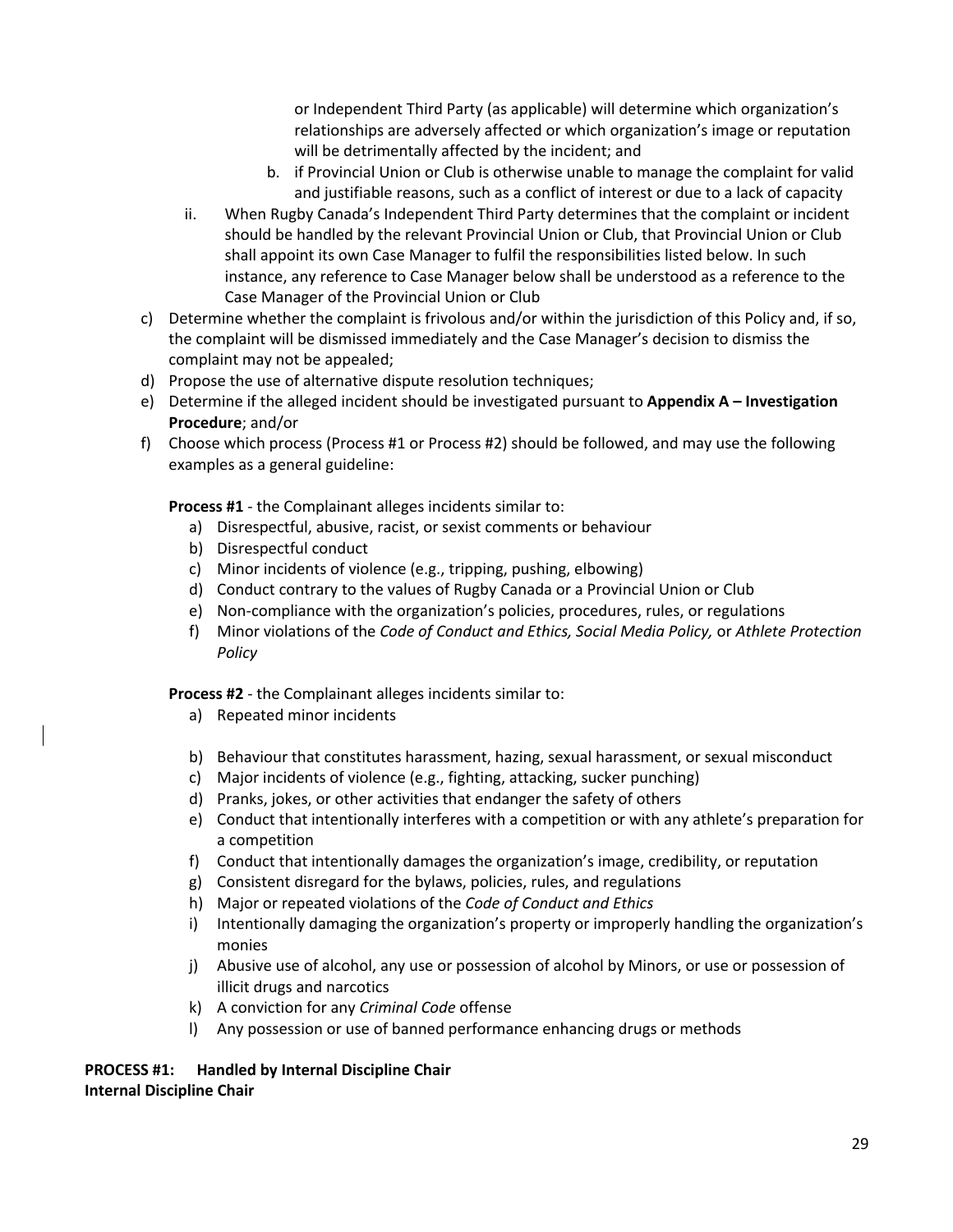- 18. Following the determination that the complaint or incident should be handled under Process #1, the Independent Third Party or Case Manager (as applicable) will appoint an Internal Discipline Chair who may:
	- a) Recommend mediation;
	- b) Make a decision;
	- c) Ask the Complainant and the Respondent for either written or oral submissions regarding the complaint or incident; or
	- d) Convene the parties to a meeting, either in person or by way of video or teleconference in order to ask the parties questions.
- 19. Thereafter, the Internal Discipline Chair shall determine if a breach occurred and, if so, if one or more sanctions should be applied (see: **Sanctions**).
- 20. The Internal Discipline Chair will inform the Parties of the decision, which will take effect immediately.
- 21. Records of all sanctions will be maintained by Rugby Canada and the applicable Provincial Union or Club. Provincial Unions and Clubs will disclose all decisions to Rugby Canada, which may disclose such decisions at its discretion.

#### **PROCESS #2: Handled by Case Manager and External Discipline Panel**

#### **Case Manager**

- 22. Rugby Canada's Independent Third Party or the Case Manager of the Provincial Union or Club (as applicable) may determine that the complaint should be handled under Process #2.
- 23. Determination:
	- a) When Rugby Canada's Independent Third Party makes this determination, they may appoint a Case Manager to have the responsibilities described in this section (they may appoint themselves as Case Manager or another individual who is not in a conflict of interest).
	- b) When the Case Manager of the Provincial Union or Club makes this determination, they will have the responsibilities described in this section.
- 24. The Case Manager has a responsibility to:
	- a) Propose the use of alternative dispute resolution techniques
	- b) Appoint the Discipline Panel, if necessary
	- c) Coordinate all administrative aspects and set timelines
	- d) Provide administrative assistance and logistical support to the Discipline Panel as required
	- e) Provide any other service or support that may be necessary to ensure a fair and timely proceeding
- 25. The Case Manager will establish and adhere to timelines that ensure procedural fairness and that the matter is heard in a timely fashion.
- 26. The Case Manager may propose using alternative dispute resolution with the objective of resolving the dispute. If applicable, and if the dispute is not resolved, or if the parties refuse to attempt alternative dispute resolution (such as mediation or a negotiated settlement) the Case Manager will appoint an External Discipline Panel, which shall consist of a single Arbitrator, to hear the complaint. At the discretion of the Case Manager, an External Discipline Panel of three people may be appointed to hear the complaint. In this event, the Case Manager will appoint one of the External Discipline Panel's members to serve as the Chair.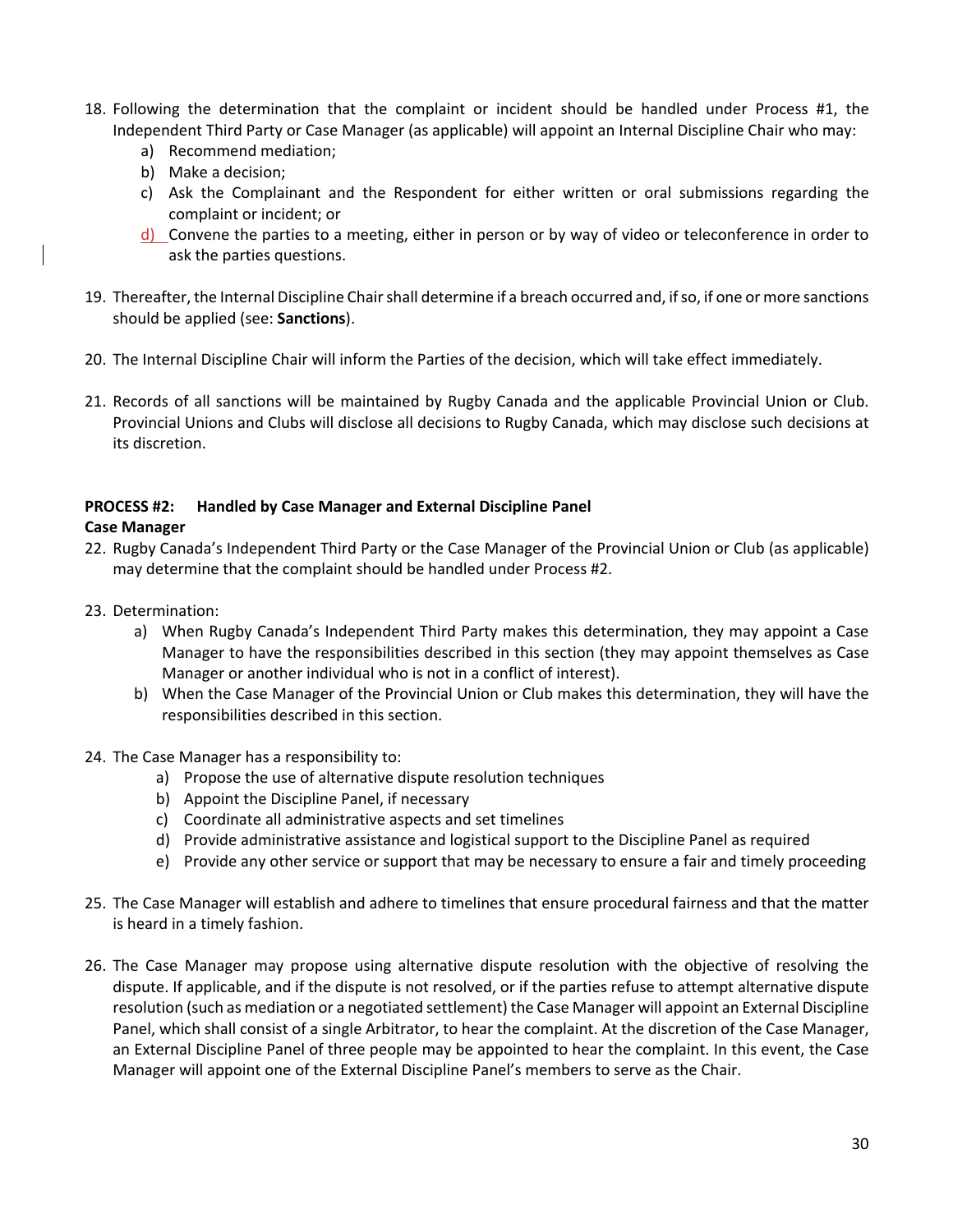- 27. The Case Manager, in cooperation with the External Discipline Panel, will then decide the format under which the complaint will be heard. This decision may not be appealed. The format of the hearing may be an oral inperson hearing, an oral hearing by telephone or other communication medium, a hearing based on a review of documentary evidence submitted in advance of the hearing, or a combination of these methods. The hearing will be governed by the procedures that the Case Manager and the External Discipline Panel deem appropriate in the circumstances, provided that:
	- a) The Parties will be given appropriate notice of the day, time, and place of the hearing, in the case of an oral in-person hearing or an oral hearing by telephone or other communication medium
	- b) Copies of any written documents which the parties wish to have the External Discipline Panel consider will be provided to all Parties, through the Case Manager, in advance of the hearing
	- c) The Parties may engage a representative, advisor, or legal counsel at their own expense
	- d) The External Discipline Panel may request that any other individual participate and give evidence at the hearing
	- e) The External Discipline Panel may allow as evidence at the hearing any oral evidence and document or thing relevant to the subject matter of the complaint, but may exclude such evidence that is unduly repetitious, and shall place such weight on the evidence as it deems appropriate
	- f) The decision will be by a majority vote of the External Discipline Panel
- 28. If the Respondent acknowledges the facts of the incident, the Respondent may waive the hearing, in which case the External Discipline Panel will determine the appropriate sanction. The External Discipline Panel may still hold a hearing for the purpose of determining an appropriate sanction.
- 29. The hearing will proceed in any event, even if a Party chooses not to participate in the hearing.
- 30. In fulfilling its duties, the External Discipline Panel may obtain independent advice.

#### **Decision**

31. After hearing the matter, the External Discipline Panel will determine whether an infraction has occurred and, if so, the sanctions to be imposed. Within fourteen (14) days of the hearing's conclusion, the External Discipline Panel's written decision, with reasons, will be distributed to all parties, the Case Manager, and to the Organization. In extraordinary circumstances, the External Discipline Panel may first issue a verbal or summary decision soon after the hearing's conclusion, with the full written decision to be issued before the end of the fourteen (14) day period. The decision will be considered a matter of public record unless decided otherwise by the External Discipline Panel.

#### **Sanctions**

- 32. \*Prior to determining sanctions, the Internal Discipline Chair or External Discipline Panel, as applicable, will consider factors relevant to determining appropriate sanctions which include:
	- a) The nature and duration of the Respondent's relationship with the Complainant, including whether there is a Power Imbalance;
	- b) The Respondent's prior history and any pattern of inappropriate behaviour or Maltreatment;
	- c) The ages of the individuals involved;
	- d) Whether the Respondent poses an ongoing and/or potential threat to the safety of others;
	- e) The Respondent's voluntary admission of the offense(s), acceptance of responsibility for the Maltreatment, and/or cooperation in the process of the Organization;
	- f) Real or perceived impact of the incident on the Complainant, sport organization or the sporting community;
	- g) Circumstances specific to the Respondent being sanctioned (e.g. lack of appropriate knowledge or training regarding the requirements in the *Code of Conduct and Ethics*; addiction; disability; illness);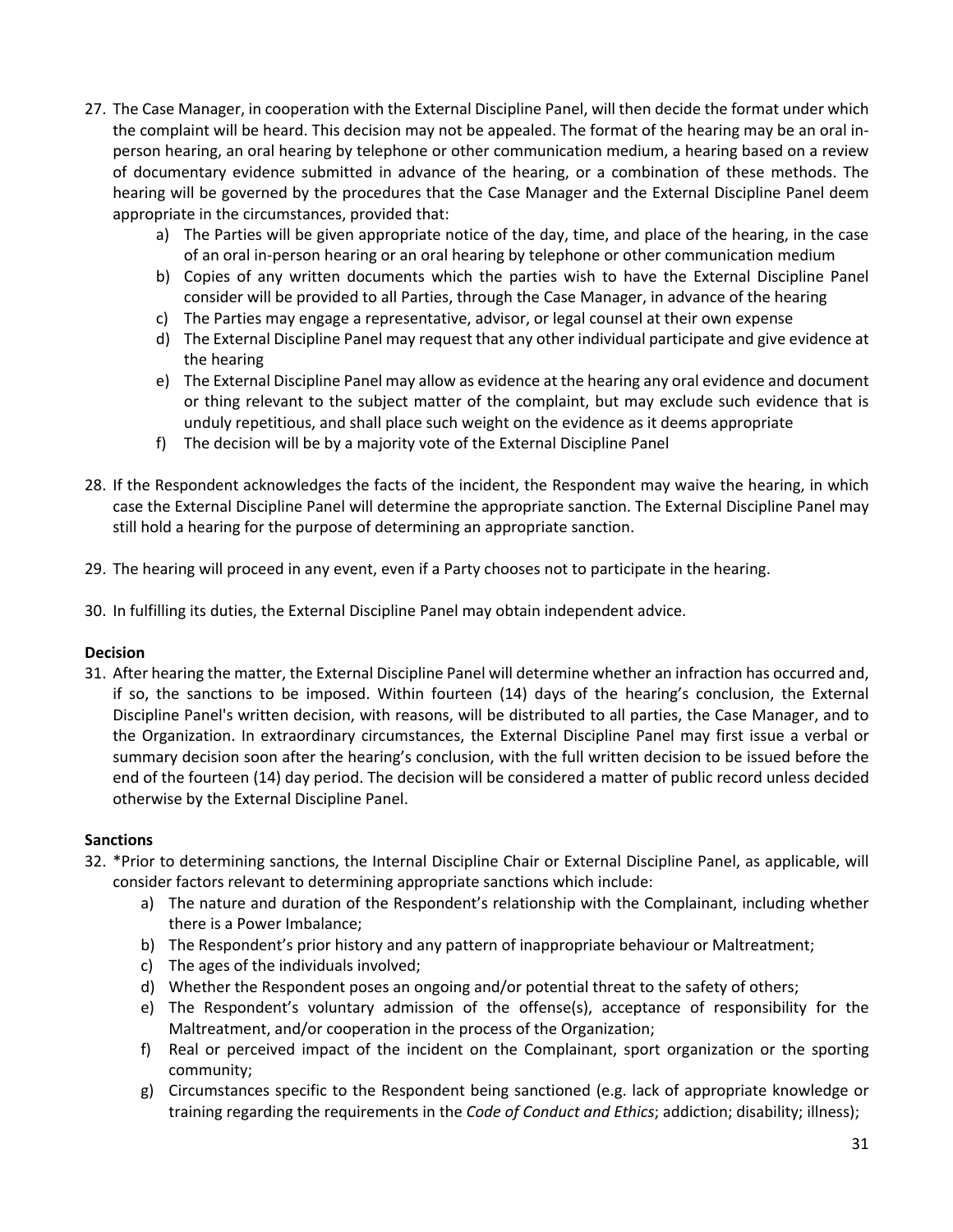- h) Whether, given the facts and circumstances that have been established, continued participation in the sport community is appropriate;
- i) A Respondent who is in a position of trust, intimate contact or high-impact decision-making may face more serious sanctions; and/or
- j) Other mitigating and aggravating circumstances.
- 33. \*Any single factor, if severe enough, may be sufficient to justify the sanction(s) imposed. A combination of several factors may justify elevated or combined sanctions.
- 34. \*The Internal Discipline Chair or External Discipline Panel, as applicable, may apply the following disciplinary sanctions, singularly or in combination:
	- a) **Verbal or Written Warning** A verbal reprimand or an official, written notice and formal admonition that a Participant has violated the *Code of Conduct and Ethics* and that more severe sanctions will result should the Participant be involved in other violations
	- b) **Education** The requirement that a Participant undertake specified educational or similar remedial measures to address the violation(s) of the *Code of Conduct and Ethics*
	- c) **Probation** Should any further violations of the *Code of Conduct and Ethics* occur during the probationary period, will result in additional disciplinary measures, likely including a period of suspension or permanent ineligibility. This sanction can also include loss of privileges or other conditions, restrictions, or requirements for a specified period of time
	- d) **Suspension** Suspension, either for a set time or until further notice, from participation, in any capacity, in any program, practice, activity, event, or competition sponsored by, organized by, or under the auspices of the Organization. A suspended Participant is eligible to return to participation, but reinstatement may be subject to certain restrictions or contingent upon the Participant satisfying specific conditions noted at the time of suspension
	- e) **Eligibility Restrictions** Restrictions or prohibitions from some types of participation but allowing participation in other capacities under strict conditions
	- f) **Permanent Ineligibility** Permanent ineligibility to participate, in any sport, in any capacity, in any program, activity, event, or competition sponsored by, organized by, or under the auspices of Rugby Canada, a Provincial Union or Club, and/or any sport organization subject to the UCCMS
	- g) **Other Discretionary Sanctions** Other sanctions may be imposed, including, but not limited to, other loss of privileges, no contact directives, a fine or a monetary payment to compensate for direct losses, or other restrictions or conditions as deemed necessary or appropriate
- 35. \*The Internal Discipline Chair or External Discipline Panel, as applicable, may apply the following presumptive sanctions which are presumed to be fair and appropriate for the listed Maltreatment:
	- a) Sexual Maltreatment involving a Minor Complainant shall carry a presumptive sanction of permanent ineligibility;
	- b) Sexual Maltreatment, Physical Maltreatment with contact, and Maltreatment related to Process shall carry a presumptive sanction of either a period of suspension or eligibility restrictions.
	- c) While a Respondent has pending charges or dispositions in violation of the criminal law, the presumptive sanction shall be a period of suspension
- 36. A Participant's conviction for a *Criminal Code* offense shall carry a presumptive sanction of permanent ineligibility from participating with the Organization. *Criminal Code* offences may include, but are not limited to:
	- a) Any child pornography offences
	- b) Any sexual offences
	- c) Any offence of physical violence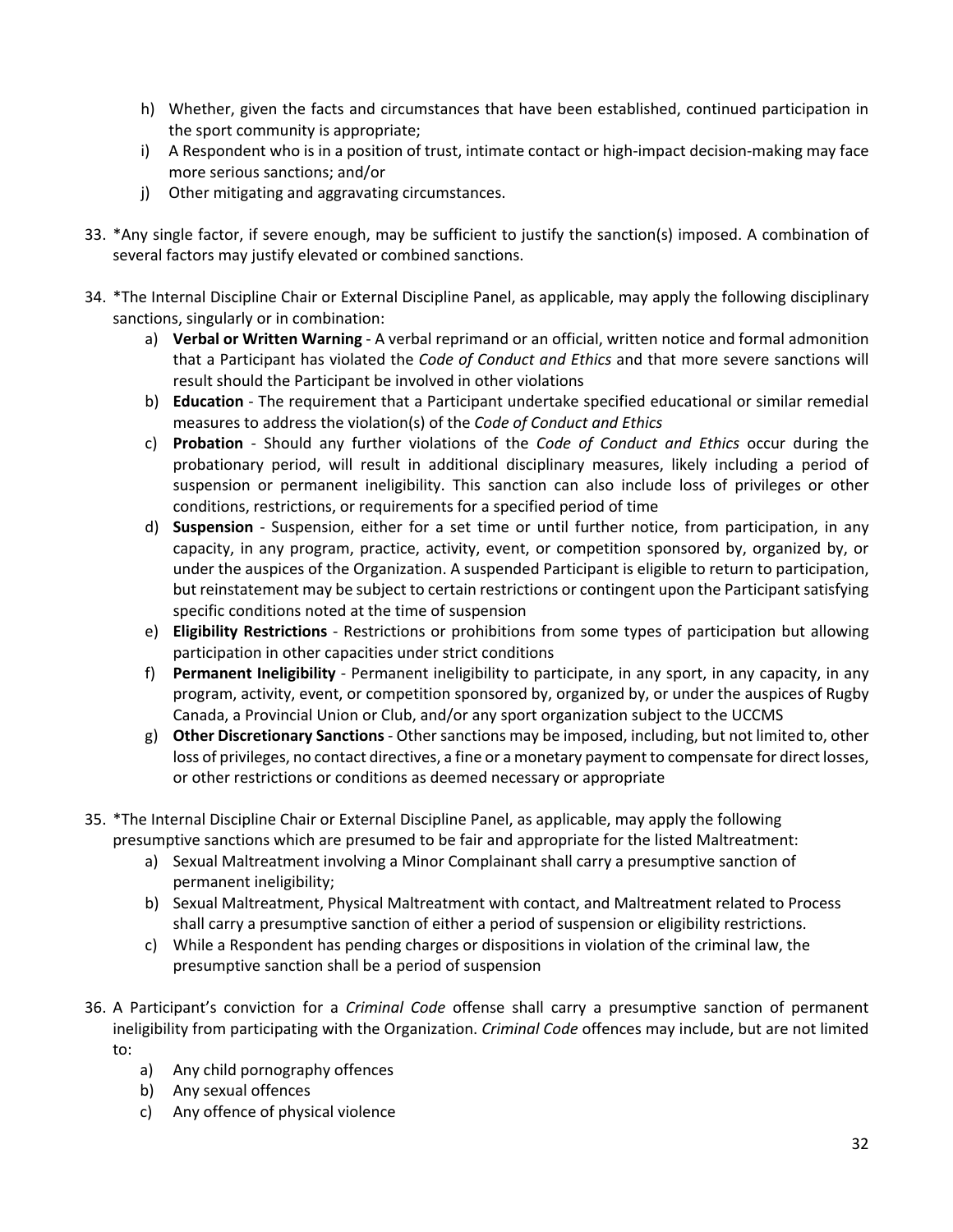- d) Any offence of assault
- e) Any offence involving trafficking of illegal drugs
- 37. Unless the External Discipline Panel decides otherwise, any disciplinary sanctions will begin immediately, notwithstanding an appeal. Failure to comply with a sanction as determined by the Discipline Panel will result in an automatic suspension until such time as compliance occurs.
- 38. Records of all decisions will be maintained by Rugby Canada and the Provincial Union or Club (as applicable). Provincial Unions and Clubs will submit all records to Rugby Canada.

#### **Appeals**

39. The decision of the External Discipline Panel may be appealed in accordance with the *Appeal Policy*.

#### **Suspension Pending a Hearing**

40. The Organization, the Independent Third Party or Case Manager may determine that an alleged incident is of such seriousness as to warrant suspension of a Participant pending completion of an investigation, criminal process, the hearing, or a decision of the External Discipline Panel.

#### **Confidentiality**

- 41. The discipline and complaints process is confidential and involves only the Organization, the Organization's insurer, the parties, the Independent Third Party, the Case Manager, the Internal Discipline Chair, the External Discipline Panel, and any independent advisors to the External Discipline Panel. Once initiated and until a decision is released, none of the parties will disclose confidential information relating to the discipline or complaint to any person not involved in the proceedings.
- 42. Any failure to respect the aforementioned confidentiality requirement may result in further sanctions or discipline by the Internal Discipline Chair or External Discipline Panel (as applicable).

#### **Timelines**

43. If the circumstances of the complaint are such that adhering to the timelines outlined by this Policy will not allow a timely resolution to the complaint, the Case Manager may direct that these timelines be revised.

#### **Records and Distribution of Decisions**

- 44. Other individuals or organizations, including but not limited to, national sport organizations, Provincial/Territorial sport organizations, sport clubs, etc., may be advised of any decisions rendered in accordance with this Policy.
- 45. \*Rugby Canada recognizes that a publicly-available searchable database or registry of Respondents who have been sanctioned, or whose eligibility to participate in sport has in some way been restricted, may be maintained and may be subject to provisions in the UCCMS.

| <b>Policy History</b>   |                    |  |
|-------------------------|--------------------|--|
| Approved                | March 9, 2021      |  |
| <b>Next Review Date</b> | <b>March, 2022</b> |  |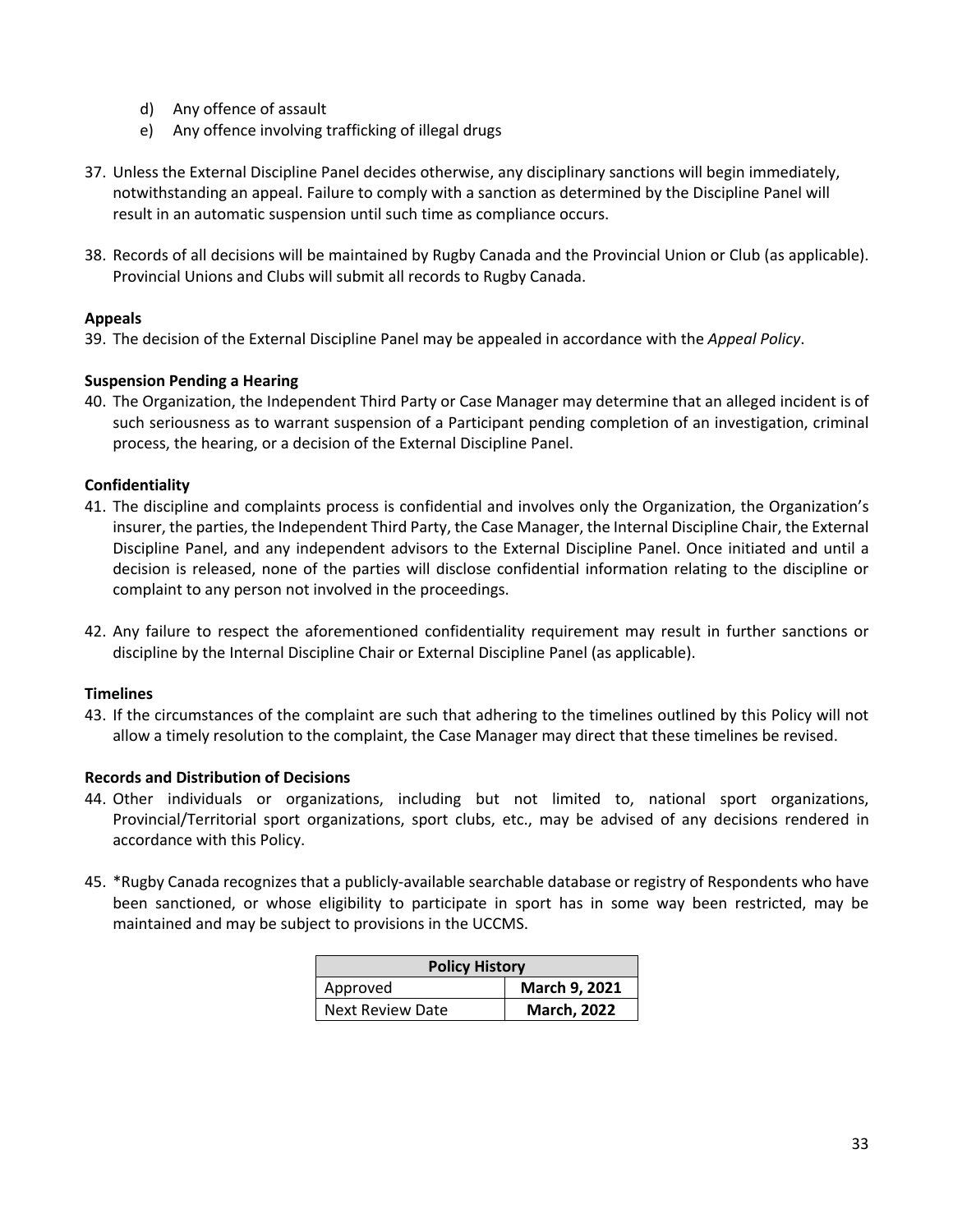#### **Appendix A – Investigation Procedure**

\* Indicates a section that has been adapted from the UCCMS

#### **Determination**

1. When a complaint is submitted pursuant to the *Discipline and Complaints Policy*, the Case Manager will determine if the incident should be investigated.

#### **Investigation**

- 2. The Case Manager will appoint an Investigator. The Investigator must be an independent third-party skilled in investigating. The Investigator must not be in a conflict-of-interest situation and should have no connection to either party.
- 3. Federal and/or Provincial/Territorial legislation related to Workplace Harassment may apply to the investigation if Harassment was directed toward a worker in a Workplace. The Investigator should review workplace safety legislation, the organization's policies for human resources, and/or consult independent experts to determine whether legislation applies to the complaint.
- 4. The investigation may take any form as decided by the Investigator, guided by any applicable Federal and/or Provincial/Territorial legislation. The investigation may include:
	- a) Interviews with the Complainant
	- b) Witness interviews
	- c) Statement of facts (Complainant's perspective) prepared by Investigator, acknowledged by the Complainant and provided to the Respondent
	- d) Interviews with the Respondent
	- e) Statement of facts (Respondent's perspective) prepared by Investigator, acknowledged by the Respondent and provided to the Complainant

#### **Investigator's Report**

- 5. Upon completion of their investigation, the Investigator shall prepare a report that should include a summary of evidence from the parties (including both statements of facts, if applicable) and recommendations from the Investigator of whether, on a balance of probabilities, a breach of the *Code of Conduct and Ethics* occurred.
- 6. \*The Investigator must be aware that sport-specific differences exist with respect to such aspects as acceptable levels of touch, physical contact, and aggression during training or competition and will consider such differences during the investigative process.
- 7. The Investigator's Report will be provided to the Case Manager who will disclose it, at their discretion, to the Organization.
- 8. Should the Investigator find that there are possible instances of offence under the *Criminal Code*, particularly related to Criminal Harassment (or Stalking), Uttering Threats, Assault, Sexual Interference, or Sexual Exploitation, the Investigator shall advise the Complainant and the Organization to refer the matter to police.
- 9. The Investigator must also inform the Organization of any findings of criminal activity. The Organization may decide whether to report such findings to police but is required to inform police if there are findings related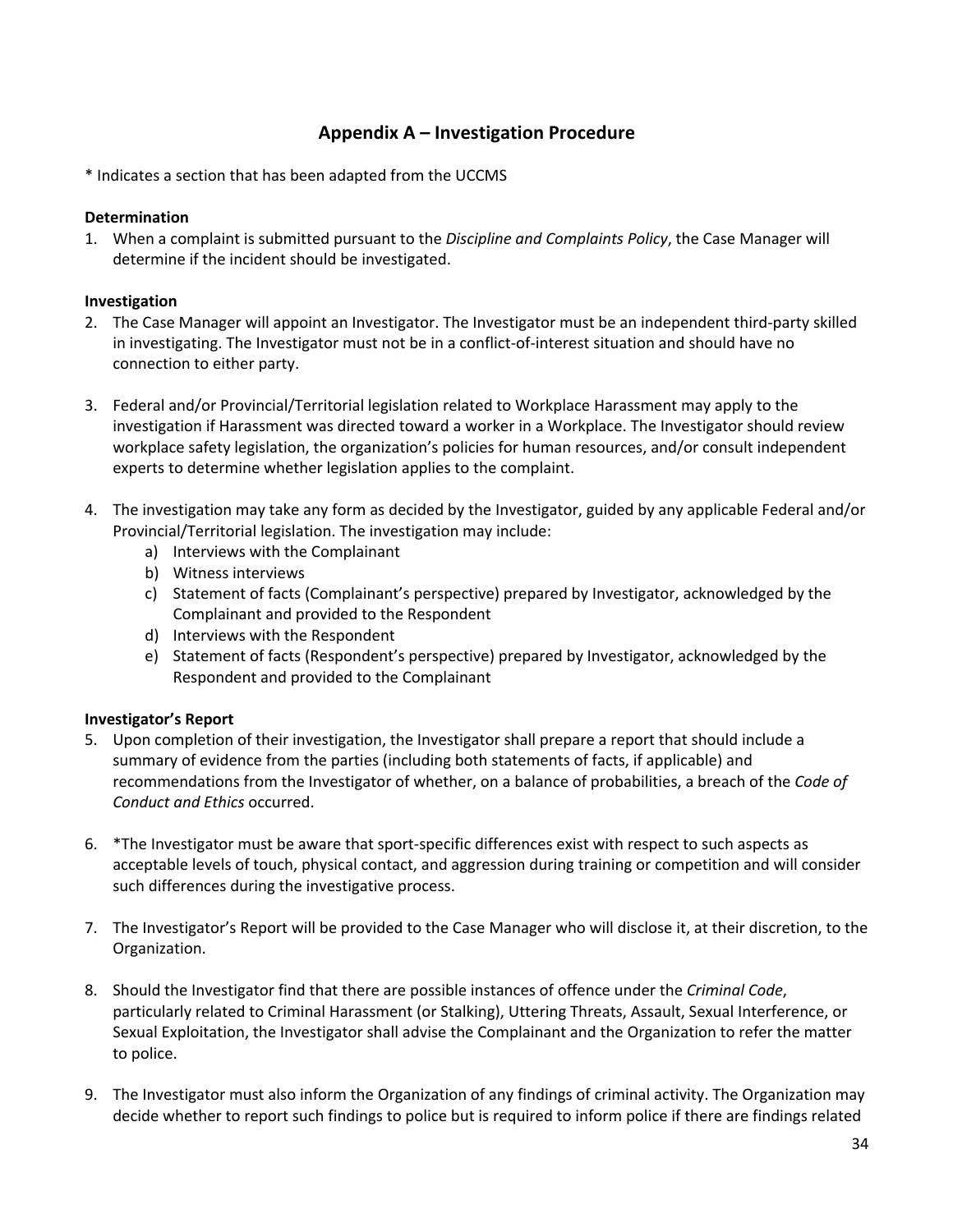to the trafficking of prohibited substances or methods (as indicated in the version of the World Anti-Doping Agency's Prohibited List currently in force), any sexual crime involving Minors, fraud against the Organization, or other offences where the lack of reporting would bring the Organization into disrepute.

#### **Reprisal and Retaliation**

10. \*A Participant who submits a complaint to the Organization or who gives evidence in an investigation may not be subject to reprisal or retaliation from any individual or group. Any such conduct may constitute Maltreatment and will be subject to disciplinary proceedings pursuant to the *Discipline and Complaints Policy*.

#### **False Allegations**

11. A Participant who submits allegations that the Investigator determines to be malicious, false or for the purpose of retribution, retaliation or vengeance (or that otherwise fall within the definition of Maltreatment) may be subject to a complaint under the terms of the *Discipline and Complaints Policy* and may be required to pay for the costs of any investigation that comes to this conclusion. The Organization or the Participant against whom the allegations were submitted, may act as the Complainant.

#### **Confidentiality**

12. The Investigator will make every effort to preserve the confidentiality of the complainant, respondent, and any other party. However, the Organization recognizes that maintaining anonymity of any party may be difficult for the Investigator during the investigation.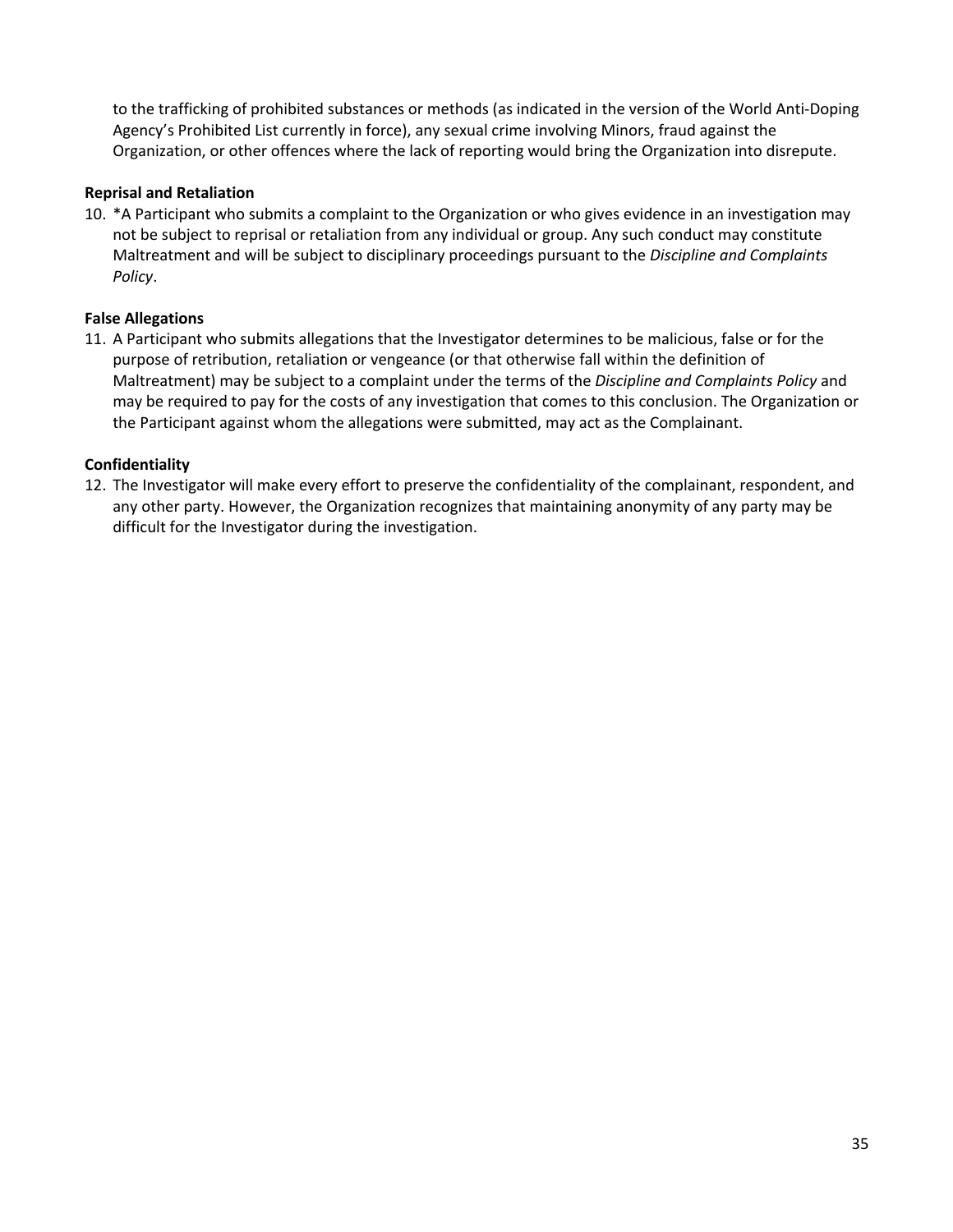#### **DISPUTE RESOLUTION POLICY**

#### **Purpose**

- 1. The Organization supports the principles of Alternative Dispute Resolution (ADR) and is committed to the techniques of negotiation, facilitation, and mediation as effective ways to resolve disputes. ADR also avoids the uncertainty, costs, and other negative effects associated with lengthy appeals or complaints, or with litigation.
- 2. The Organization encourages all Participants to communicate openly, and to collaborate and use problemsolving and negotiation techniques to resolve their differences. The Organization believes that negotiated settlements are most often preferable to arbitrated outcomes. Negotiated resolutions to disputes with and among Participants are strongly encouraged.

#### **Application of this Policy**

- 3. This Policy applies to all Participants.
- 4. Opportunities for ADR may be pursued at any point in a dispute when all parties to the dispute agree that such a course of action would be mutually beneficial.

#### **Facilitation and Mediation**

- 5. If all parties to a dispute agree to ADR, a mediator or facilitator, acceptable to all parties, shall be appointed to mediate or facilitate the dispute.
- 6. The mediator or facilitator shall decide the format under which the dispute shall be mediated or facilitated and may, if they consider it appropriate, specify a deadline before which the parties must reach a negotiated decision.
- 7. Should a negotiated settlement be reached, the settlement shall be reported to the Organization for approval. Any actions that are to take place as a result of the decision shall be enacted on the timelines specified by the negotiated decision, pending approval.
- 8. Should a negotiated settlement not be reached by the deadline specified by the mediator or facilitator at the start of the process (if set), or if the parties to the dispute do not agree to ADR, the dispute shall be considered under the appropriate section of the *Discipline and Complaints Policy* or *Appeal Policy,* as applicable.

#### **Final and Binding**

9. Any negotiated settlement will be binding on the parties. Negotiated settlements may not be appealed.

| <b>Policy History</b> |                    |  |
|-----------------------|--------------------|--|
| Approved              | March 9, 2021      |  |
| Next Review Date      | <b>March, 2022</b> |  |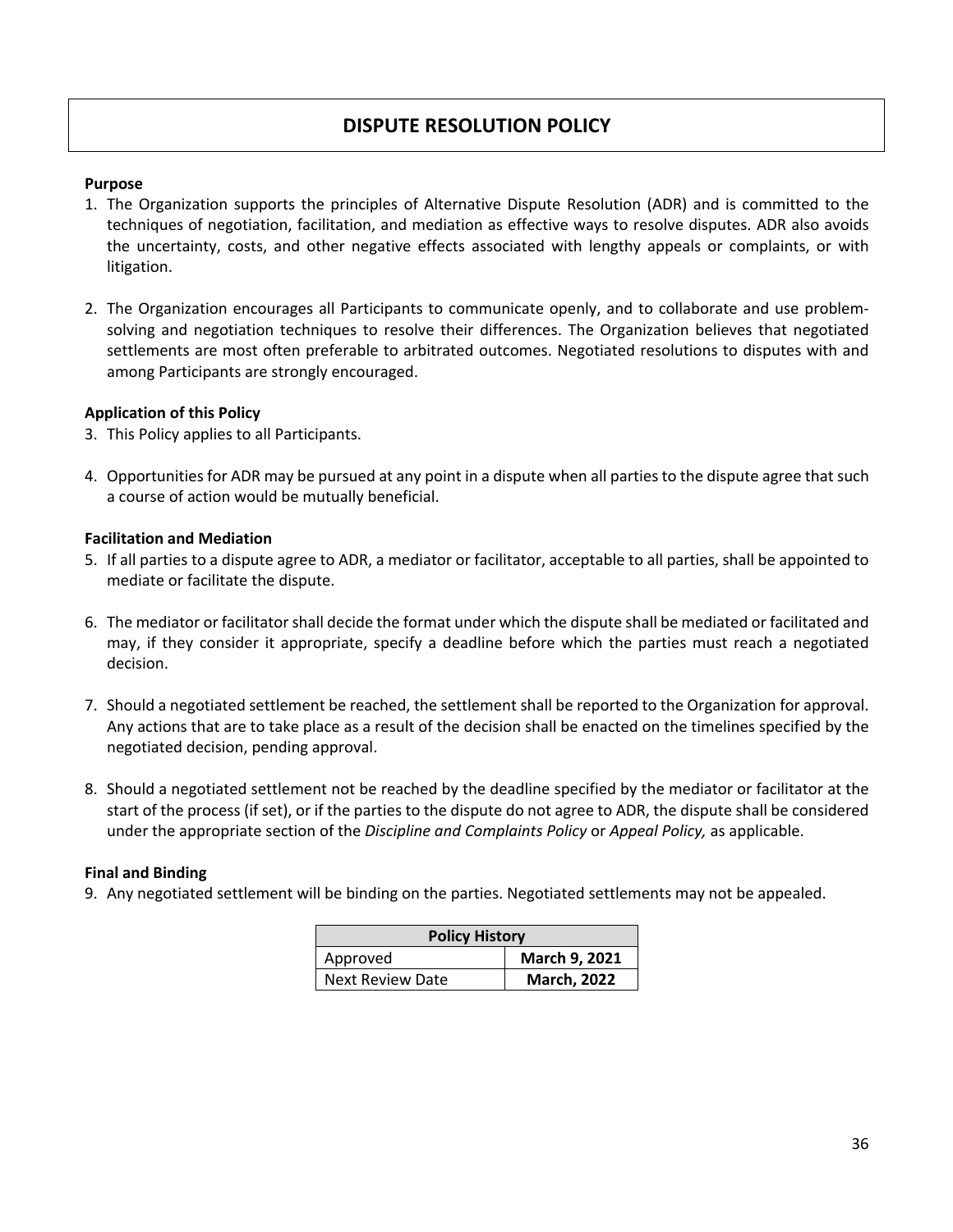#### **APPEAL POLICY**

#### **Purpose**

1. This *Appeal Policy* provides Participants with a fair and expedient appeal process.

#### **Scope and Application of this Policy**

- 2. This Policy applies to all Participants.
- 3. Any Participant who is directly affected by a decision made by the Organization shall have the right to appeal that decision provided that there are sufficient grounds for the appeal under the **Grounds for Appeal** section of this Policy.
- 4. This Policy **will apply** to decisions relating to:
	- a) Eligibility
	- b) Selection Decisions
	- c) Conflict of Interest
	- d) Discipline
	- e) Membership

#### 5. This Policy **will not apply** to decisions relating to:

- a) Employment
- b) Infractions for doping offenses
- c) The rules of the sport
- d) Creation, content and criteria of team selection or carding criteria
- e) Substance, content and establishment of team selection or carding criteria
- f) Volunteer/coach appointments and the withdrawal or termination of those appointments
- g) Budgeting and budget implementation
- h) The organization's operational structure and committee appointments
- i) Decisions or discipline arising within the business, activities, or events organized by entities other than the Organization (appeals of these decisions shall be dealt with pursuant to the policies of those other entities unless requested and accepted by the organization at its sole discretion)
- j) Commercial matters for which another appeals process exists under a contract or applicable law
- k) Decisions made under this Policy

#### **Timing of Appeal**

- 6. Participants who wish to appeal a decision have seven (7) days from the date on which they received notice of the decision to submit the following:
	- a) Notice of the intention to appeal
	- b) Their contact information
	- c) Name and contact information of the Respondent and any Affected Parties, when known to the Appellant
	- d) Date the Appellant was advised of the decision being appealed
	- e) A copy of the decision being appealed, or description of decision if written document is not available
	- f) Grounds for the appeal
	- g) Detailed reasons for the appeal
	- h) All evidence that supports these grounds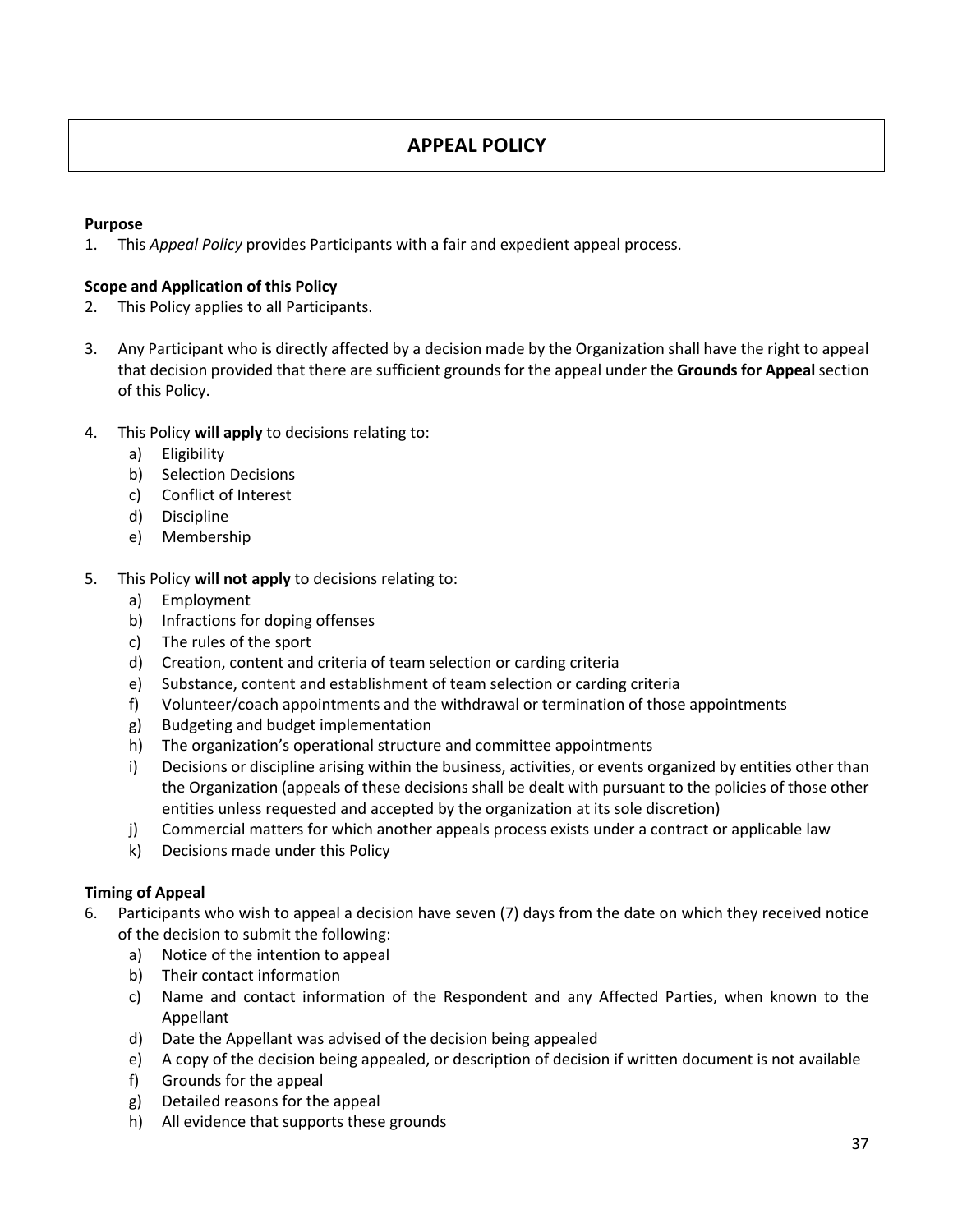- i) Requested remedy or remedies
- j) An administration fee of two hundred dollars (\$200), which will be refunded if the appeal is upheld
- 7. A Participant who wishes to initiate an appeal beyond the seven (7) day period must provide a written request stating the reasons for an exemption. The decision to allow, or not allow an appeal outside of the seven (7) day period will be at the sole discretion of the Appeal Manager and may not be appealed.

#### **Submitting an Appeal**

- 8. Appeals of decisions made by a Club or a Provincial Union can be submitted to the Provincial Union to be heard pursuant to this Policy. Alternately, Rugby Canada may hear appeals of decisions made by a Provincial Union or Club at its discretion.
- 9. Appeals of decisions made by Rugby Canada can be submitted to Rugby Canada to be heard pursuant to its *Appeal Policy*.

#### *Discipline Chair Decision – Clubs*

- 10. A decision made by a Club's Discipline Chair *y* may be appealed to the Club's Provincial Union in accordance with the terms of the *Appeal Policy*.
- 11. The Provincial Union shall appoint an Appeal Manager and shall follow the process outlined in the *Appeal Policy*.

#### *Discipline Chair Decision – Provincial Union*

- 12. A decision made by a Provincial Union's Discipline Chair may be appealed to the Provincial Union in accordance with the terms of the *Appeal Policy*.
- 13. The Provincial Union shall appoint an Appeal Manager and shall follow the process outlined in the *Appeal Policy*.

#### *Discipline Panel Decision – Provincial Unions*

- 14. A decision made by a Provincial Union's Discipline Panel pursuant to the *Discipline and Complaints Policy* may be appealed to the Provincial Union in accordance with the terms of the *Appeal Policy*.
- 15. Rugby Canada shall appoint an Appeal Manager and shall follow the process outlined in the *Appeal Policy*.

#### *Discipline Chair or Discipline Panel Decision – Rugby Canada*

- 16. A decision made by Rugby Canada's Discipline Chair or a decision made by Rugby Canada's Discipline Panel, may be appealed to Rugby Canada in accordance with the terms of the *Appeal Policy*.
- 17. Alternatively, by agreement between the parties, the internal appeal process may be bypassed, and the appeal may be heard directly before the Sport Dispute Resolution Centre of Canada (SDRCC).
- 18. Except where an appeal proceeds before the SDRCC, Rugby Canada shall appoint an Appeal Manager and shall follow the process outlined in the *Appeal Policy*.

#### **Grounds for Appeal**

19. A decision cannot be appealed on its merits alone. An appeal may only be heard if there are sufficient grounds for appeal. Sufficient grounds include the Respondent: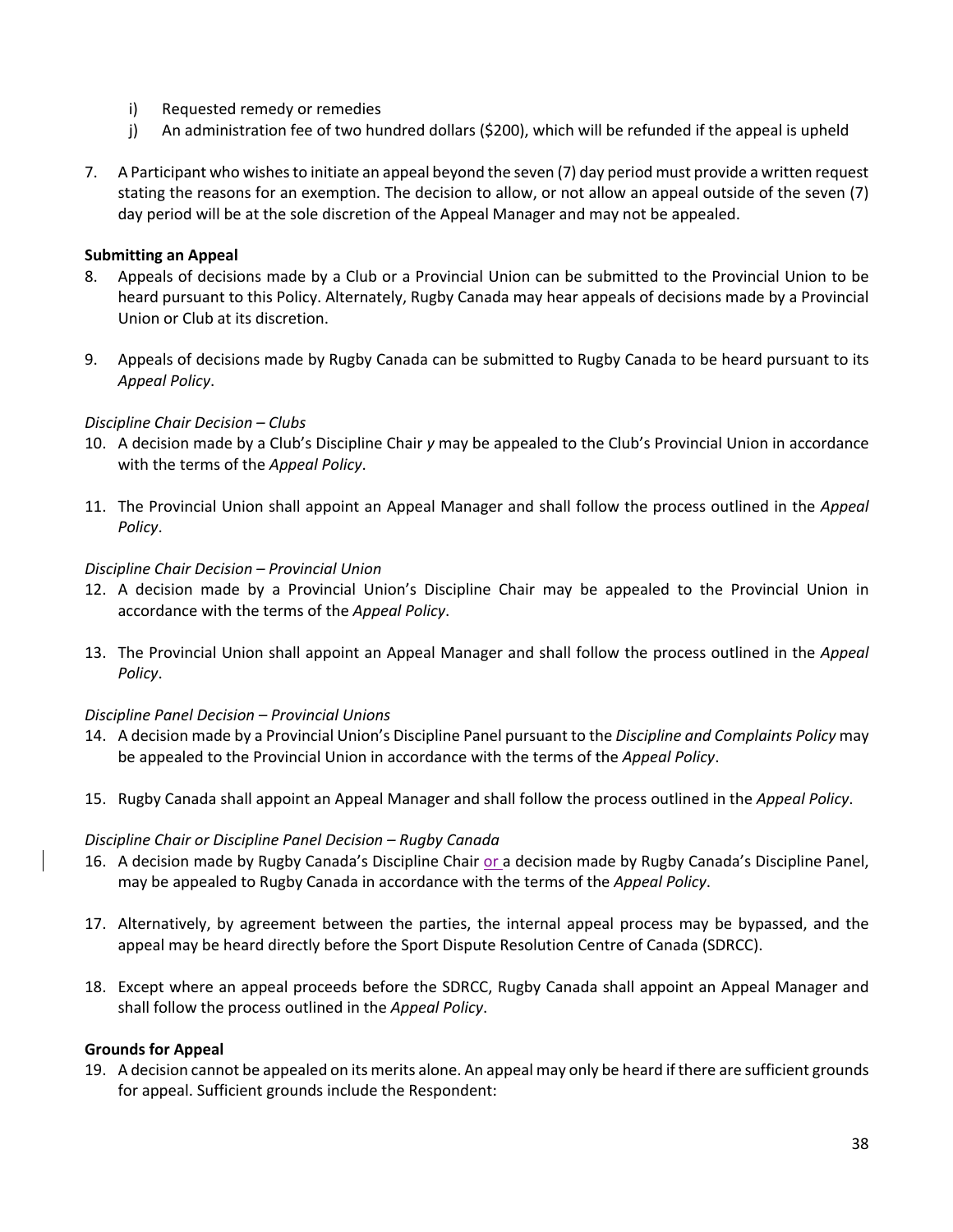- a) Made a decision that it did not have the authority or jurisdiction (as set out in the Respondent's governing documents) to make
- b) Failed to follow its own procedures (as set out in the Respondent's governing documents)
- c) Made a decision that was influenced by bias (where bias is defined as a lack of neutrality to such an extent that the decision-maker appears not to have considered other views)
- d) Made a decision that was patently unreasonable

#### **Screening of Appeal**

- 20. The parties may first attempt to resolve the appeal through the *Dispute Resolution Policy*.
- 21. Appeals resolved under the *Dispute Resolution Policy* will result in the administration fee being refunded to the Appellant.
- 22. Should the appeal not be resolved by using the *Dispute Resolution Policy*, the Organization will appoint an independent Appeal Manager (who must not be in a conflict of interest or have any direct relationship with the parties) who has the following responsibilities:
	- a) To determine if the appeal falls under the scope of this Policy
	- b) To determine if the appeal was submitted in a timely manner
	- c) To decide whether there are sufficient grounds for the appeal
- 23. If the Appeal Manager denies the appeal on the basis of insufficient grounds, because it was not submitted in a timely manner, or because it did not fall under the scope of this Policy, the Appellant will be notified, in writing, of the reasons for this decision. This decision may not be appealed.
- 24. If the Appeal Manager is satisfied there are sufficient grounds for an appeal, the Appeal Manager will appoint an Appeal Panel which shall consist of a single Arbitrator (who is not in a conflict of interest and was not involved in the decision being appealed), to hear the appeal. In extraordinary circumstances, and at the discretion of the Appeal Manager, an Appeal Panel composed of three persons may be appointed to hear the appeal. In this event, the Appeal Manager will appoint one of the Panel's members to serve as the Chair.

#### **Determination of Affected Parties**

16. In order to confirm the identification of any Affected Parties, the Appeal Manager will engage the Organization. The Appeal Manager may determine whether a party is an Affected Party in their sole discretion.

#### **Procedure for Appeal Hearing**

- 25. The Appeal Manager shall notify the Parties that the appeal will be heard. The Appeal Manager shall then decide the format under which the appeal will be heard. This decision is at the sole discretion of the Appeal Manager and may not be appealed.
- 26. If a party chooses not to participate in the hearing, the hearing will proceed in any event.
- 27. The format of the hearing may involve an oral in-person hearing, an oral hearing by telephone or other electronic means, a hearing based on a review of documentary evidence submitted in advance of the hearing, or a combination of these methods. The hearing will be governed by the procedures that the Appeal Manager and the Panel deem appropriate in the circumstances, provided that:
	- a) The hearing will be held within a timeline determined by the Appeal Manager
	- b) The Parties will be given reasonable notice of the day, time and place of an oral in-person hearing or oral hearing by telephone or electronic communications.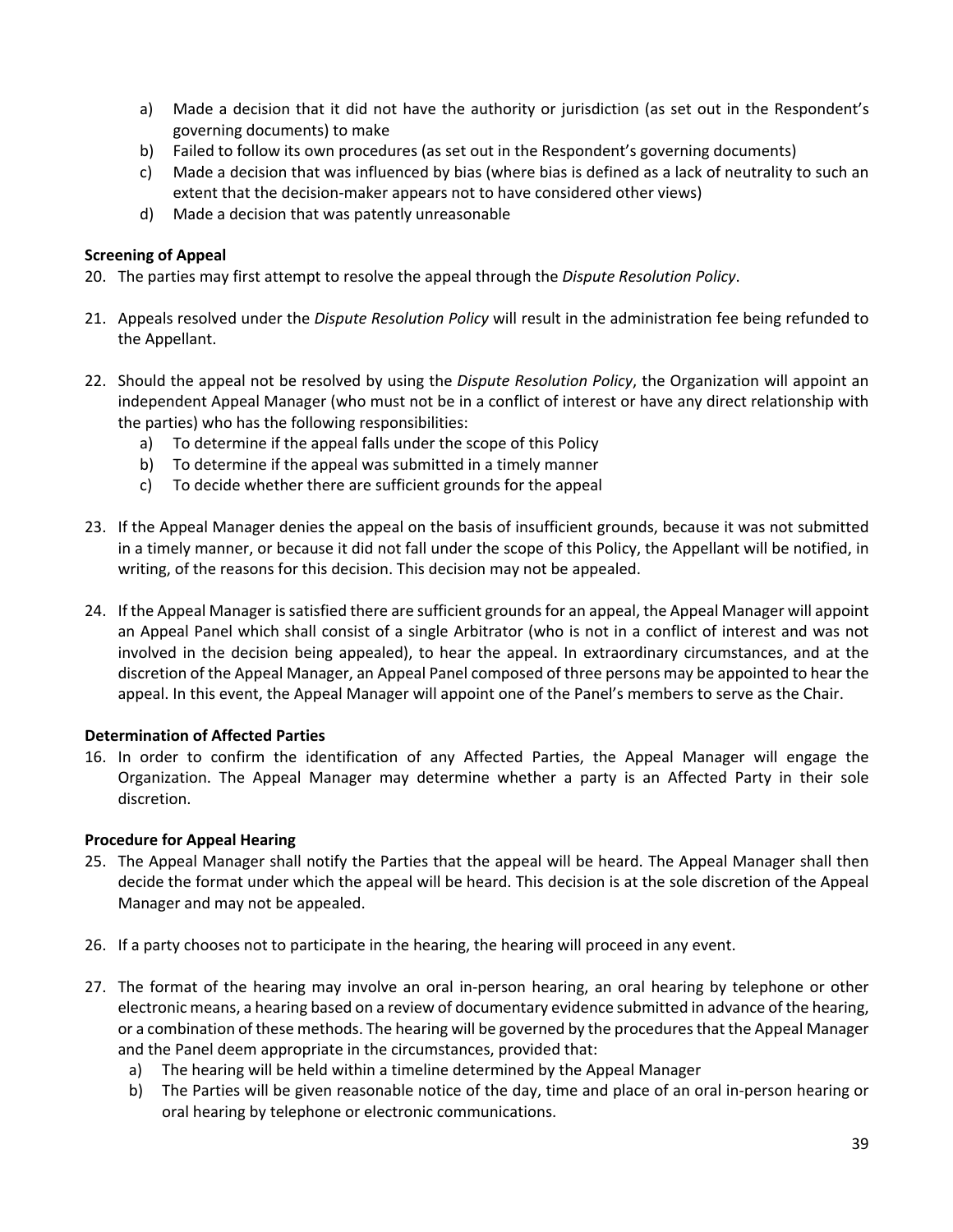- c) Copies of any written documents which the parties wish to have the Panel consider will be provided to all Parties in advance of the hearing
- d) The Parties may be accompanied by a representative, advisor, or legal counsel at their own expense
- e) The Panel may request that any other individual participate and give evidence at an oral in-person hearing or oral hearing by telephone or electronic communications.
- f) The Panel may allow as evidence at the hearing any oral evidence and document or thing relevant to the subject matter of the appeal, but may exclude such evidence that is unduly repetitious and shall place such weight on the evidence as it deems appropriate
- g) If a decision in the appeal may affect another party to the extent that the other party would have recourse to an appeal in their own right under this Policy, that party will become an Affected Party to the appeal in question and will be bound by its outcome
- h) The decision to uphold or reject the appeal will be by a majority vote of Panel members
- 28. In fulfilling its duties, the Panel may obtain independent advice.

#### **Appeal Decision**

- 29. The Appellant must demonstrate, on a balance of probabilities, that the Respondent has made a procedural error as described in the **Grounds for Appeal** section of this Policy and that this error had, or may reasonably have had, a material effect on the decision or decision-maker.
- 30. The Panel shall issue its decision, in writing and with reasons, within seven (7) days after the hearing's conclusion. In making its decision, the Panel will have no greater authority than that of the original decisionmaker. The Panel may decide to:
	- a) Reject the appeal and confirm the decision being appealed;
	- b) Uphold the appeal and refer the matter back to the initial decision-maker for a new decision; or
	- c) Uphold the appeal and vary the decision.
- 31. The Panel will also determine whether costs of the appeal, excluding legal fees and legal disbursements of any parties, will be assessed against any party. In assessing costs, the Panel will take into account the outcome of the appeal, the conduct of the parties, and the parties' respective financial resources.
- 32. The Panel's written decision, with reasons, will be distributed to all parties, the Appeal Manager, and the Organization. In extraordinary circumstances, the Panel may first issue a verbal or summary decision soon after the hearing's conclusion, with the full written decision to be issued thereafter. The decision will be considered a matter of public record unless decided otherwise by the Panel.

#### **Timelines**

33. If the circumstances of the appeal are such that adhering to the timelines outlined by this Policy will not allow a timely resolution to the appeal, the Appeal Manager and/or Panel may direct that these timelines be revised.

#### **Confidentiality**

34. The appeals process is confidential and involves only the parties, the Appeal Manager, the Panel, and any independent advisors to the Panel. Once initiated and until a decision is released, none of the Parties will disclose confidential information to any person not involved in the proceedings.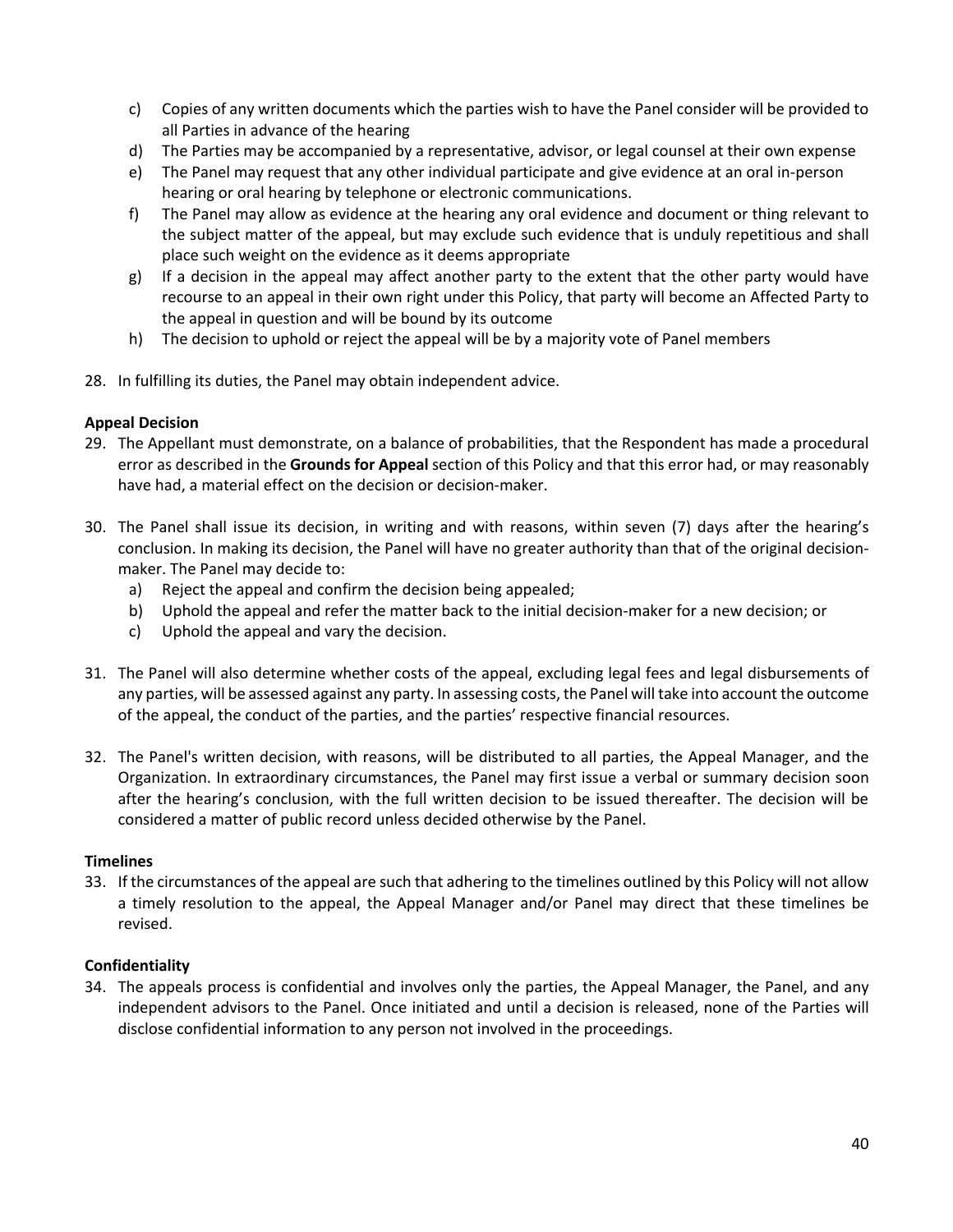#### **Final and Binding**

35. No action or legal proceeding will be commenced against the Organization or Participants in respect of a dispute, unless the Organization has refused or failed to provide or abide by the dispute resolution process and/or appeal process as set out in governing documents.

| <b>Policy History</b>   |                    |  |
|-------------------------|--------------------|--|
| Approved                | March 9, 2021      |  |
| <b>Next Review Date</b> | <b>March, 2022</b> |  |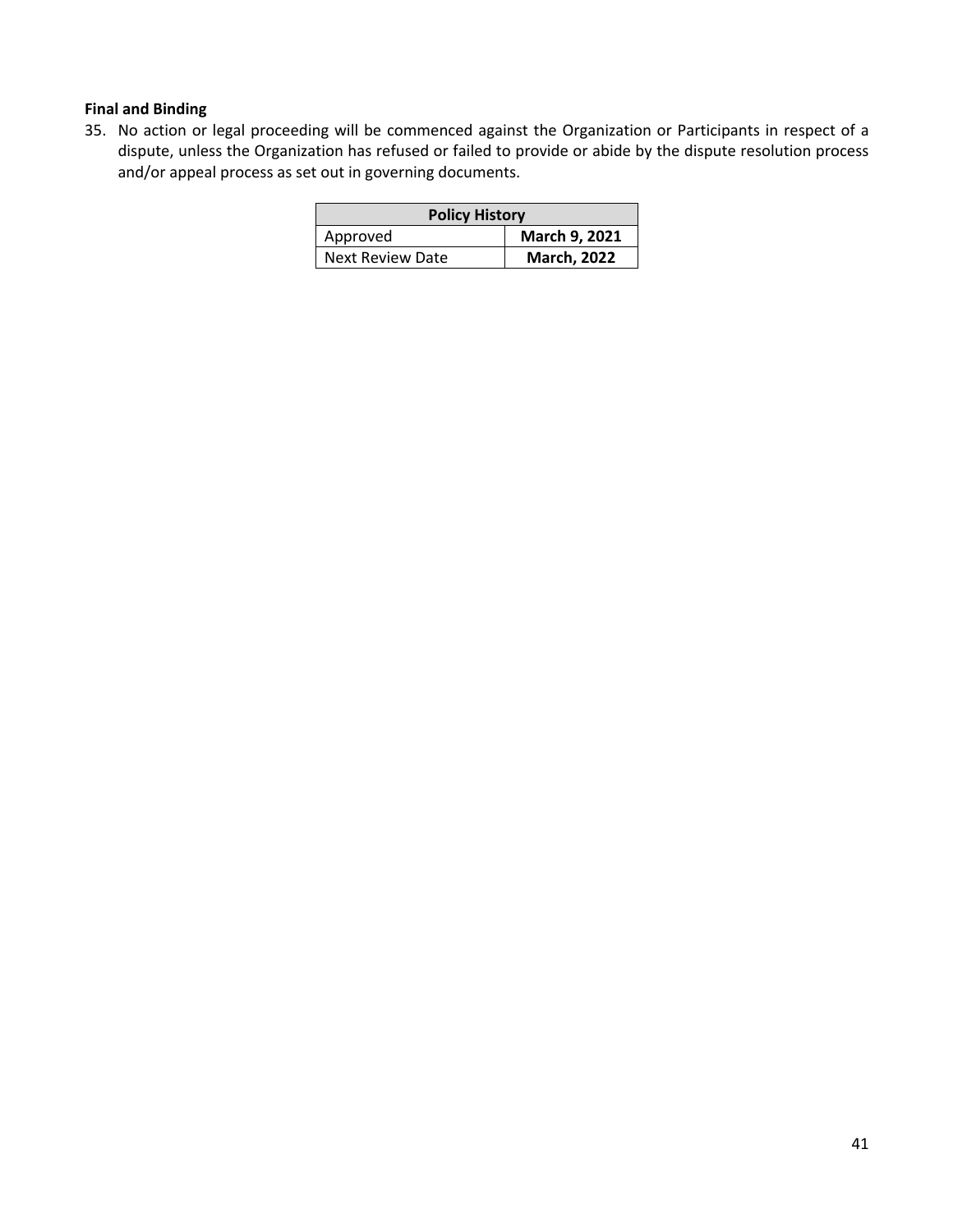#### **Definitions**

- 1. The following terms have these meanings in this Policy:
	- a) *Criminal Record Check (CRC)* A search of the RCMP Canadian Police Information Centre (CPIC) system for adult convictions
	- b) *Enhanced Police Information Check (E-PIC)* a Criminal Record Check plus a search of Local Police Information, available from Sterling Backcheck
	- c) *Local Police Information (LPI)* Additional conviction and selected non-conviction information in national and local police data sources which may be relevant to the position sought
	- d) *Vulnerable Sector Check (VSC)* A detailed check that includes a search of the RCMP Canadian Police Information Centre (CPIC) system, Local Police Information, and the Pardoned Sex Offender database

#### **Preamble**

2. The Organization understands that screening personnel and volunteers is a vital part of providing a safe sporting environment and has become a common practice among sport organizations that provide programs and services to the sport community.

#### **Application of this Policy**

- 3. This Policy applies to all individuals whose position with the Organization is one of trust or authority which may relate to, at a minimum, finances, supervision, or Vulnerable Participants.
- 4. Not all individuals associated with the Organization will be required to obtain a criminal record check or submit screening documents because not all positions pose a risk of harm to the Organization or participants. The Organization will determine which individuals will be subject to screening using the following guidelines (the Organization may vary the guidelines at its discretion):

*Level 1 – Low Risk* - Participants involved in low risk assignments who are not in a supervisory role, not directing others, not involved with finances, and/or do not have unsupervised access to Vulnerable Participants. Examples:

a) Parents, youth, or volunteers who are helping out on a non-regular or informal basis

*Level 2 – Medium Risk* – Participants involved in medium risk assignments who may be in a supervisory role, may direct others, may be involved with finances, and/or who may have limited access to Vulnerable Participants. Examples:

- a) Athlete support personnel
- b) Non-coach employees or managers
- c) Directors
- d) Coaches who are typically under the supervision of another coach

*Level 3 – High Risk* – Participants involved in high risk assignments who occupy positions of trust and/or authority, have a supervisory role, direct others, are involved with finances, and who have frequent or unsupervised access to Vulnerable Participants. Examples:

- a) Full time coaches
- b) Coaches who travel with Athletes
- c) Coaches who could be alone with Athletes

#### **Screening Committee**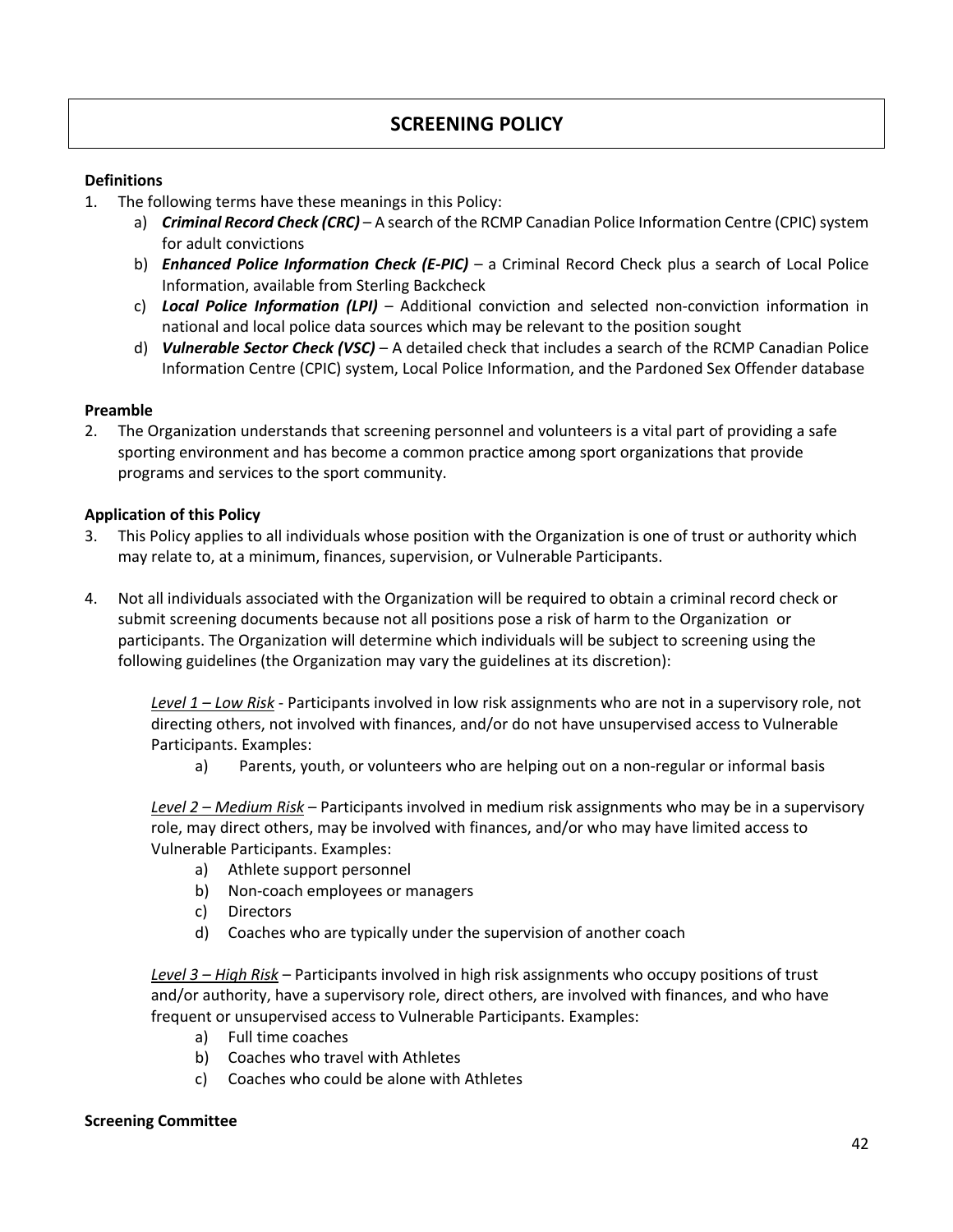- 5. The implementation of this policy is the responsibility of the Screening Committee which is a committee composed of either one (1) or three (3) members. The Organization will ensure that the members appointed to their respective Screening Committees are not in a conflict of interest and possess the requisite skills, knowledge and abilities to accurately screening documents and render decisions under this Policy.
- 6. The Screening Committee is responsible for reviewing all documents submitted and, based on the review, making decisions regarding the appropriateness of individuals filling positions within the Organization. In carrying out its duties, the Screening Committee may consult with independent experts including lawyers, police, risk management consultants, volunteer screening specialists, or any other person
- 7. Nothing in this Policy restricts or limits the Screening Committee from requesting that the individual attend an interview with the Screening Committee if the Screening Committee considers that an interview is appropriate and necessary to screen the individual's application.
- 8. Nothing in this Policy restricts or limits the Screening Committee from requesting the individual's authorization to contact any professional, sporting or other organization in order to assess the individual's suitability for the position that they are seeking.
- 9. Nothing in this Policy restricts or limits the Screening Committee from requesting further information from the individual on more than one occasion, subject to the individual's right to insist that the Screening Committee make a decision on the basis of the information before it.
- 10. The Screening Committee may, where appropriate, draw an adverse inference from an individual's failure to provide information or answer queries.
- 11. When assessing an individual's screening application, the Screening Committee shall determine whether there is reason to believe that the individual may pose a risk to the Organization, or to another individual.
- 12. An individual having been previously penalized for a prior offence shall not prevent the Screening Committee from considering that offence as part of the individual's screening application.
- 13. If the Screening Committee determines on the basis of the individual's screening application, in addition to any further material received by it, that the individual does not pose a risk to the members of the Organization, the Screening Committee shall approve the individual's application, subject to the Screening Committee's right to impose conditions.
- 14. In the case of a decision denying an application or approving an application with conditions, a copy of the decision shall be provided to the applicant and to the Board of Directors of the Organization, which may disseminate the decision as they see fit in order to best fulfil the mandate of the Organization.
- 15. A Participant whose screening application has been denied or revoked may not re-apply to participate in the programs or activities of the Organization for two (2) years from the date the rejected application was made.

#### **Screening Requirements**

- 16. A Screening Requirements Matrix is provided as **Appendix A**.
- 17. It is the policy of the Organization that when an individual is first engaged by the organization: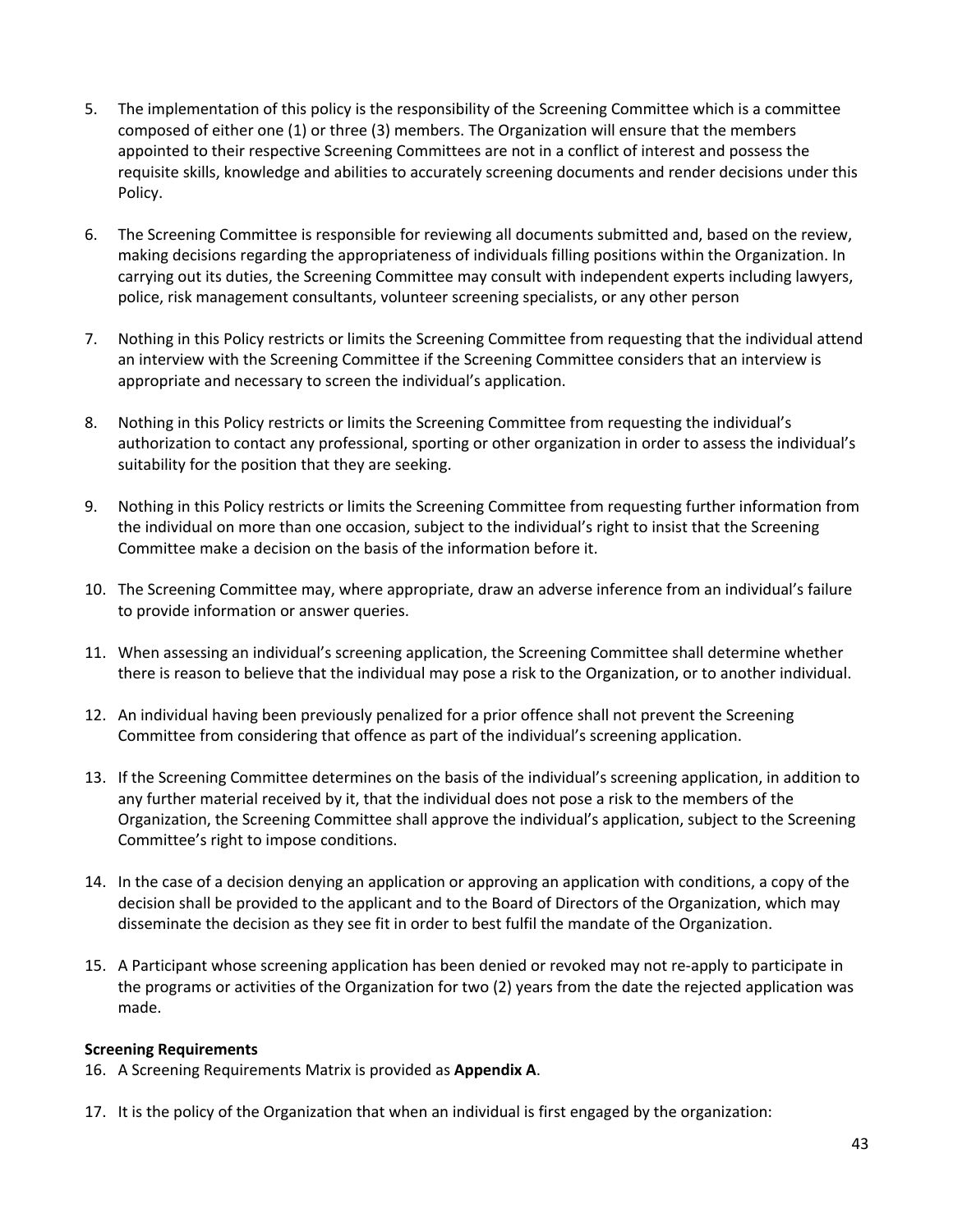- a) Level 1 individuals will:
	- i. Complete an Application Form (**Appendix B**)
	- ii. Complete a Screening Disclosure Form (**Appendix C**)
	- iii. Participate in training, orientation, and monitoring as described in the Screening Requirements Matrix (**Appendix A**)
- b) Level 2 individuals will:
	- i. Complete an Application Form
	- ii. Complete a Screening Disclosure Form
	- iii. Complete and provide an E-PIC
	- iv. Provide one letter of reference related to the position
	- v. Participate in training, orientation, and monitoring as described in the Screening Requirements Matrix (**Appendix A**)
	- vi. Provide a driver's abstract, if requested
- c) Level 3 individuals will:
	- i. Complete an Application Form
	- ii. Complete a Screening Disclosure Form
	- iii. Complete and provide an E-PIC and a VSC
	- iv. Provide one letter of reference related to the position
	- v. Participate in training, orientation, and monitoring as described in the Screening Requirements Matrix (**Appendix A**)
	- vi. Provide a driver's abstract, if requested
- d) If an individual subsequently receives a charge, conviction for, or is found guilty of, an offense they will report this circumstance immediately to the Organization, as applicable. Additionally, the individual will inform the organization of any changes in their circumstance that would alter their original responses in their Screening Disclosure Form.
- e) If the Organization learns that an individual has provided false, inaccurate, or misleading information, the individual will immediately be removed from their position and may be subject to further discipline in accordance with the *Discipline and Complaints Policy.*

#### **Young People**

- 18. The Organization defines a young person as someone who is younger than 18 years old. When screening young people, the Organization will:
	- a) Not require the young person to obtain a VSC or E-PIC; and
	- b) In lieu of obtaining a VSC or E-PIC, require the young person to submit up to two (2) additional letters of reference.
- 19. Notwithstanding the above, the Organization may ask a young person to obtain a VSC or E-PIC if the organization suspects the young person has an adult conviction and therefore has a criminal record. In these circumstances, the organization will be clear in its request that it is not asking for the young person's *youth record*. The Organization understands that they may not request to see a young person's youth record.

#### **Renewal**

20. Unless the Screening Committee determines, on a case-by-case basis, to modify the submission requirements, individuals who are required to submit an E-PIC, Screening Disclosure Form, or Screening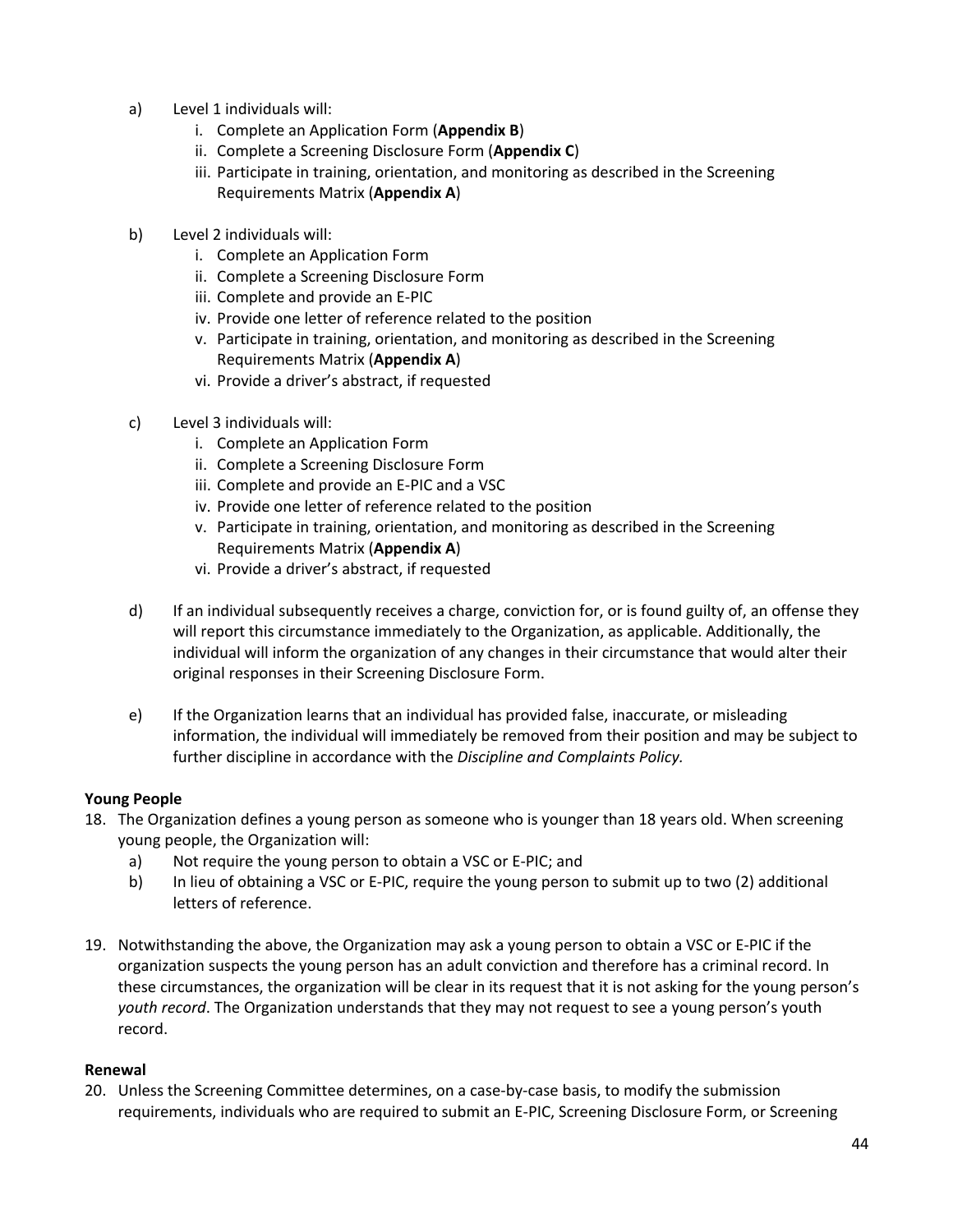Renewal Form, are required to submit the documents as follows:

- a) An E-PIC every three years
- b) A Screening Disclosure Form every three years
- c) A Screening Renewal Form (**Appendix D**) every year
- d) A Vulnerable Sector Check once
- 21. At any time, including after either the submission of an individual's application or its approval (with or without conditions), the Screening Committee may re-open an individual's file for additional screening if it is advised of new information that, in the discretion of the Organization, could affect the assessment of the individual's suitability for participation in the programs or activities of the Organization , or the individual's interactions with other individuals involved with the Organization.

#### **Orientation, Training, and Monitoring**

- 22. The type and amount of orientation, training, and monitoring will be based on the individual's level of risk, at the discretion of the Organization.
- 23. Orientation may include, but is not limited to: introductory presentations, facility tours, equipment demonstrations, parent/Athlete meetings, meetings with colleagues and supervisors, orientation manuals, orientation sessions, and increased supervision during initial tasks or initial period of engagement.
- 24. Training may include, but is not limited to: certification courses, online learning, mentoring, workshop sessions, webinars, on-site demonstrations, and peer feedback.
- 25. At the conclusion of orientation and training, the individual will be required to acknowledge, in written form, that they have received and completed the orientation and training (**Appendix E**).
- 26. Monitoring may include but is not limited to: written or oral reports, observations, tracking, electronic surveillance (e.g., facility security cameras), and site visits.

#### **How to Obtain an E-PIC or VSC**

- 27. Rugby Canada has joined the Coaching Association of Canada's Responsible Coaching Movement and therefore has access to the E-PIC at a discounted rate. Participants can obtain an E-PIC via https://www.sterlingtalentsolutions.ca/landing-pages/c/cac\_ace/
- 28. Rugby Canada, Rugby Ontario, and Ontario-based Clubs understand that the *Police Record Checks Reform Act, 2015* requires the individual to consent in writing before requesting a criminal record check (such as an E-PIC). The Act also requires the individual to consent in writing for any disclosure of the results to the requesting organization.
- 29. BC Rugby, BC-based Clubs, and individuals located in BC understand that the process for obtaining a Criminal Record Check is different than in other provinces and territories and that sections of this policy relating to obtaining a Criminal Record Check may not apply. In such cases, the Screening Committee will provide Participants with directions pursuant to the following website: **https://www.viasport.ca/freecriminal-records-checks**
- 30. Participants may only obtain a VSC by visiting an RCMP office or police station, submitting two pieces of government-issued identification (one of which must have a photo), and completing any required paperwork. Fees may also be required.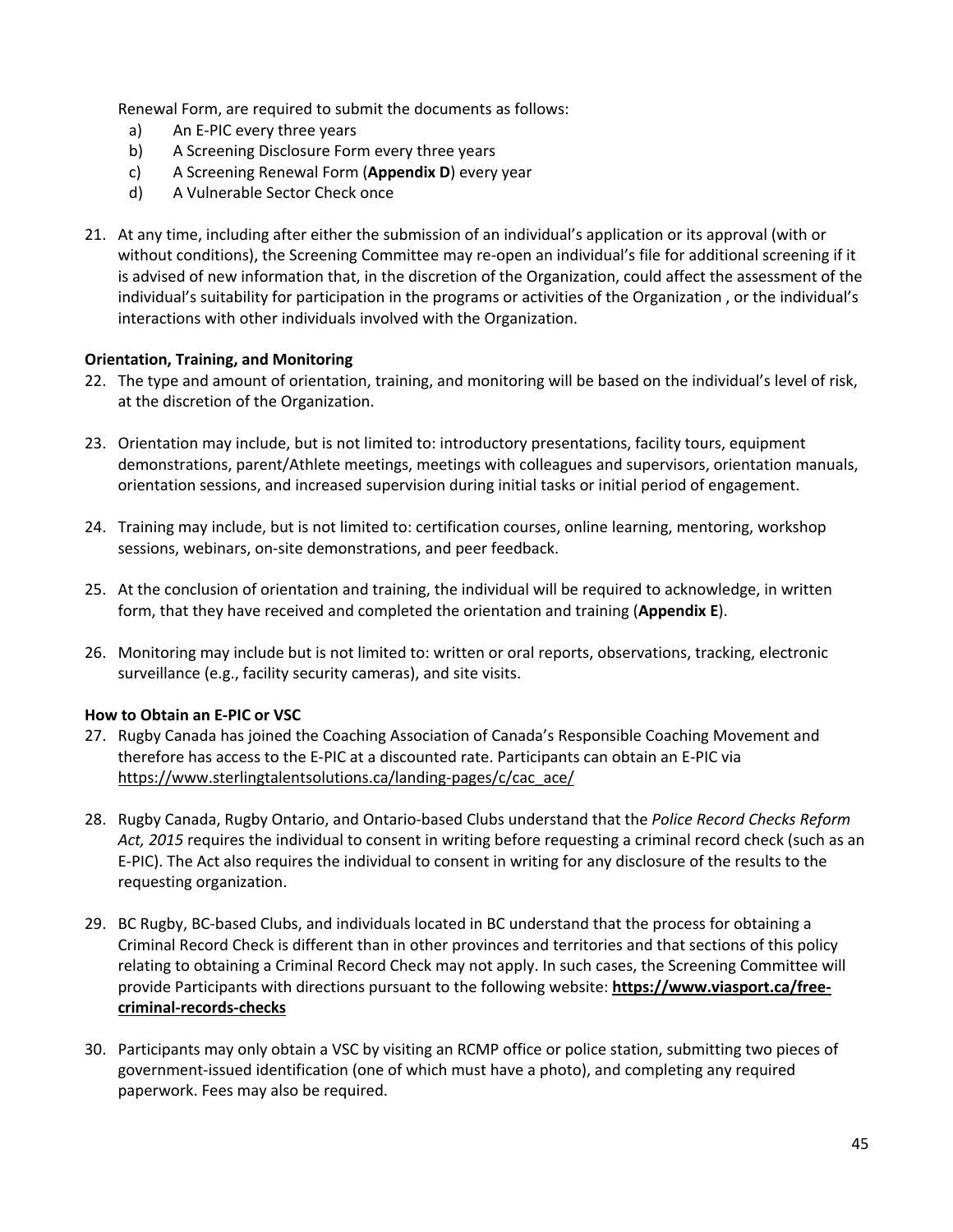- 31. Fingerprinting may be required if there is a positive match with the individual's gender and birth date.
- 32. The Organization understands that it may be required to assist an individual with obtaining a VSC. A Request for VSC (**Appendix E**) may need to be submitted or other documentation may need to be completed that describes the nature of the organization and the individual's role with Vulnerable Participants.

#### **Procedure**

- 33. Screening documents must be submitted to the Screening Committee.
- 34. An individual who refuses or fails to provide the necessary screening documents will be ineligible to volunteer or apply for the position sought. The individual will be informed that their application and/or position will not proceed until such time as the screening documents are submitted.
- 35. The Organization understands that there may be delays in receiving the results of an E-PIC or a VSC. At the discretion of the Organization, an individual may be permitted to participate in the role during the delay. This permission may be withdrawn at any time and for any reason.
- 36. The Organization recognizes that different information will be available depending on the type of screening document that the individual has submitted. For example, an E-PIC may show details of a specific offense, or not, and/or a VSC may be returned with specific information or simply a notification indicating 'cleared' or 'not cleared'. The Screening Committee will use its expertise and discretion when making decisions based on the screening documents that have been submitted.
- 37. Following the review of the screening documents, the Screening Committee will decide:
	- a) The individual has passed screening and may participate in the desired position;
	- b) The individual has passed screening and may participate in the desired position with conditions;
	- c) The individual has not passed screening and may not participate in the desired position; or
	- d) More information is required from the individual.
- 38. In making its decision, the Screening Committee will consider the type of offense, date of offense, and relevance of the offense to the position sought.
- 39. The Screening Committee may decide that an individual has not passed screening if the screening documentation reveals any of the following:
	- a) If imposed in the last ten years:
		- i. Any offense involving the use of a motor vehicle, including but not limited to impaired driving
		- ii. Any offense involving conduct against public morals
		- iii. Any offense involving theft or fraud
	- b) If imposed at any time:
		- i. Any offense involving a Minor or Minors
		- ii. Any offense of assault, physical or psychological violence
		- iii. Any offense involving trafficking or possession of illegal drugs
		- iv. Any offense involving the possession, distribution, or sale of any child-related pornography
		- v. Any sexual offense

#### **Conditions and Monitoring**

40. Excluding the incidents above which, if revealed, would cause the individual to not pass screening, the Screening Committee may determine that incidents revealed on an individual's screening documents may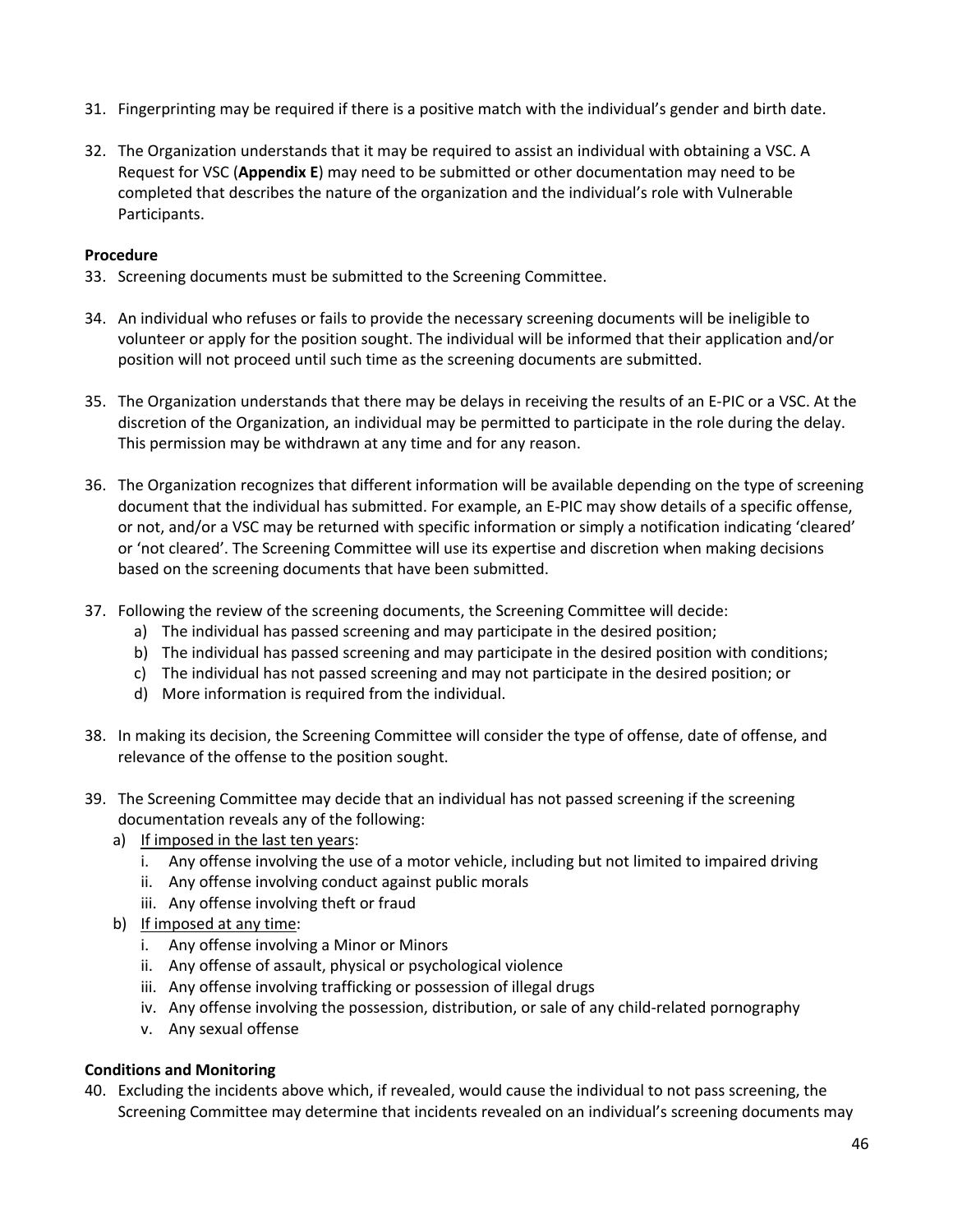allow the individual to pass the screening process and participate in a desired position with *conditions* imposed. The Screening Committee shall have the sole and unfettered discretion to apply and remove conditions, determine the length of time for the imposition of conditions, and determine the means by which adherence to conditions may be monitored.

#### **Records**

- 41. All records will be maintained in a confidential manner and will not be disclosed to others except as required by law, for use in legal, quasi-legal, or disciplinary proceedings.
- 42. The records kept as part of the screening process include but are not limited to:
	- a) An individual's Vulnerable Sector Check
	- b) An individual's E-PIC (for a period of three years)
	- c) An individual's Screening Disclosure Form (for a period of three years)
	- d) An individual's Screening Renewal Form (for a period of one year)
	- e) Records of any conditions attached to an individual's registration by the Screening Committee
	- f) Records of any discipline applied to any individual by the Organization or by another sport organization

| <b>Policy History</b>   |                    |  |
|-------------------------|--------------------|--|
| Approved                | March 9, 2021      |  |
| <b>Next Review Date</b> | <b>March, 2022</b> |  |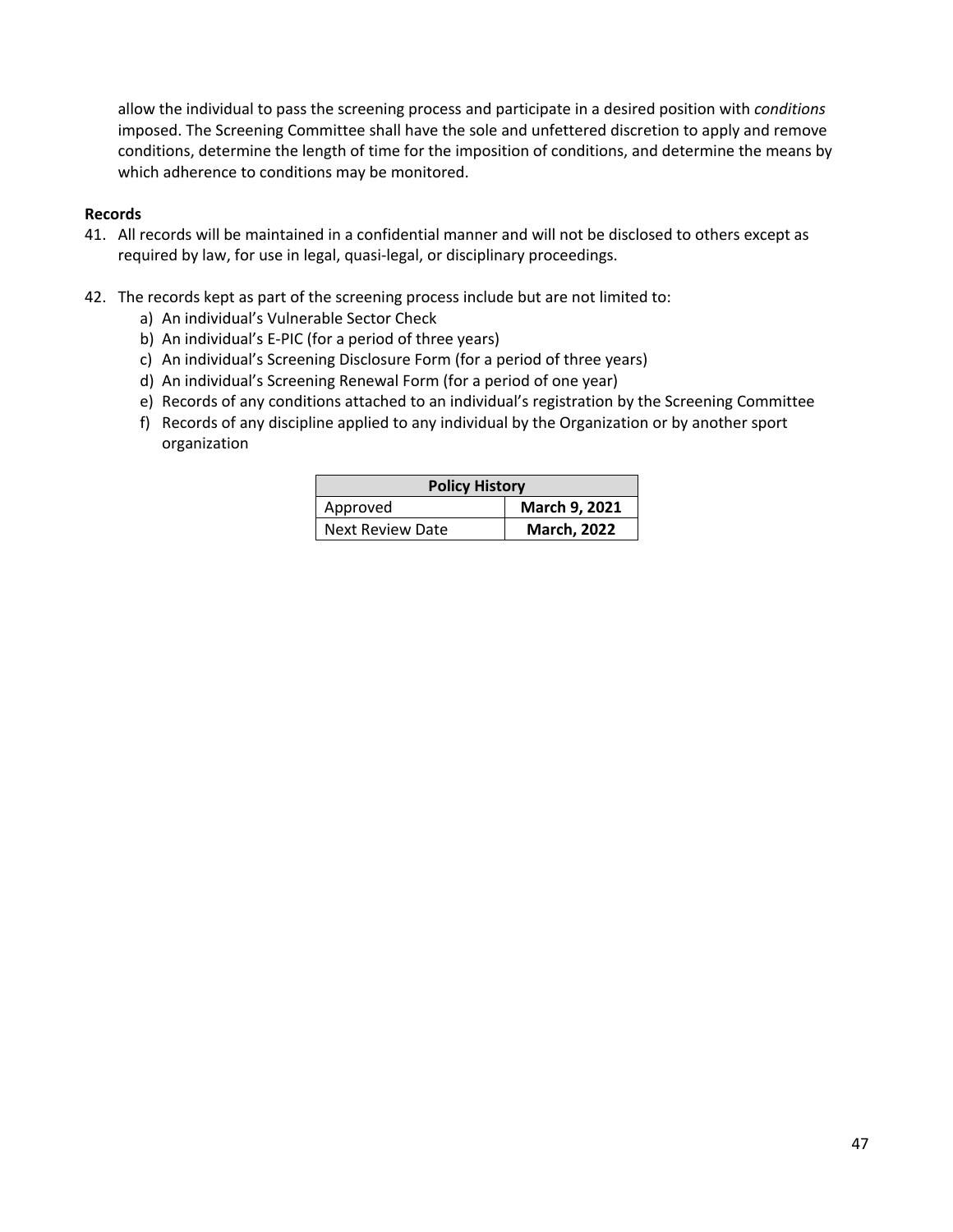

# APPENDIX A – SCREENING REQUIREMENTS MATRIX

| <b>RISK LEVEL</b>            | <b>ROLE</b>                                                                                                                                                                                                                                                                                                                                                                                                         | <b>TRAINING REQUIRED</b>                                                                                                                                                                                                   | <b>SCREENING</b>                                                                                                                                                                                                                                                                                 |
|------------------------------|---------------------------------------------------------------------------------------------------------------------------------------------------------------------------------------------------------------------------------------------------------------------------------------------------------------------------------------------------------------------------------------------------------------------|----------------------------------------------------------------------------------------------------------------------------------------------------------------------------------------------------------------------------|--------------------------------------------------------------------------------------------------------------------------------------------------------------------------------------------------------------------------------------------------------------------------------------------------|
| <b>LEVEL1(LOW RISK)</b>      | Participants involved in low-risk assignments<br>who are not in a supervisory role, not<br>directing others, not involved with finances,<br>and/or do not have unsupervised access to<br><b>Vulnerable Participants</b><br>Examples:<br>Parents, youth, or volunteers who are<br>A.<br>helping on a non-regular or informal<br>basis                                                                                | Onboarding training provided relevant for the<br>volunteering role.                                                                                                                                                        | Complete an Application Form<br>A.<br>(Appendix B)<br>B. Complete a Screening Disclosure Form<br>(Appendix C)                                                                                                                                                                                    |
| <b>LEVEL 2 (MEDIUM RISK)</b> | Participants involved in medium risk<br>assignments who may be in a supervisory<br>role, may direct others, may be involved<br>with finances, and/or who may have limited<br>access to Vulnerable Participants.<br>Examples:<br>A. Athlete support personnel<br><b>B.</b><br>Non-coach employees or managers<br>C.<br><b>Directors</b><br>D.<br>Coaches who are typically under the<br>supervision of another coach | A. World Rugby Rugby Ready<br>World Rugby Concussion Management<br><b>B.</b><br>for the General Public<br>C. CAC Safe Sport Training (Annually)<br>Coaches should be trained/certified with the<br>relevant accreditation. | Complete an Application Form<br>A.<br>(Appendix B)<br><b>B.</b><br>Complete a Screening Disclosure Form<br>(Appendix C)<br>C. Complete and provide an E-PIC<br>Provide one letter of reference related to<br>D.<br>the position<br>E.<br>Provide a driver's abstract, if requested               |
| <b>LEVEL 3 (HIGH RISK)</b>   | Participants involved in high risk<br>assignments who occupy positions of trust<br>and/or authority, have a supervisory role,<br>direct others, are involved with finances, and<br>who have frequent or unsupervised access<br>to Vulnerable Participants.<br>Examples:<br>A. Full time coaches<br>Coaches who travel with Athletes<br><b>B.</b><br>C.<br>Coaches who could be alone with<br>Athletes               | A. World Rugby Rugby Ready<br>World Rugby Concussion Management<br><b>B.</b><br>for the General Public<br>C. CAC Safe Sport Training (Annually)<br>Coaches should be trained/certified with the<br>relevant accreditation. | A. Complete an Application Form<br>(Appendix B)<br>B. Complete a Screening Disclosure Form<br>(Appendix C)<br>C. Complete and provide an E-PIC and a<br><b>VSC</b><br>D. Provide one letter of reference related to<br>the position<br>$E_{\rm{r}}$<br>Provide a driver's abstract, if requested |

#### Young People

*Rugby Canada defines a young person as someone who is younger than 18 years of age.*

#### When screening young people Rugby Canada will:

- i. Not require the young person to obtain a VSC or E-PIC; and<br>ii. In lieu of obtaining a VSC or E-PIC, require the young person
- In lieu of obtaining a VSC or E-PIC, require the young person to submit up to 2 additional letters of reference.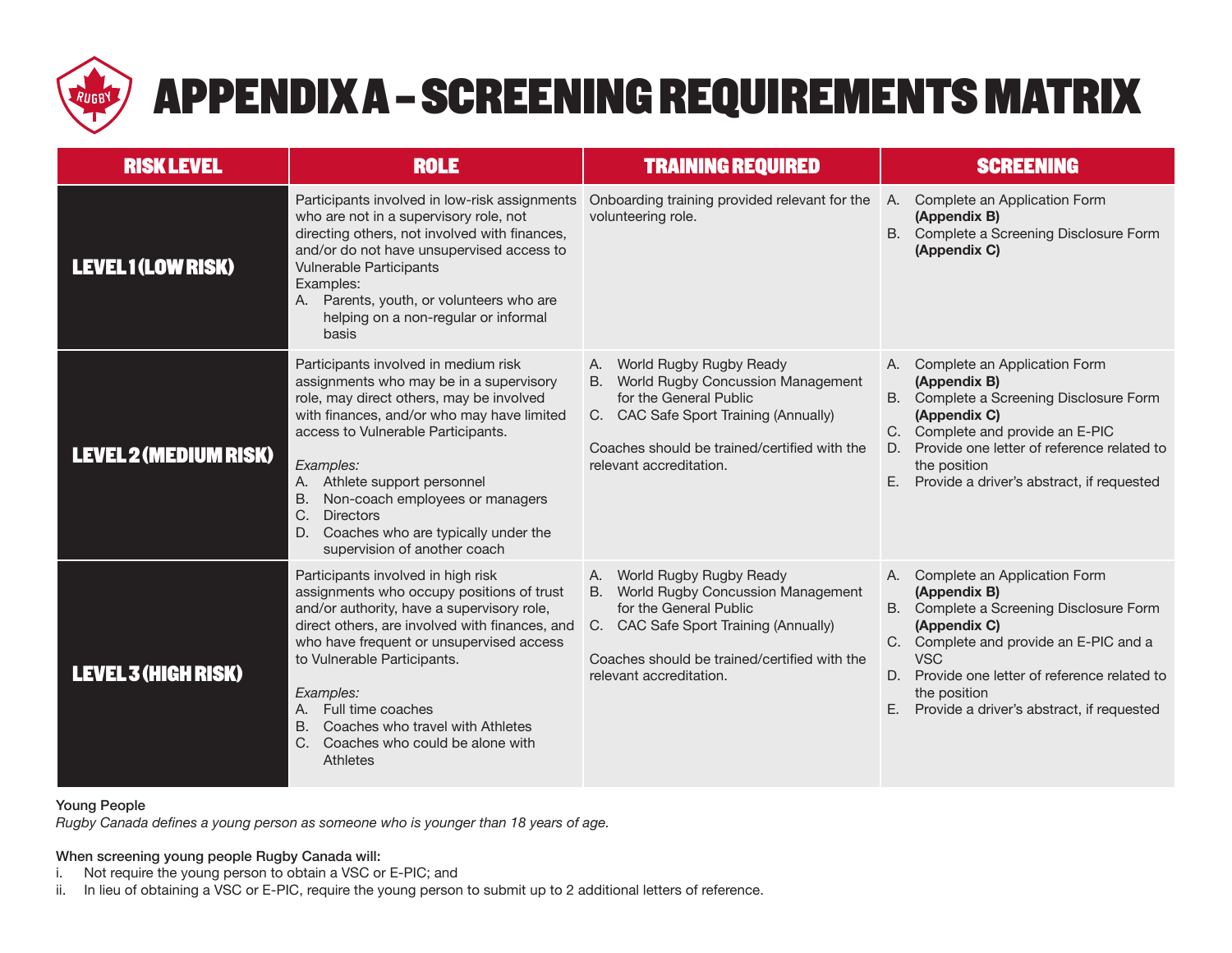

# APPENDIX B - APPLICATION FORM

Note: Participants who are applying to volunteer or work within certain positions with Rugby Canada or a Provincial Union or Club must complete this Application Form. Participants need to complete an Application Form once for the position sought. If the individual is applying for a new position within Rugby Canada or within a Provincial Union or Club, a new Application Form must be submitted.

| PERSONAL INFORMATION |                       |                         |
|----------------------|-----------------------|-------------------------|
| <b>FIRST NAME:</b>   | <b>MIDDLE NAME:</b>   | <b>LAST NAME:</b>       |
| <b>STREET:</b>       | <b>CITY/TOWN:</b>     | <b>PROVINCE:</b>        |
| <b>POSTAL CODE:</b>  | <b>DATE OF BIRTH:</b> | <b>GENDER IDENTITY:</b> |
| <b>EMAIL:</b>        | <b>PHONE NUMBER:</b>  | <b>POSTION SOUGHT:</b>  |

By signing this document below, I agree to adhere to the policies and procedures of Rugby Canada and/or the Provincial Union or Club (as applicable), including but not limited to the Code of Conduct and Ethics, Conflict of Interest Policy, Privacy Policy, and Screening Policy. Policies are located at the following link: [https://rugby.ca/en/about/governance]

I recognize that I must pass certain screening requirements depending on the position sought, as outlined in the Screening Policy, and that the Screening Committee will determine my eligibility to volunteer or work in the position.

DATED: NAME: SIGNATURE: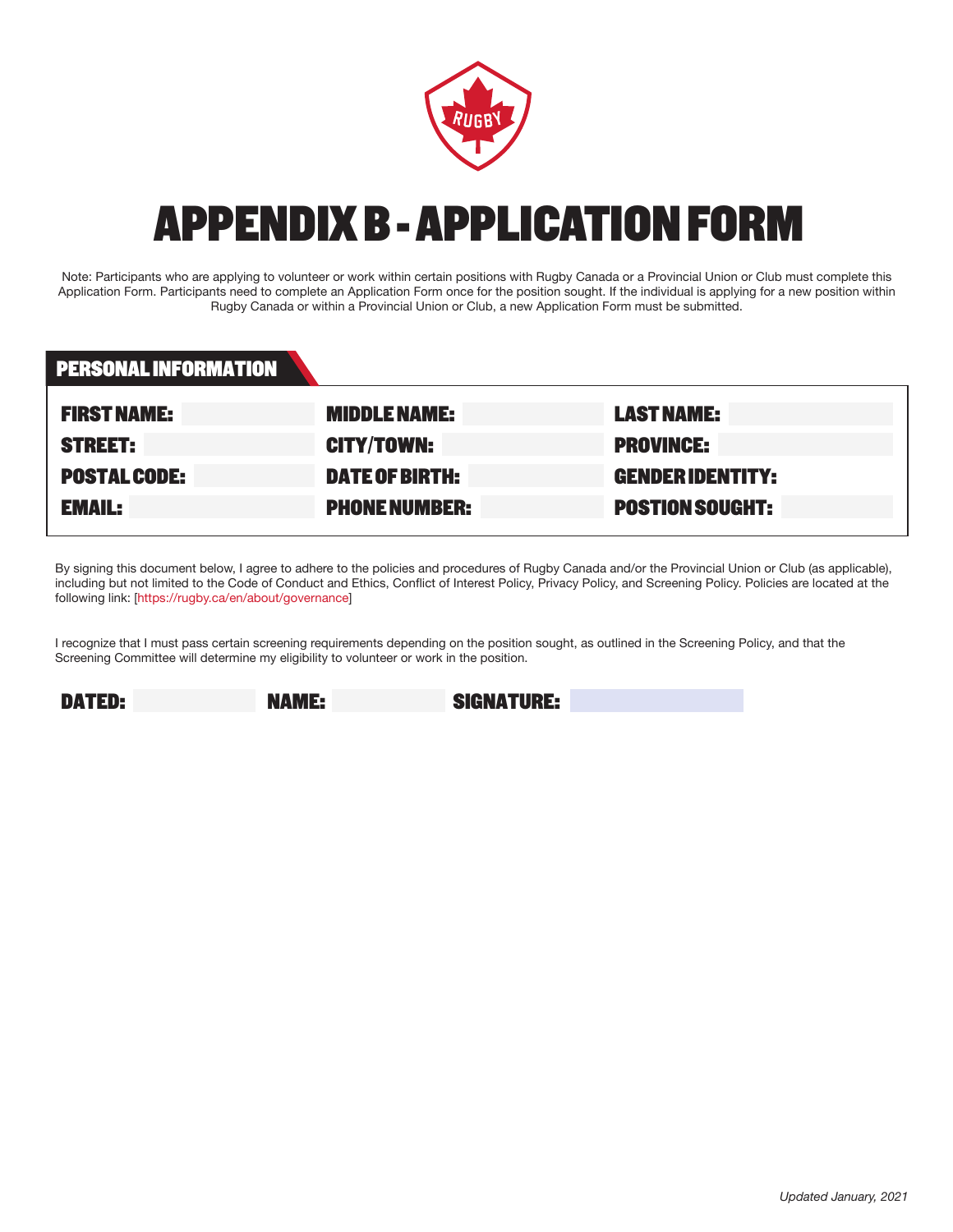

# APPENDIX C - SCREENING DISCLOSURE FORM

#### PERSONAL INFORMATION

| <b>FIRST NAME:</b>                                                                                                                                            | <b>MIDDLE NAME:</b>   | <b>LAST NAME:</b>       |  |
|---------------------------------------------------------------------------------------------------------------------------------------------------------------|-----------------------|-------------------------|--|
| OTHER NAMES YOU HAVE USED:                                                                                                                                    |                       | <b>GENDER IDENTITY:</b> |  |
| <b>STREET:</b>                                                                                                                                                | <b>CITY/TOWN:</b>     | <b>PROVINCE:</b>        |  |
| <b>POSTAL CODE:</b>                                                                                                                                           | <b>DATE OF BIRTH:</b> | <b>EMAIL:</b>           |  |
| <b>CLUB:</b>                                                                                                                                                  |                       |                         |  |
| Note: Failure to disclose truthful information below may be considered an intentional omission and the loss of volunteer responsibilities or other privileges |                       |                         |  |

**1. Have you been convicted of a crime? If so, please complete the following information for each conviction. Attach additional pages as necessary.**

| Name or Type of Offense: | Name and Jurisdiction of Court/Tribunal: |
|--------------------------|------------------------------------------|
| Year Convicted:          | Penalty or Punishment Imposed:           |
| Further Explanation:     |                                          |

**2. Have you ever been disciplined or sanctioned by a sport governing body or by an independent body (e.g., private tribunal, government agency, etc.) or dismissed from a coaching or volunteer position? If so, please complete the following information for each disciplinary action or sanction. Attach additional pages as necessary.**

| Name of disciplining or sanctioning body:      | Date of discipline, sanction of dismissal: |
|------------------------------------------------|--------------------------------------------|
| Reasons for discipline, sanction or dismissal: |                                            |
| Penalty or Punishment Imposed:                 |                                            |
| Further Explanation:                           |                                            |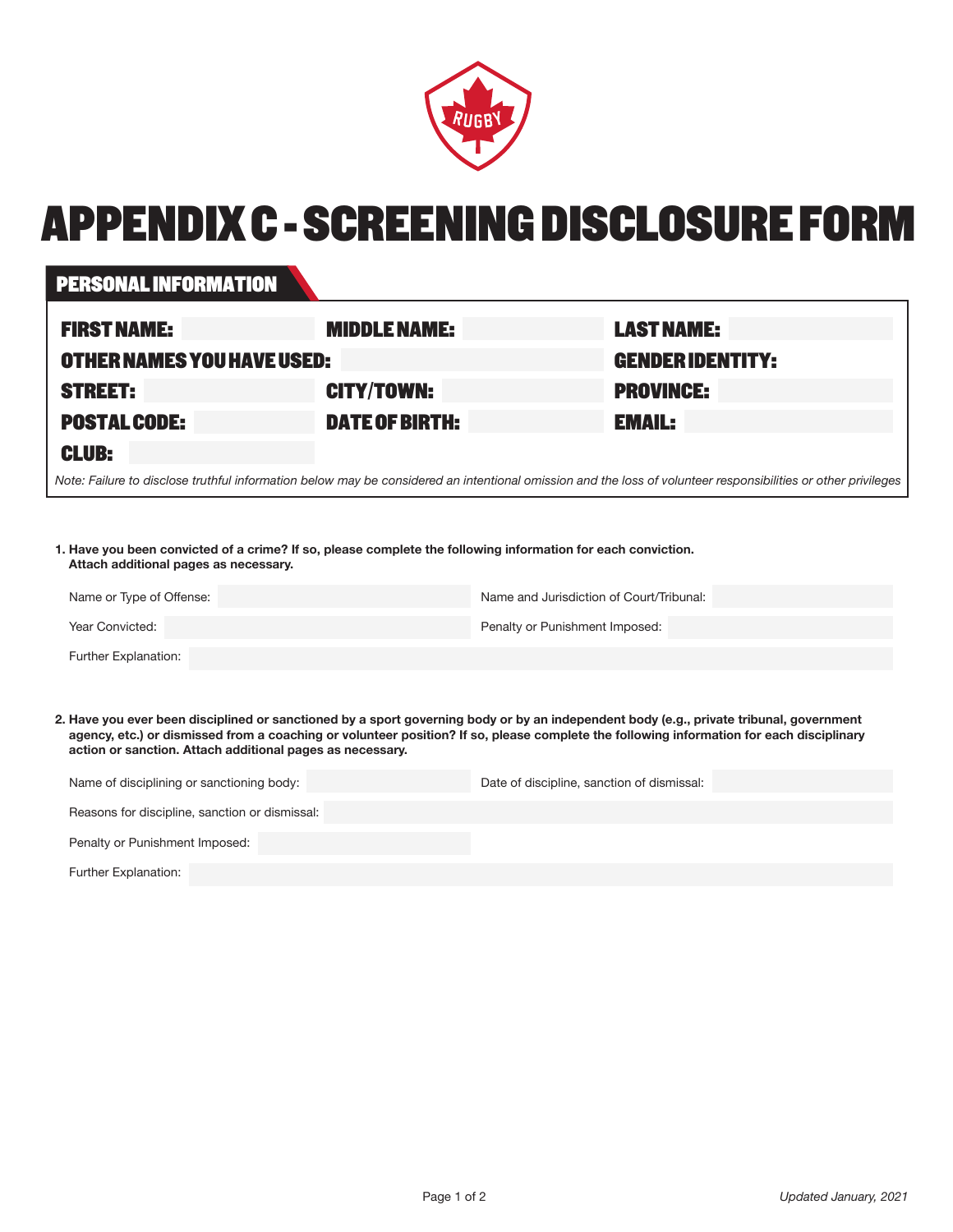**3. Are criminal charges or any other sanctions, including those from a sport body, private tribunal or government agency, currently pending or threatened against you? If so, please complete the following information for each pending charge or sanction. Attach additional pages as necessary.**

| Name or Type of Offense:                  | Name and Jurisdiction of Court/Tribunal: |  |
|-------------------------------------------|------------------------------------------|--|
| Name of disciplining or sanctioning body: |                                          |  |

Further Explanation:

#### PRIVACY STATEMENT:

By completing and submitting this Screening Disclosure Form, I consent and authorize Rugby Canada and/or the Provincial Union or Club to collect, use and disclose my personal information, including all information provided on the Screening Disclosure Form as well as my Enhanced Police Information Check and/or Vulnerable Sector Check (when permitted by law) for the purposes of screening, implementation of the Screening Policy, administering membership services, and communicating with National Sport Organizations, Provincial Unions, Clubs, and other organizations involved in the governance of sport. Rugby Canada, Provincial Unions, and Clubs do not distribute personal information for commercial purposes.

#### CERTIFICATION:

I hereby certify that the information contained in this Screening Disclosure Form is accurate, correct, truthful and complete.

I further certify that I will immediately inform Rugby Canada or the Provincial Union or Club (as applicable) of any changes in circumstances that would alter my original responses to this Screening Disclosure Form. Failure to do so may result in the withdrawal of volunteer responsibilities or other privileges and/or disciplinary action.

DATED: NAME: SIGNATURE: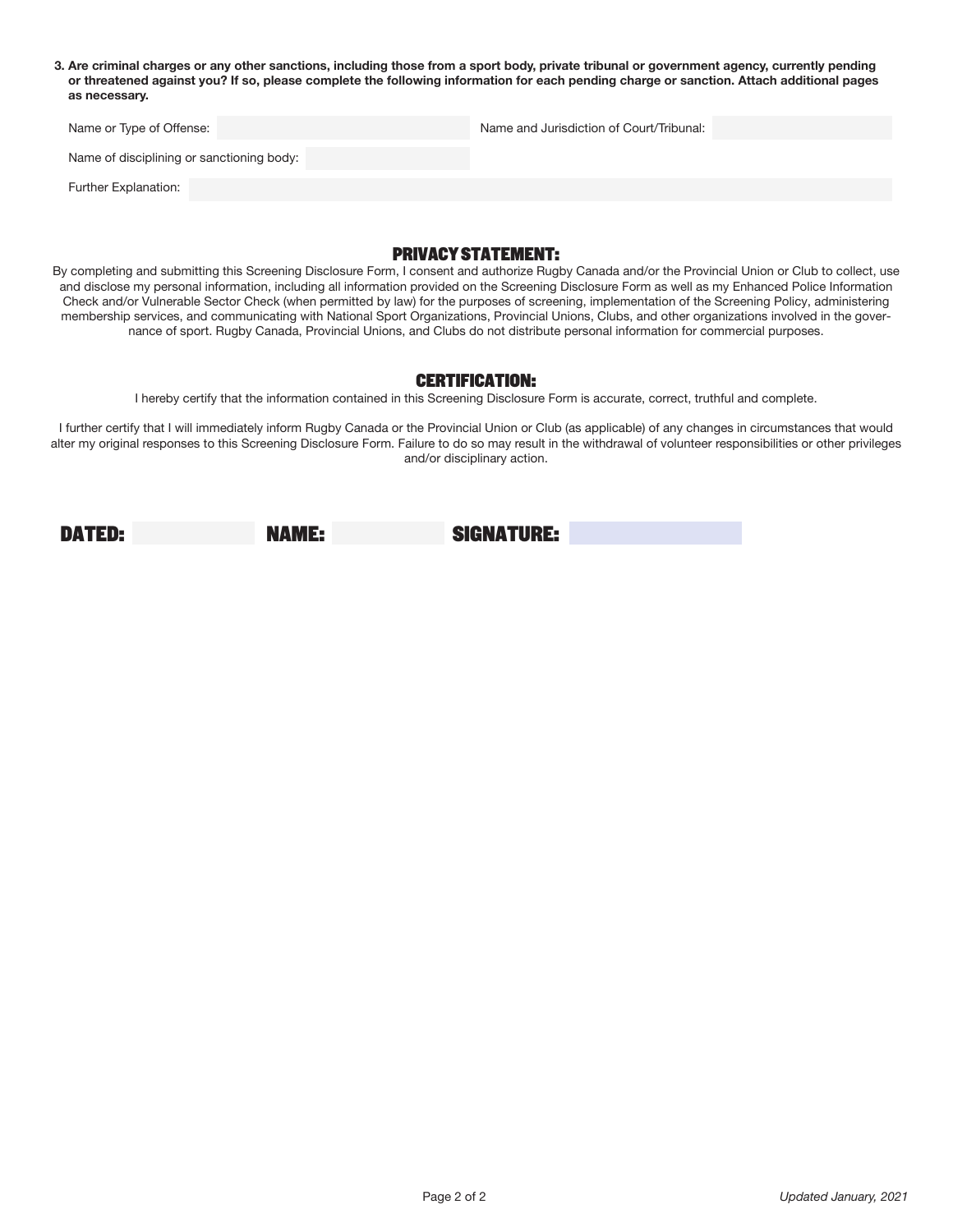

# APPENDIX D - SCREENING RENEWAL FORM

#### PERSONAL INFORMATION

| <b>FIRST NAME:</b>  | <b>MIDDLE NAME:</b>   | <b>LAST NAME:</b>       |
|---------------------|-----------------------|-------------------------|
| <b>STREET:</b>      | <b>CITY/TOWN:</b>     | <b>PROVINCE:</b>        |
| <b>POSTAL CODE:</b> | <b>DATE OF BIRTH:</b> | <b>GENDER IDENTITY:</b> |
| <b>EMAIL:</b>       | <b>PHONE NUMBER:</b>  |                         |

By signing this document below, I certify that there have been no changes to my criminal record since I last submitted an Enhanced Police Information Check and/or Vulnerable Sector Check and/or Screening Disclosure Form and/or Driver's Abstract ("Personal Document") to Rugby Canada or to a Provincial Union or Club. I further certify that there are no outstanding charges and warrants, judicial orders, peace bonds, probation or prohibition orders, or applicable non-conviction information, and there have been no absolute and conditional discharges.

I agree that any Personal Document that I would obtain or submit on the date indicated below would be no different than the last Personal Document that I submitted to Rugby Canada or to a Provincial Union or Club. I understand that if there have been any changes, or if I suspect that there have been any changes, it is my responsibility to obtain and submit a new Personal Document to Rugby Canada's Screening Committee instead of this form.

**I recognize that if there have been changes to the results available from any Personal Document and if I submit this form improperly, then I am subject to disciplinary action and/or the removal of volunteer responsibilities or other privileges at the discretion of the Screening Committee.**

DATED: NAME: SIGNATURE: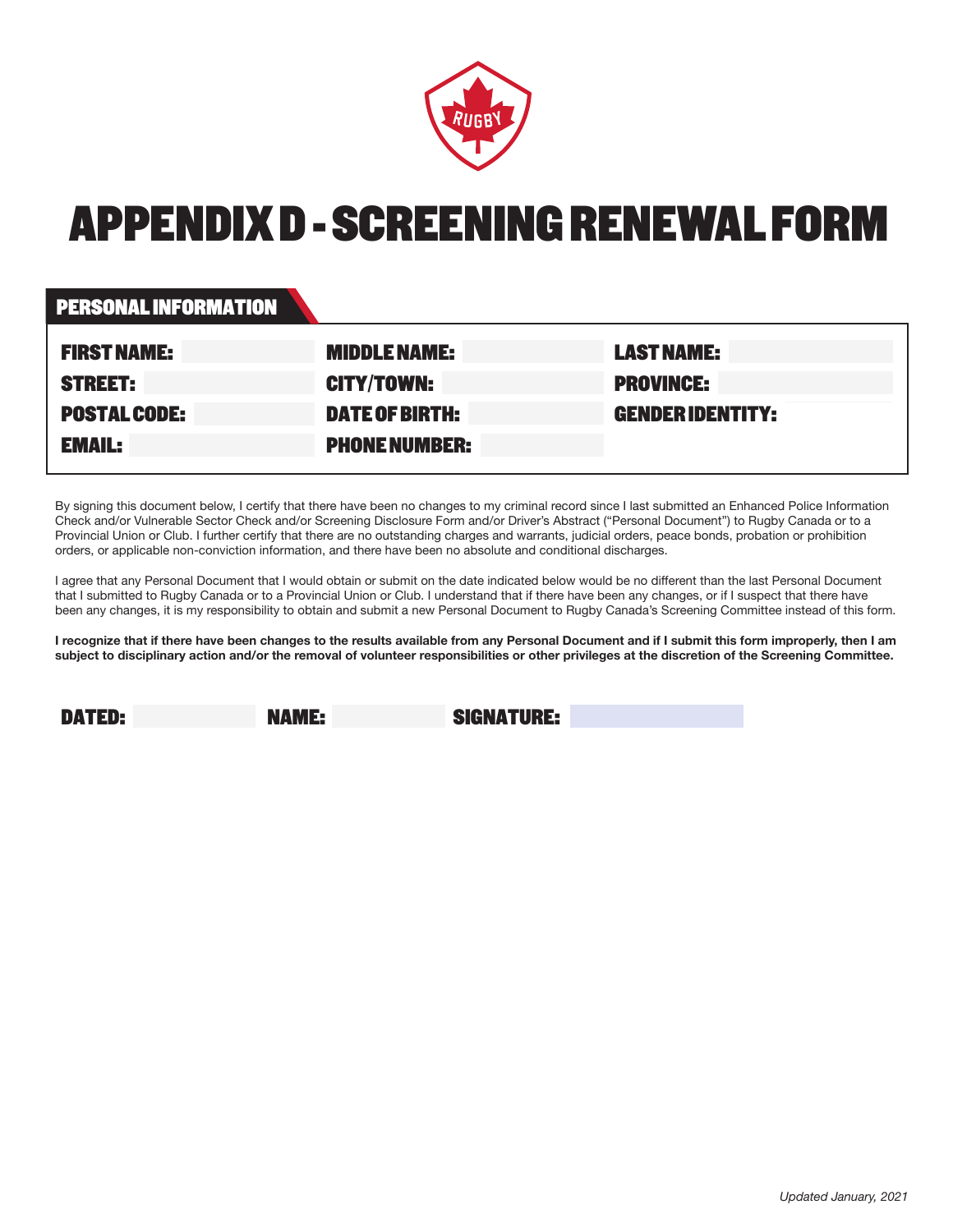

# APPENDIX E - ORIENTATION AND TRAINING ACKNOWLEDGEMENT FORM

| I have the following role(s) with                                               | (Organization)         |                         |  |
|---------------------------------------------------------------------------------|------------------------|-------------------------|--|
| Select all applicable options:                                                  |                        |                         |  |
| Parent / Guardian                                                               | Coach                  | Director / Volunteer    |  |
| Athlete                                                                         | Official               | <b>Committee Member</b> |  |
|                                                                                 |                        |                         |  |
| As an individual affiliated with                                                |                        |                         |  |
|                                                                                 | (Organization)         |                         |  |
| I acknowledge I have received completed the following orientation and training: |                        |                         |  |
|                                                                                 |                        |                         |  |
| <b>NAME OF TRAINING OR ORIENTATION:</b>                                         |                        |                         |  |
| <b>INSTRUCTOR:</b>                                                              | <b>DATE COMPLETED:</b> |                         |  |
|                                                                                 |                        |                         |  |
| <b>NAME OF TRAINING OR ORIENTATION:</b>                                         |                        |                         |  |
| <b>INSTRUCTOR:</b>                                                              | <b>DATE COMPLETED:</b> |                         |  |
| <b>NAME OF TRAINING OR ORIENTATION:</b>                                         |                        |                         |  |
|                                                                                 |                        |                         |  |
| <b>INSTRUCTOR:</b>                                                              | <b>DATE COMPLETED:</b> |                         |  |

| <b>DATED:</b> | <b>NAME:</b> | <b>SIGNATURE:</b> |
|---------------|--------------|-------------------|
|               |              |                   |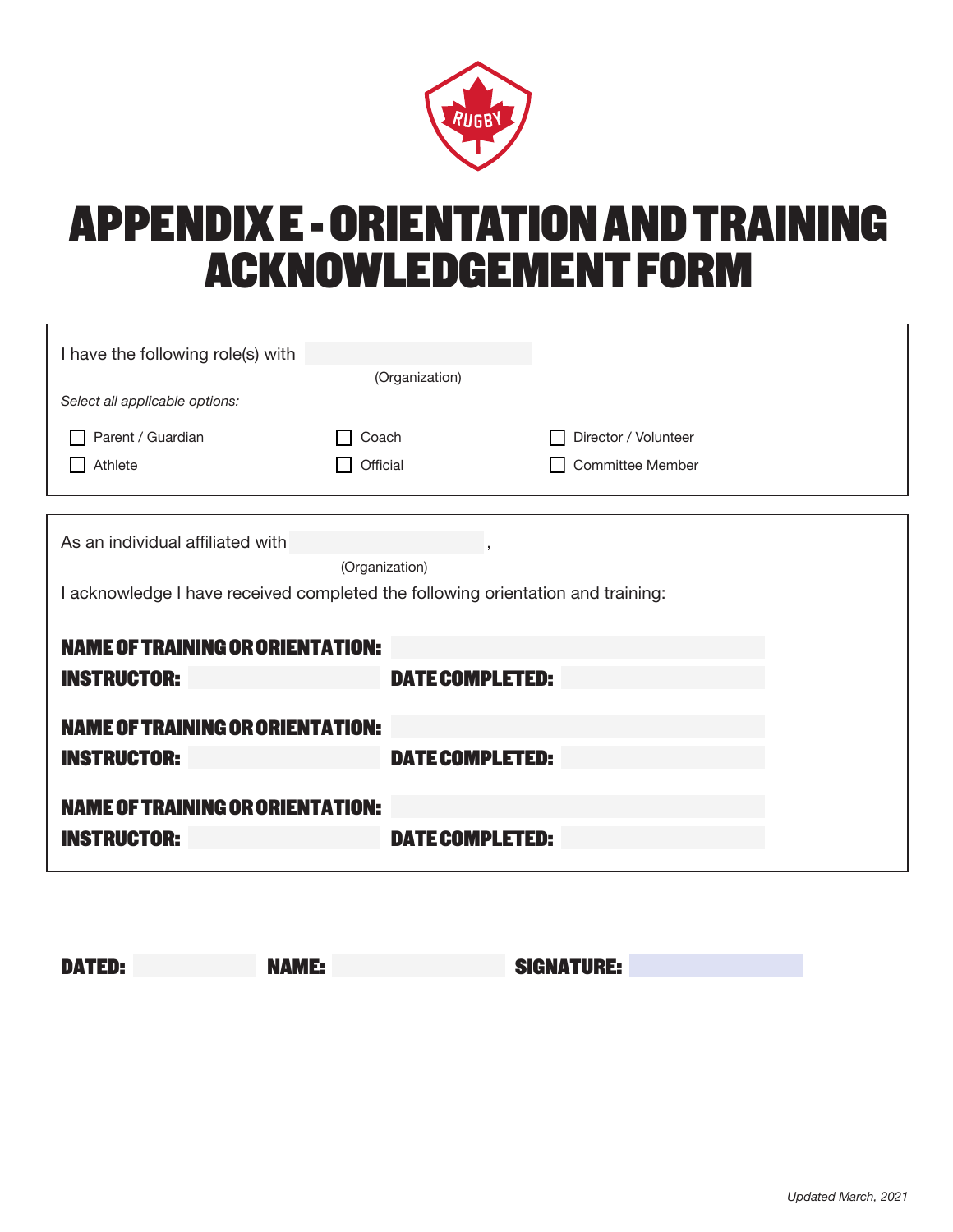#### **Appendix F – Request For Vulnerable Sector Check**

#### *Note: Rugby Canada, Provincial Unions, and Clubs must modify this letter to adhere to any requirements from the VSC provider*

#### **INTRODUCTION**

[insert Organization] is requesting a Vulnerable Sector Check for \_\_\_\_\_\_\_\_\_\_\_\_\_ [insert individual's full name] who identifies as a \_\_\_\_\_\_\_\_\_\_\_\_\_\_\_ [insert gender identity] and who was born on \_\_\_\_\_\_\_\_\_\_\_\_\_\_\_\_\_ [insert birthdate].

#### **DESCRIPTION OF ORGANIZATION**

[insert Organization] is a not-for-profit [national, provincial/territorial, local] organization for the sport of [**insert sport**] located in [location].

[Insert additional description]

#### **DESCRIPTION OF ROLE**

\_\_\_\_\_\_\_\_\_\_\_\_\_ [insert individual's name] will be acting as a \_\_\_\_\_\_\_\_\_\_\_\_\_ [insert individual's role]. In this role, the individual will have access to vulnerable individuals.

[Insert additional information re: type and number of vulnerable individuals, frequency of access, etc.]

#### **CONTACT INFORMATION**

If more information is required from [insert Organization], please contact the Screening Committee Chair:

[Insert information for Screening Committee Chair]

Signed: \_\_\_\_\_\_\_\_\_\_\_\_\_\_\_\_\_\_\_\_\_\_\_\_\_\_\_\_ Date: \_\_\_\_\_\_\_\_\_\_\_\_\_\_\_\_\_\_\_\_\_\_\_\_\_\_\_\_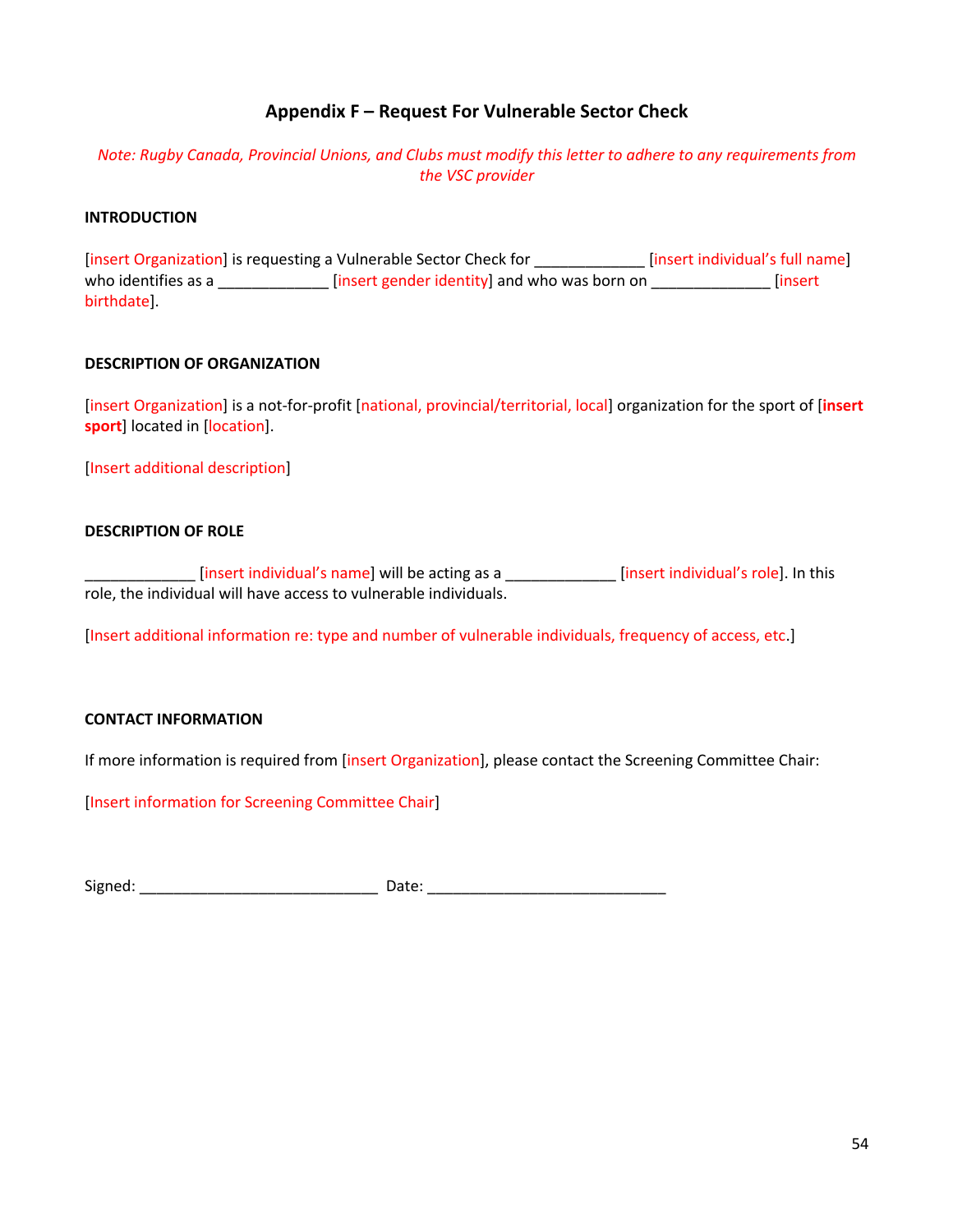#### **WHISTLEBLOWER POLICY**

#### **Purpose**

1. The purpose of this Policy is to allow Workers to have a discrete and safe procedure by which they can disclose incidents of wrongdoing in the workplace without fear of unfair treatment or reprisal.

#### **Application**

- 2. This Policy only applies to Workers who observe or experience incidents of wrongdoing committed by Directors or by other Workers.
- 3. Incidents of wrongdoing or misconduct observed or experienced by participants, volunteers, spectators, parents of participants, or other individuals not employed or contracted by the Organization can be reported under the terms of the *Discipline and Complaints Policy* and/or reported to the applicable organization's Board of Directors or senior staff person to be handled under the terms of the individual Worker's Employment Agreement or Contractor Agreement, as applicable, and/or the applicable organization's policies for human resources.
- 4. Matters reported under the terms of this Policy may be referred to be heard under the *Discipline and Complaints Policy*, at the discretion of the Compliance Officer.

#### **Wrongdoing**

- 5. Wrongdoing can be defined as:
	- a) Violating the law;
	- b) Intentionally or seriously breaching of the *Code of Conduct and Ethics*;
	- c) Committing or ignoring risks to the life, health, or safety of a participant, volunteer, Worker, or other individual;
	- d) Directing an individual or Worker to commit a crime, serious breach of a policy, or other wrongful act; or
	- e) Fraud.

#### **Pledge**

- 6. The Organization pledges not to dismiss, penalize, discipline, or retaliate or discriminate against any Worker who discloses information or submits, in good faith, a report against a Worker or Director under the terms of this Policy.
- 7. Any individual affiliated with the Organization who breaks this Pledge will be subject to disciplinary action.

#### **Reporting Wrongdoing**

- 8. A Worker who believes that a Director or another Worker has committed an incident of wrongdoing should prepare a report that includes the following:
	- a) Written description of the act or actions that comprise the alleged wrongdoing, including the date and time of the action(s);
	- b) Identities and roles of other individuals or Workers (if any) who may be aware of, affected by, or complicit in, the wrongdoing;
	- c) Why the act or action should be considered to be wrongdoing; and
	- d) How the wrongdoing affects the Worker submitting the report (if applicable).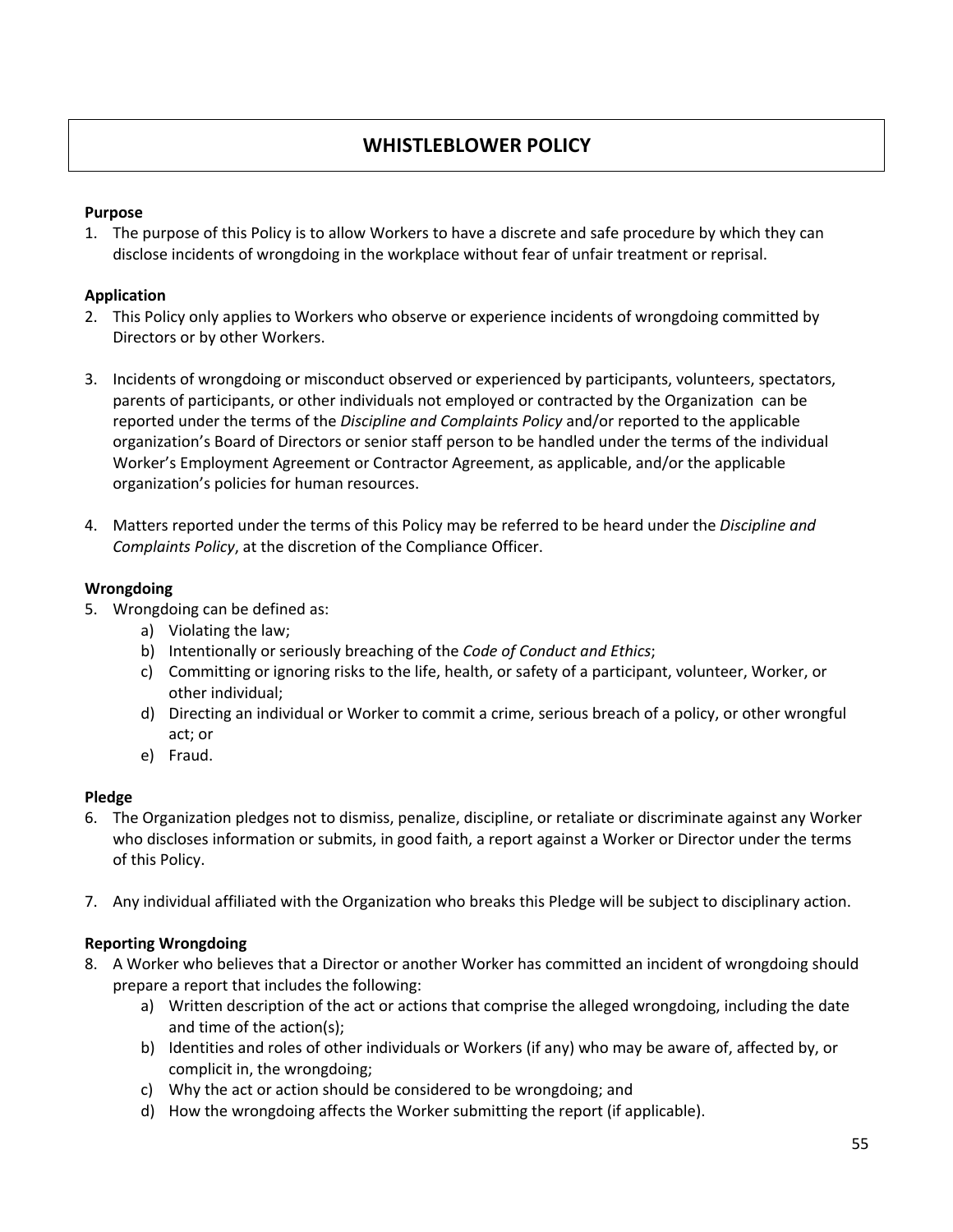#### **Authority**

9. The following Compliance Officer has been appointed to receive reports made under this Policy:

W & W Dispute Resolution Services safesport\_wwdrs@primus.ca

- 10. After receiving the report, the Compliance Officer has the responsibility to:
	- a) Assure the Worker of the **Pledge**
	- b) Determine if the report is frivolous, vexatious, or not submitted in good faith (e.g., the submission of the report is motivated by personal interests and/or the content of the report is obviously false or malicious) and, if so, inform the Worker that no action will be taken on the report and the reasons why the report has been considered frivolous, vexatious, or not in good faith
	- c) Determine if the *Whistleblower Policy* applies or if the matter should be handled under the *Discipline and Complaints Policy*
	- d) Determine if the local police service be contacted
	- e) Determine if mediation or alternative dispute resolution can be used to resolve the issue
	- f) Determine if the Organization's Chairperson and/or senior staff person should or can be notified of the report
	- g) Begin an investigation

#### **Investigation**

- 11. If the Compliance Officer determines that an investigation should be launched, the Compliance Officer may decide to contract an external investigator. In such cases, the Organization's Chairperson and/or senior staff person may be notified that an investigation conducted by an external investigator is necessary without the nature of the investigation, content of the report, or identity of the Worker who submitted the report being disclosed. The Organization's Chairperson and/or senior staff person may not unreasonably refuse the decision to contract an external investigator.
- 12. An investigation launched by the Compliance Officer or by an external investigator should generally take the following form:
	- a) Follow-up interview with the Worker who submitted the report
	- b) Identification of Workers, participants, volunteers or other individuals that may have been affected by the wrongdoing
	- c) Interviews with such-affected individuals
	- d) Interview with the Director(s) or Worker(s) against whom the report was submitted
	- e) Interview with the supervisor(s) of the Worker(s) against whom the report was submitted, if applicable
- 13. The investigator will prepare an Investigator's Report omitting names whenever possible and striving to ensure confidentiality – that will be submitted to the Organization 's Chairperson and/or senior staff person for review and action.

#### **Decision**

- 14. Within fourteen (14) days after receiving the Investigator's Report, the Organization's Chairperson and/or senior staff person will take corrective action, as required. Corrective action may include, but is not limited to including:
	- a) Enacting and/or enforcing policies and procedures aimed at eliminating the wrongdoing or further opportunities for wrongdoing;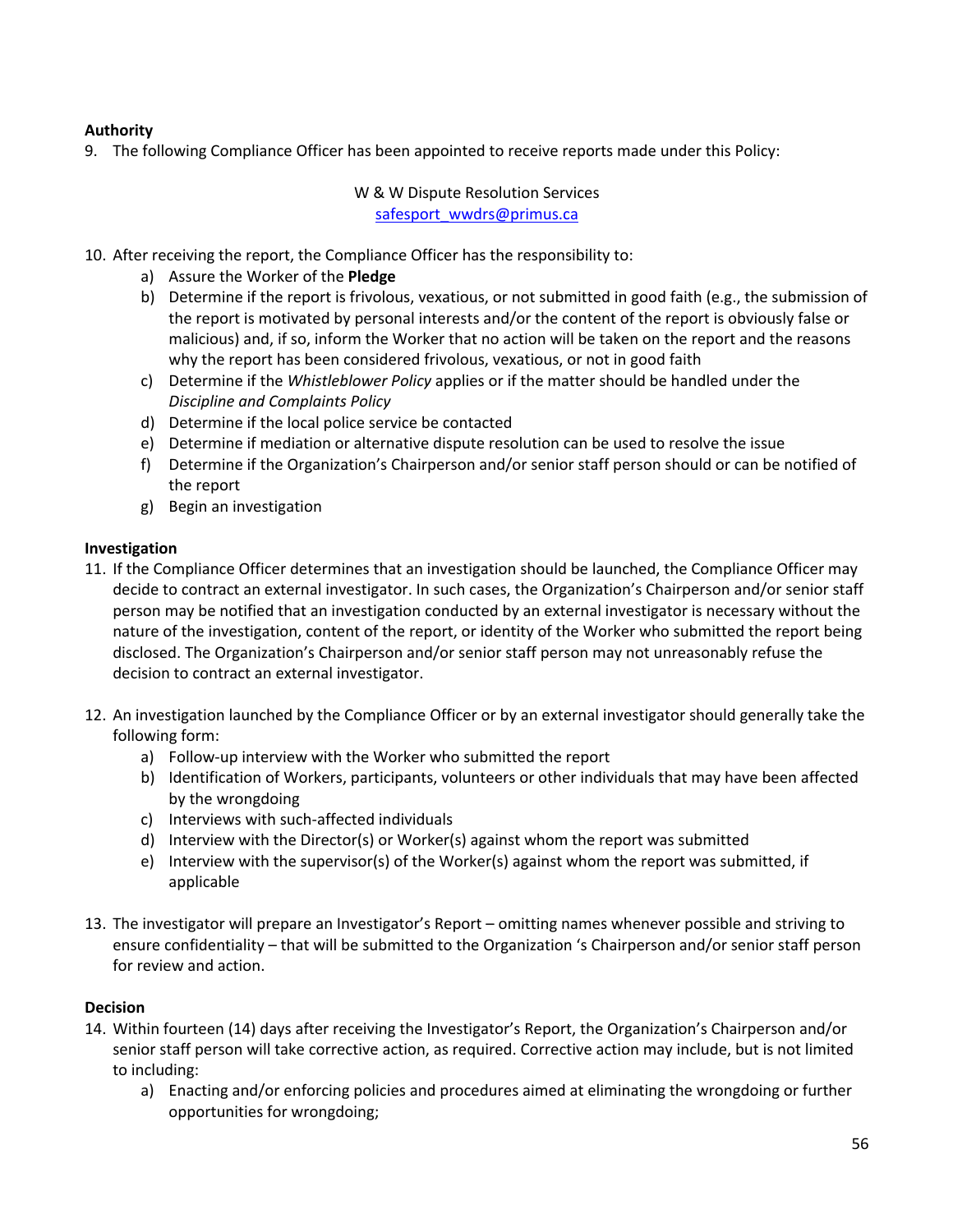- b) Revision of job descriptions; or
- c) Discipline, suspension, termination, or other action as permitted by the Organization's By-laws, provincial/territorial employment legislation, applicable policies for human resources*,* and/or the Worker's Employment Agreement or Contractor Agreement.
- 15. The corrective action, if any, will be communicated to the investigator who will then inform the Worker who submitted the report.
- 16. Decisions made under the terms of this Policy may be appealed under the terms of the *Appeal Policy* provided that:
	- a) If the Worker who submitted the initial report is appealing the decision, the Worker understands that his or her identity must be revealed if he or she submits an appeal, and
	- b) If the Director or Worker against whom the initial report was submitted is appealing the decision, the Worker or Director understands that the identity of the Worker who submitted the report will not be revealed and that the applicable organization will act as the Respondent

#### **Confidentiality**

- 17. Confidentiality at all stages of the procedures outlined in this Policy from the initial report to the final decision – is assured for all individuals (the Worker, the Worker(s), or Director(s) against whom the report is submitted, and the individuals interviewed during the investigation). An individual who intentionally breaches the confidentiality clause of this Policy will be subject to disciplinary action.
- 18. In all stages of the investigation, the investigator will take every precaution to protect the identity of the Worker who submitted the report and/or the specific nature of the report itself. However, the Organization recognizes that there are some instances where the nature of the report and/or the identity of the Worker who submitted the report will or may be inadvertently deduced by individuals participating in the investigation.

| <b>Policy History</b> |                   |
|-----------------------|-------------------|
| Approved              | March 9, 2021     |
| Next Review Date      | <b>March 2022</b> |